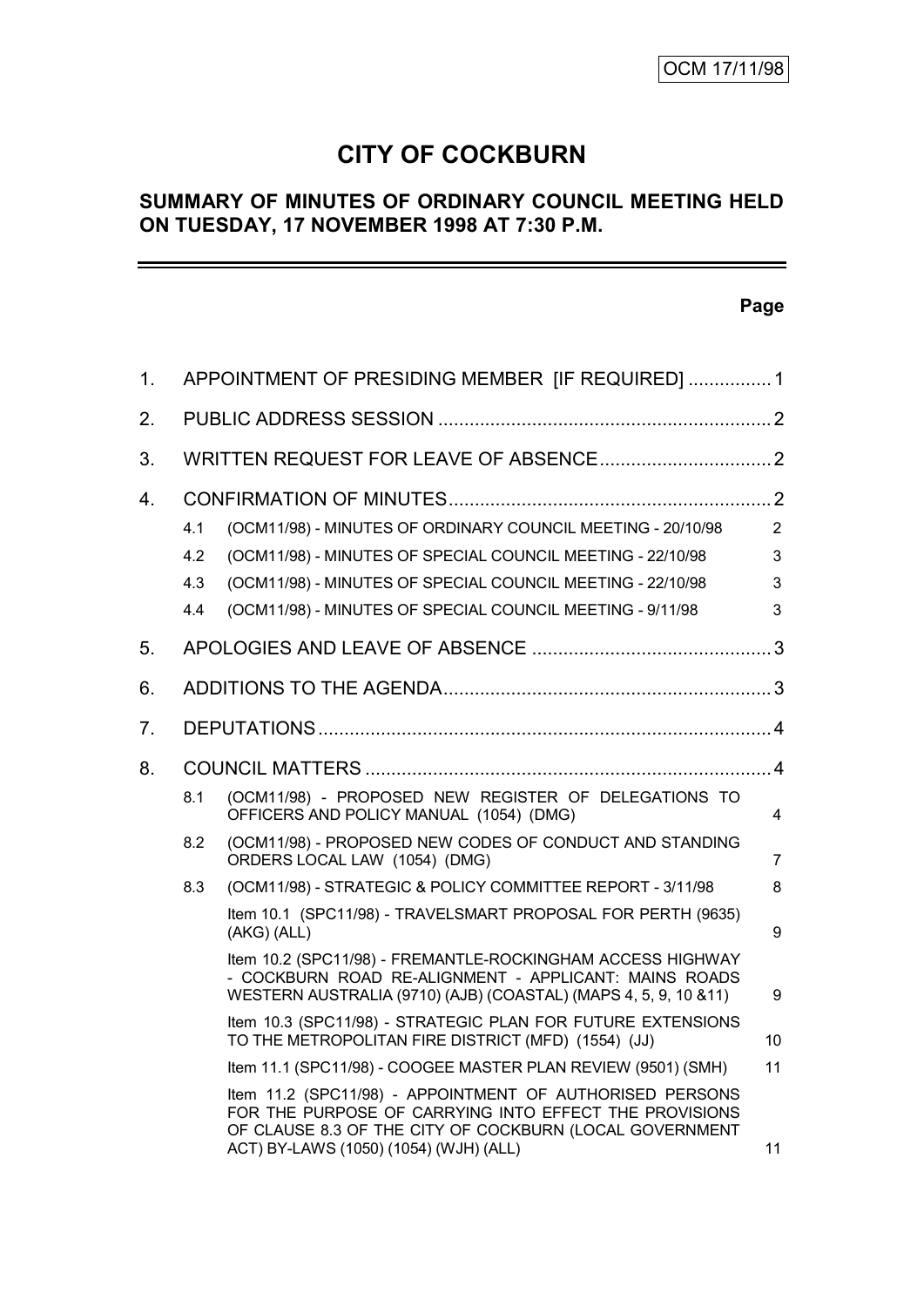|     | Item 14.1 (SPC11/98) - OBJECTION TO APPLICATION FOR<br>PROSPECTING LICENCE - RESERVE 39584, HENDERSON (3412304)<br>(3412167) (DW) (COASTAL)                                                                                                  | 11 |
|-----|----------------------------------------------------------------------------------------------------------------------------------------------------------------------------------------------------------------------------------------------|----|
|     | Item 14.2 (SPC11/98) - RURAL BUSHFIRE RISK MANAGEMENT<br>STRATEGY (4504) (1550) (DW)                                                                                                                                                         | 12 |
|     | Item 15.1 (SPC11/98) - WASTE MINIMISATION PROGRAMME (6109)<br>(BKG)                                                                                                                                                                          | 12 |
|     | Item 15.2 (SPC11/98) - ISSUE OF TIP PASSES FOR HENDERSON<br>LANDFILL SITE (4900) (RJ) (COASTAL)                                                                                                                                              | 13 |
|     | Item 16.1 (SPC11/98) - WARD BOUNDARIES AND COUNCILLOR<br>REPRESENTATION (1035) (DMG) (ALL)                                                                                                                                                   | 13 |
|     | Item 16.2 (SPC11/98) - FACSIMILE EDITION - "COCKBURN - THE<br>MAKING OF A COMMUNITY" (760500) (DKF)                                                                                                                                          | 14 |
|     | Item 17.1 (SPC11/98) - RURAL SUBDIVISION POLICY PD12 (9002)<br>(SMH)                                                                                                                                                                         | 14 |
|     | Item 17.2 (SPC11/98) - HENDERSON INDUSTRIAL AREA -<br>DEVELOPMENT CONTROL POLICY (9500) (SMH)                                                                                                                                                | 14 |
|     | Item 18.1 (SPC11/98) - SUPREME COURT ACTION - APPEALS<br>PROCESS - CITY OF FREMANTLE VS. HON MINISTER FOR PLANNING<br>$(1172)$ (SMH)                                                                                                         | 15 |
| 8.4 | (OCM11/98) - COMMUNITY DEVELOPMENT COMMITTEE REPORT -<br>10/11/98                                                                                                                                                                            | 15 |
|     | Item 7.1 (CDC11/98) - FINAL ADOPTION - AMENDMENT NO. 182 - LOT<br>PT 1 AND LOT 781 CNR NORTH LAKE ROAD AND BERRIGAN DRIVE,<br>SOUTH LAKE - OWNER: B & R INVESTMENTS PTY LTD - APPLICANT:<br>BSD CONSULTANTS (92182) (SMH) (EAST) (ATTACH)    | 15 |
|     | Item 7.2 (CDC11/98) - INDUSTRIAL LAND USE STUDY - McNEICE<br>RULING (92185) (4412617) (SMH)                                                                                                                                                  | 16 |
|     | Item 7.3 (CDC11/98) - ATWELL NEIGHBOURHOOD CENTRE - CNR<br>LYDON BOULEVARD AND WATERS AVENUE, ATWELL - OWNER:<br>LANDCORP - APPLICANT: HAMES SHARLEY AUSTRALIA (92158) (SR)<br>(EAST)                                                        | 16 |
|     | Item 9.2 (CDC11/98) - SAND EXCAVATION - LOT 130 JANDAKOT ROAD,<br>BANJUP - OWNER: VINCENT NOMINEES PTY LTD - APPLICANT: NLG<br>SAND SUPPLIES EARTHMOVING CONTRACTORS (5513178) (CC)<br>(EAST) (MAP 19)                                       | 19 |
|     | Item 9.3 (CDC11/98) - SAND EXCAVATION - LOT 77 JANDAKOT ROAD,<br>JANDAKOT - OWNER: SCHAFFER CORPORATION - APPLICANT:<br>DEVELOPMENT PLANNING STRATEGIES (5513079) (CC) (EAST) (MAP<br>19)<br>22                                              |    |
|     | Item 9.4 (CDC11/98) - PROPOSED RECYCLING OF GREEN WASTE,<br>LIMESTONE RUBBLE AND ROUGH FILL - JAA 236, LOT 1<br>ROCKINGHAM ROAD, HENDERSON - OWNER: COMSE NOMINEES<br>PTY LTD - APPLICANT: EVERY READY RESOURCES (3411117) (SA)<br>(COASTAL) | 22 |
|     | Item 10.1 (CDC11/98) - LEGAL INVESTIGATION INTO THE SUBDIVISION<br>OF LOTS 14 AND 15 THOMAS STREET, SOUTH LAKE - GAMEHILL<br>(SMH) (993745) (9002)                                                                                           | 23 |
|     | Item 10.2 (CDC11/98) - EXTENSION OF TIME FOR RELOCATION OF<br>NON-APPROVED TRANSPORT DEPOT - JAA 158; LOT 10 FALCON                                                                                                                          |    |
|     |                                                                                                                                                                                                                                              |    |
|     |                                                                                                                                                                                                                                              |    |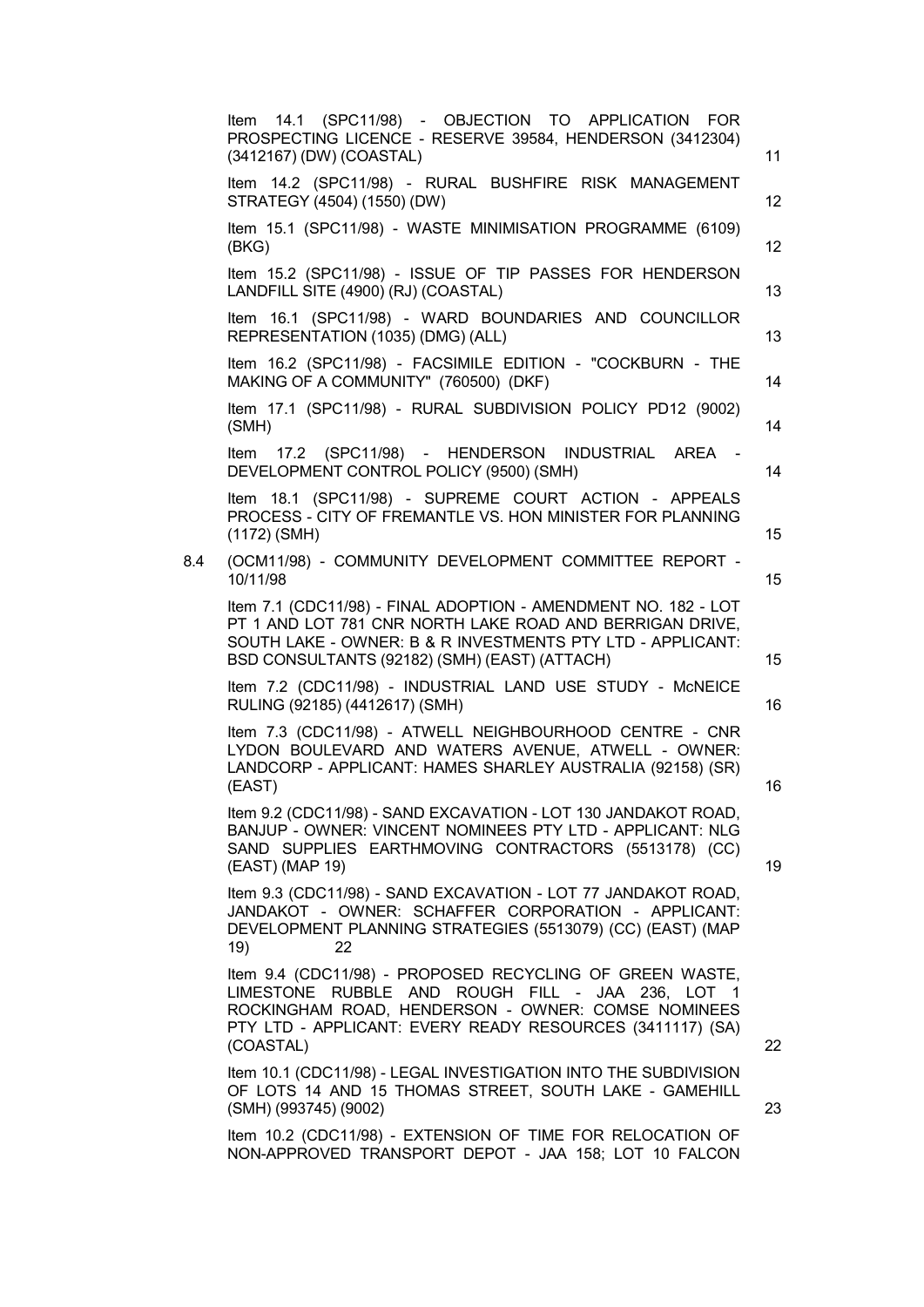| PLACE, JANDAKOT - OWNER: G & D GOODCHILD (5514587) (SA)<br>(EAST) (MAP 19)                                                                                                                                                                           | 23 |
|------------------------------------------------------------------------------------------------------------------------------------------------------------------------------------------------------------------------------------------------------|----|
| Item 11.3 (CDC11/98) - AMENDMENT OF RESERVES 24309, 15741,<br>39455 AND 39584 JERVOISE BAY DEVELOPMENTS (9500; 450002)<br>24<br>(KS)                                                                                                                 |    |
| Item 14.2 (CDC11/98) - CARRINGTON STREET BEND BETWEEN HEALY<br>AND CLONTARF ROADS (450001) (JR) (WEST)                                                                                                                                               | 24 |
| Item 14.4 (CDC11/98) - PROPOSED COCOS DRIVE CONNECTION TO<br>NORTH LAKE ROAD - COCOS PARK INDUSTRIAL ESTATE - OWNER:<br>CROWN/ WHITE RIVER PTY LTD - APPLICANT: LOMBARDO & CO/G<br>BLACK AND OTHERS (SMH) (450010)                                   | 25 |
| Item 19.1 (CDC11/98) - TENDER NO. 21/98 - SUPPLY<br><b>AND</b><br>INSTALLATION OF LANDFILL GAS EXTRACTION AND UTILISATION<br>SYSTEM - HENDERSON LANDFILL (4900) (RNJ) (COASTAL)                                                                      | 25 |
| Item 19.2 (CDC11/98) - TENDER NO. 30/98 - EARTHWORKS FOR<br>PROPOSED BEELIAR DRIVE BETWEEN WATSON ROAD<br><b>AND</b><br>RAILWAY UNDERPASS (450953) (JR) (COASTAL)                                                                                    | 26 |
| Item 19.3 (CDC11/98) - TENDER NO. 45/98 - CONSTRUCTION OF<br>CLUBROOMS AND COMMUNITY CENTRE UPGRADE AT NICHOLSON<br>RESERVE (6939) (4309463) (JR) (SOUTH)                                                                                            | 26 |
| Item 20.1 (CDC11/98) - REPORT ON FINANCIAL STATEMENTS (5005)<br>(NM)                                                                                                                                                                                 | 27 |
| Item 20.2 (CDC11/98) - LIST OF CREDITORS PAID (5605) (NM)                                                                                                                                                                                            | 27 |
| Item 21.1 (CDC11/98) - VELALUKA PARK - PROGRESS REPORT<br>(2200661) (WJH) (WEST)                                                                                                                                                                     | 27 |
| Item 21.2 (CDC11/98) - RESERVE 1820, LOT 140 WARTON ROAD,<br>BANJUP - FUNDING FOR REMOVAL OF CONTAMINATED SOIL -<br>OWNER - RESERVE: CITY OF COCKBURN (5513035) (WJH) (EAST)                                                                         | 27 |
| Item 21.3 (CDC11/98) - JANDAKOT AIRPORT: FLIGHT PATHS AND<br>CIRCUIT TRAINING REVIEW - FINANCIAL CONTRIBUTION AND<br>OF COUNCIL STEERING<br><b>NOMINATION</b><br><b>COMMITTEE</b><br>REPRESENTATIVE (1211) (WJH) (ALL)                               | 28 |
| Item 22.1 (CDC11/98) - AMALGAMATION OF LOCAL GOVERNMENT<br>AND COUNTRY ASSOCIATIONS (1332) (RS)                                                                                                                                                      | 28 |
| Item 6.1 (CDC11/98) - DEPUTATION - COM-NET - PROPOSED<br>JERVOISE BAY DEVELOPMENTS (9500) (450002) (DLW) (COASTAL)                                                                                                                                   | 29 |
| Item 9.1 (CDC11/98) - PROPOSED 2 ADDITIONAL STORAGE SHEDS,<br>HARD STAND AND 2 IMPERMEABLE DRAINAGE BASINS - LOT 186<br>ACOURT ROAD, JANDAKOT - OWNER/APPLICANT: A RICHARDS PTY<br>LTD (5513304) (CC) (EAST) (MAP 19)                                | 31 |
| Item 9.5 (CDC11/98) - REQUEST TO MODIFY MUNICIPAL HERITAGE<br>INVENTORY - DELETION OF ITEM NO. 62 (WOODY PEARS) - PT LOT<br>90 SUDLOW ROAD, BIBRA LAKE - OWNER: PEET & CO - APPLICANT:<br>RICHARD PAWLUK & ASSOCIATES (92172) (1100250) (SA) (NORTH) | 32 |
| Item 11.1 (CDC11/98) - PROPOSED MEDICAL CENTRE - LOT 359, 7 LA<br>FAYETTE BOULEVARD, BIBRA LAKE - OWNER: TAN & TAN PTY LTD -<br>APPLICANT: STRAITS REAL ESTATE (1116731) (MT) (NORTH) (MAP 7)                                                        | 33 |
| Item 11.2 (CDC11/98) - CONSTRUCTION OF BEELIAR<br><b>DRIVE</b><br>SUBDIVISION - AREA CELLS 9 & 10 YANGEBUP AND BEELIAR<br>(450953) (KJS)                                                                                                             | 33 |
|                                                                                                                                                                                                                                                      |    |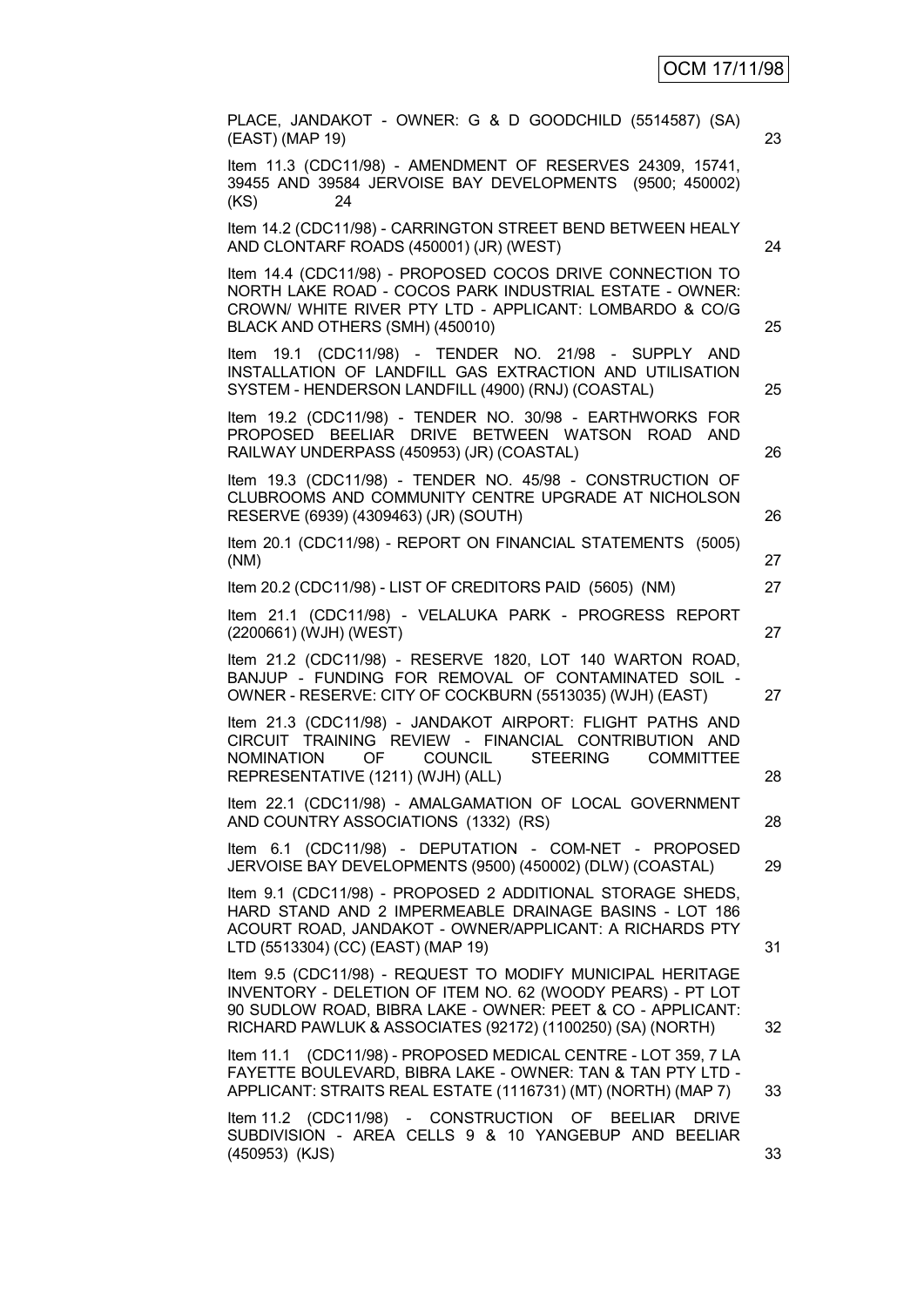|                 |     | Item 14.1 (CDC11/98) - COUNCIL DRAINAGE EASEMENT - PT LOT 458<br>AND LOT 501 HAMMOND ROAD, SUCCESS (450012) (5500017) (JR)<br>(EAST) | 34 |
|-----------------|-----|--------------------------------------------------------------------------------------------------------------------------------------|----|
|                 |     | Item 14.3 (CDC11/98) - SPEARWOOD TRAFFIC STUDY - GERALD<br>STREET / FREETH ROAD / DOOLETTE STREET AREA (450037) (JR)<br>(WEST)       | 35 |
|                 |     | Item 16.1 (CDC11/98) - PROPOSAL TO MAKE A LOCAL LAW - SOUTH<br>LAKE LEISURE CENTRE (1116) (8143) (DMG) (EAST)                        | 35 |
|                 |     | Item 20.3 (CDC11/98) - DEBT WRITE OFF - COCKBURN SKILLSHARE<br>LOAN (5651) (NM)                                                      | 35 |
|                 | 8.5 | (OCM11/98) - TENDER NO. 43/98 - HEAT PUMP FOR SOUTH LAKE<br>LEISURE CENTRE (8143) (RA)                                               | 36 |
| 9.              |     |                                                                                                                                      | 37 |
| 10.             |     |                                                                                                                                      |    |
| 11.             |     | MOTIONS OF WHICH PREVIOUS NOTICE HAS BEEN GIVEN38                                                                                    |    |
|                 |     | 11.1 (OCM11/98) - REVOCATION OF ITEM 14.2 - CDC9/98 - COMMUNITY<br>GROUP NEWSLETTER SUBSIDY (8163) (RA)                              | 38 |
| 12 <sup>1</sup> |     | NOTICE OF MOTIONS FOR CONSIDERATION AT THE FOLLOWING                                                                                 |    |
| 13.             |     |                                                                                                                                      |    |
|                 |     |                                                                                                                                      |    |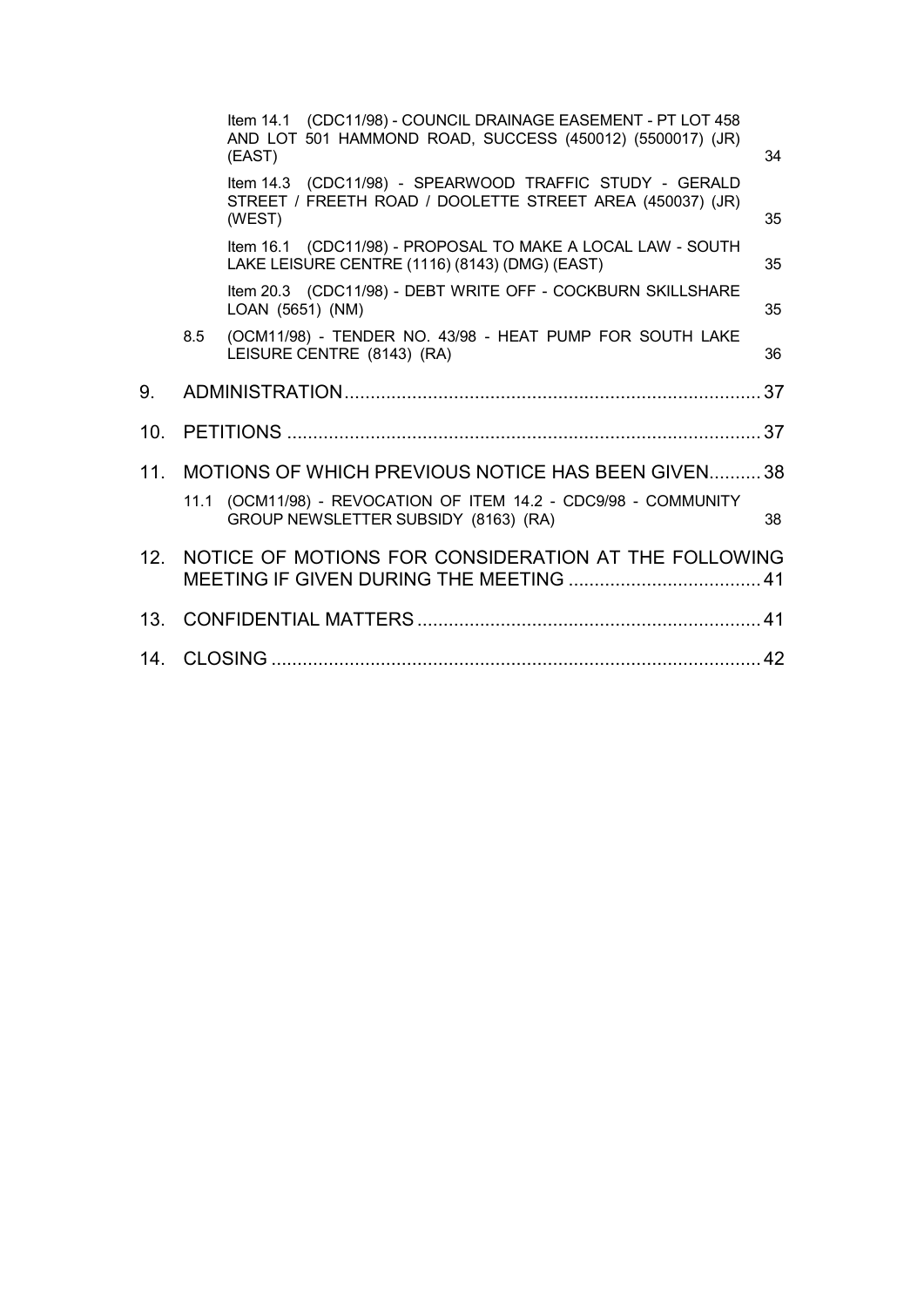# **CITY OF COCKBURN**

# **MINUTES OF ORDINARY COUNCIL MEETING HELD ON TUESDAY, 17 NOVEMBER 1998 AT 7:30 P.M.**

### **PRESENT:**

### **COMMITTEE MEMBERS**

| Mr J Grljusich | Mayor        |
|----------------|--------------|
| Mr J Ostojich  | Deputy Mayor |
| Mr R A Lees    | Councillor   |
| Mr S Lee       | Councillor   |
| Mr C Elpitelli | Councillor   |
| Mrs S Hunt     | Councillor   |
| Mr L Humphreys | Councillor   |
| Mr L Howlett   | Councillor   |
| Mrs N Waters   | Councillor   |
| Mr M Pecotic   | Councillor   |
| Mr J Gianoli   | Councillor   |
| Mr J McNair    | Councillor   |
|                |              |

### **IN ATTENDANCE**

| Mr R W Brown  |                          | <b>Chief Executive Officer</b>         |
|---------------|--------------------------|----------------------------------------|
| Mr D M Green  |                          | Director, Administration & Community   |
|               |                          | <b>Services</b>                        |
| Mr K Lapham   | $\overline{\phantom{0}}$ | Manager, Finance                       |
| Mr S M Hiller |                          | Director, Planning & Development       |
| Mr B K Greay  |                          | Director, Engineering (Arrived 7:52pm) |
| Mrs S Ellis   |                          | Secretary to Chief Executive Officer   |

The Presiding Member declared the meeting open at 7:30pm and read aloud, letters addressed to the Council from Mr Watson representing the Lakeside Villas and also from the Friends of the Cockburn Wetlands, both expressing their concerns regarding CDC Item 14.4 and the effects this proposed road would have.

### **1. APPOINTMENT OF PRESIDING MEMBER [IF REQUIRED]**

Nil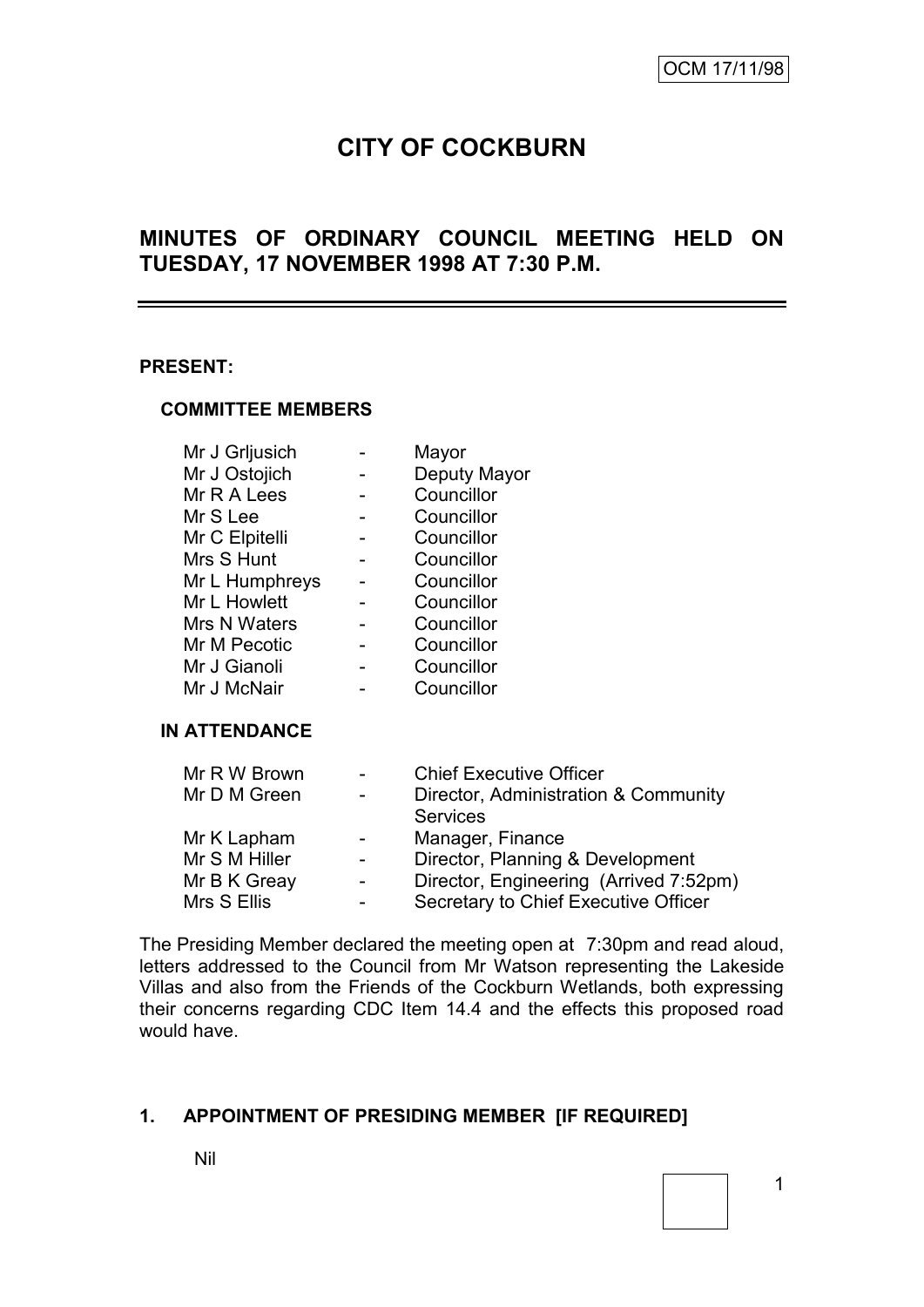# **2. PUBLIC ADDRESS SESSION**

**Mr Don Watson** thanked the Mayor for reading out his letter and spoke in regards to CDC Item 14.4. He asked Councillors to support the Committee's recommendation and tabled a petition signed by 548 residents.

**Mr Adrian Fini** spoke regarding CDC Item 14.4 on behalf of the residents of the Lakeside Villas who are concerned about protecting their lifestye.

**Mr Don Watson** queried why the Mayor had not also read aloud a letter Council received from the Bibra Lake Primary School P & C which voiced their opposition to the proposed road. Clr Howlett provided a copy of the letter and the Chief Executive Officer read it aloud.

**Ms Heather Smedley** spoke to CDC Item 6.1. She felt that Council should be commended for the manner in which Council dealt with this item in a precise and proper manner. She asked that Council address point 3 of the recommendation to better clarify its position.

**Mr Jeff Richards** spoke to CDC Item 9.1 and gave a brief history of his company and their reasons for the application to be considered at this meeting.

Nil

# **3. WRITTEN REQUEST FOR LEAVE OF ABSENCE**

Nil

### **4. CONFIRMATION OF MINUTES**

### **4.1 (OCM11/98) - MINUTES OF ORDINARY COUNCIL MEETING - 20/10/98**

Moved Clr Lees seconded Clr Humphreys, that the Minutes of the Ordinary Council Meeting held on the  $20<sup>th</sup>$  October 1998 be confirmed.

**CARRIED**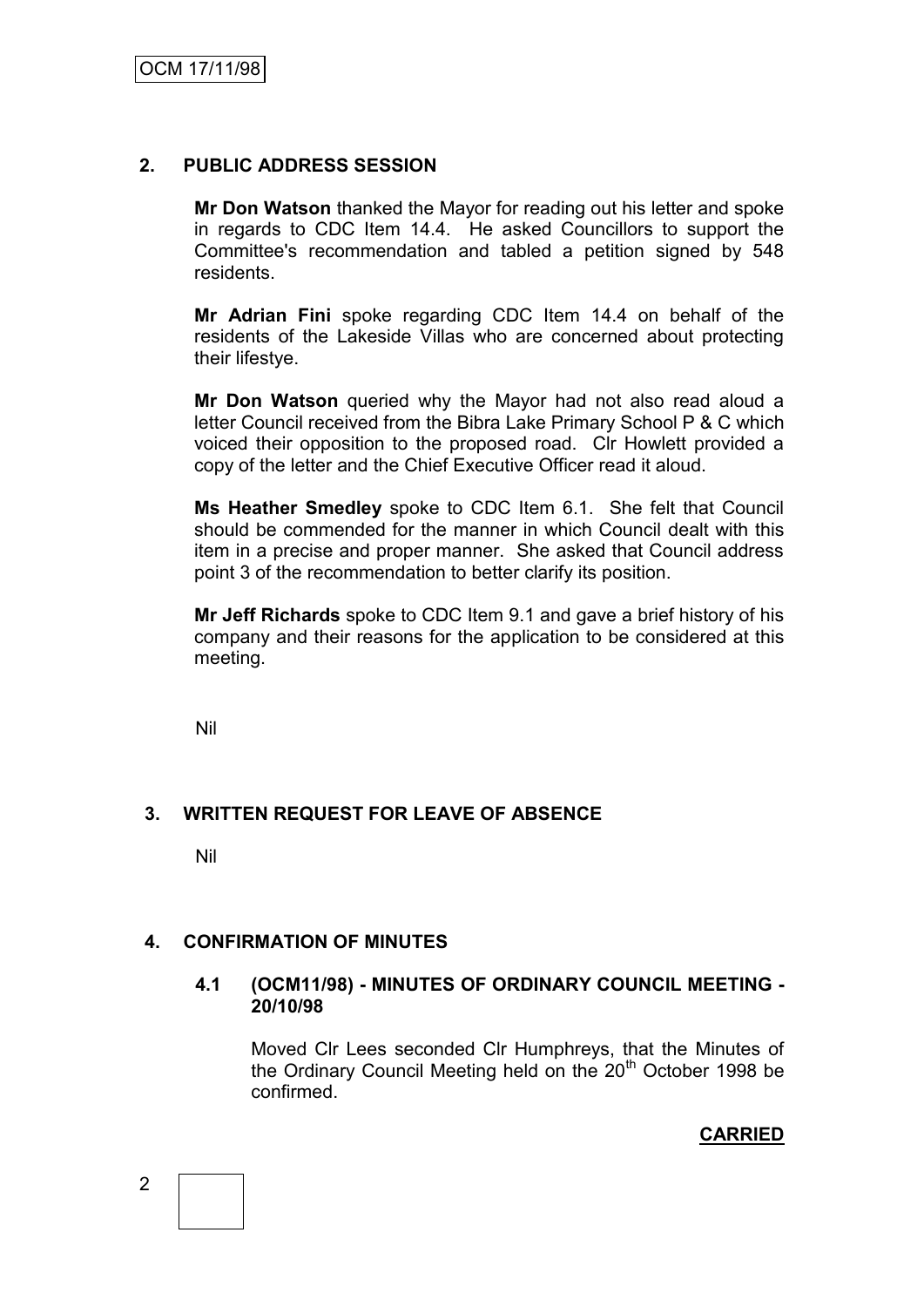### **4.2 (OCM11/98) - MINUTES OF SPECIAL COUNCIL MEETING - 22/10/98**

Moved Clr Howlett seconded Clr Humphreys, that the Minutes of the Special Council Meeting held on the 22<sup>nd</sup> October 1998 be confirmed.

# **CARRIED**

AT THIS POINT THE TIME BEING 7:52PM, DIRECTOR ENGINEERING JOINED THE MEETING.

### **4.3 (OCM11/98) - MINUTES OF SPECIAL COUNCIL MEETING - 22/10/98**

Moved Clr Lees seconded Clr Howlett, that the Minutes of the Special Council Meeting held on the 22<sup>nd</sup> October 1998 be confirmed.

### **CARRIED**

### **4.4 (OCM11/98) - MINUTES OF SPECIAL COUNCIL MEETING - 9/11/98**

Moved Clr Elpitelli seconded Clr Howlett, that the Minutes of the Special Council Meeting held on the  $9<sup>th</sup>$  November 1998 be confirmed.

### **CARRIED**

### **5. APOLOGIES AND LEAVE OF ABSENCE**

Clr B. Wheatley - Apology

### **6. ADDITIONS TO THE AGENDA**

Nil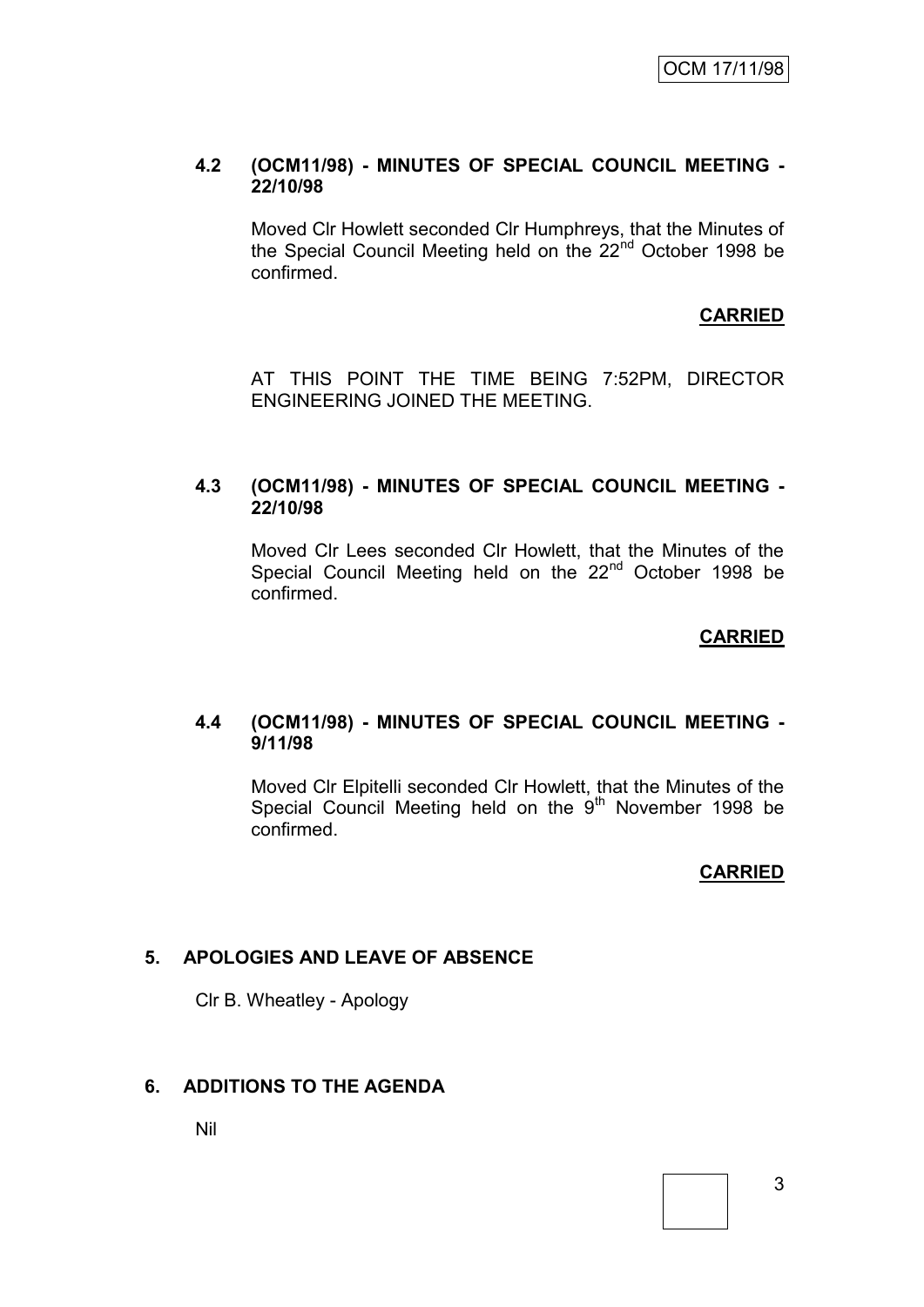# **7. DEPUTATIONS**

Nil

## **DECLARATION OF FINANCIAL INTEREST**

**Clr Howlett** declared a financial interest in Item 8.1, the nature being that his brother and son, both work for financial institutions and he is in partnership with them.

**Deputy Mayor Ostojich** declared a financial interest in Item 8.1, the nature being that his wife works for a financial institution.

AT THIS POINT THE TIME BEING 7:54PM, CLR HOWLETT AND DEPUTY MAYOR OSTOJICH LEFT THE MEETING.

**Clr Lees** informed the meeting of his financial interest in a financial institution as he has bank accounts but is not a shareholder. The Chief Executive Officer advised that all Councillors would have a banking account of some sort and therefore the interest is a common one and therefore was not required to be declared at the meeting.

# **8. COUNCIL MATTERS**

**8.1 (OCM11/98) - PROPOSED NEW REGISTER OF DELEGATIONS TO OFFICERS AND POLICY MANUAL (1054) (DMG)**

### **RECOMMENDATION**

That Council:

- (1) adopt the Register of Delegated Authority to officers of Council, as contained in the attachments to the Agenda; and
- (2) adopt the Council Policies as contained in the attachments to the Agenda.

# **TO BE PASSED BY ABSOLUTE MAJORITY OF COUNCIL**

### **COUNCIL DECISION**

Moved Clr Humphreys seconded Clr Lees, that the recommendation be adopted.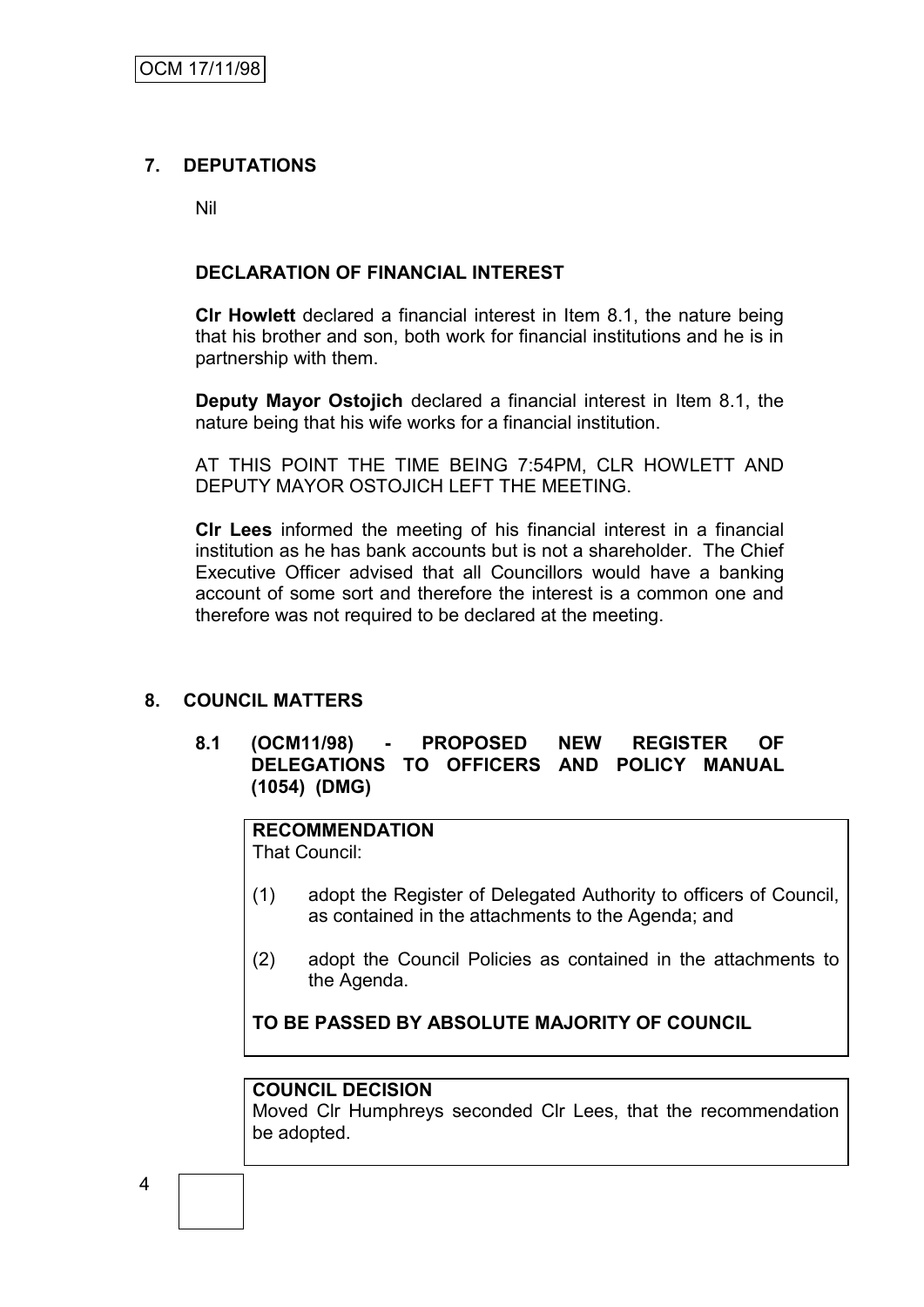Moved Clr Humphreys seconded Clr Lee, that the motion be put.

# **CARRIED**

# **MOTION PUT AND LOST DUE TO LACK OF ABSOLUTE MAJORITY OF COUNCIL**

AT THIS POINT THE TIME BEING 8:17PM, CLR HOWLETT AND DEPUTY MAYOR OSTOJICH RETURNED TO THE MEETING.

Moved Clr Elpitelli seconded Clr Lee, that the matter be resubmitted to the December Council Meeting.

*Note: The Chief Executive Officer advised that, as the motion did not effect the personal interest of the Councillors concerned, they were not required to leave the meeting.*

Amendment To Motion

Moved Mayor Grljusich seconded Clr Pecotic, that the matter be resubmitted to the December Council Meeting with the view that first and foremost, that Council consider if it is willing to go to 2 Full Council Meetings and to eliminate the Committee Meeting process as a priority.

# **AMENDMENT CARRIED BY THE CASTING VOTE OF THE PRESIDING MEMBER**

# **AMENDED MOTION PUT AND CARRIED BY THE CASTING VOTE OF THE PRESIDING MEMBER**

# **Background**

This explanation also applies to Item 8.2.

At the Council Meeting held in March 1998 Council resolved that the Council Meeting structure be part of an ongoing review process and that a Working Party be formed consisting of the Mayor, Deputy Mayor and Councillor Pecotic, with Councillor Humphreys as Deputy together with three staff appointed by the Chief Executive Officer to oversee this process.

Subsequently, the Working Party has met on three occasions to discuss mechanisms which, if implemented, would positively contribute to the streamlining of Council business. A variety of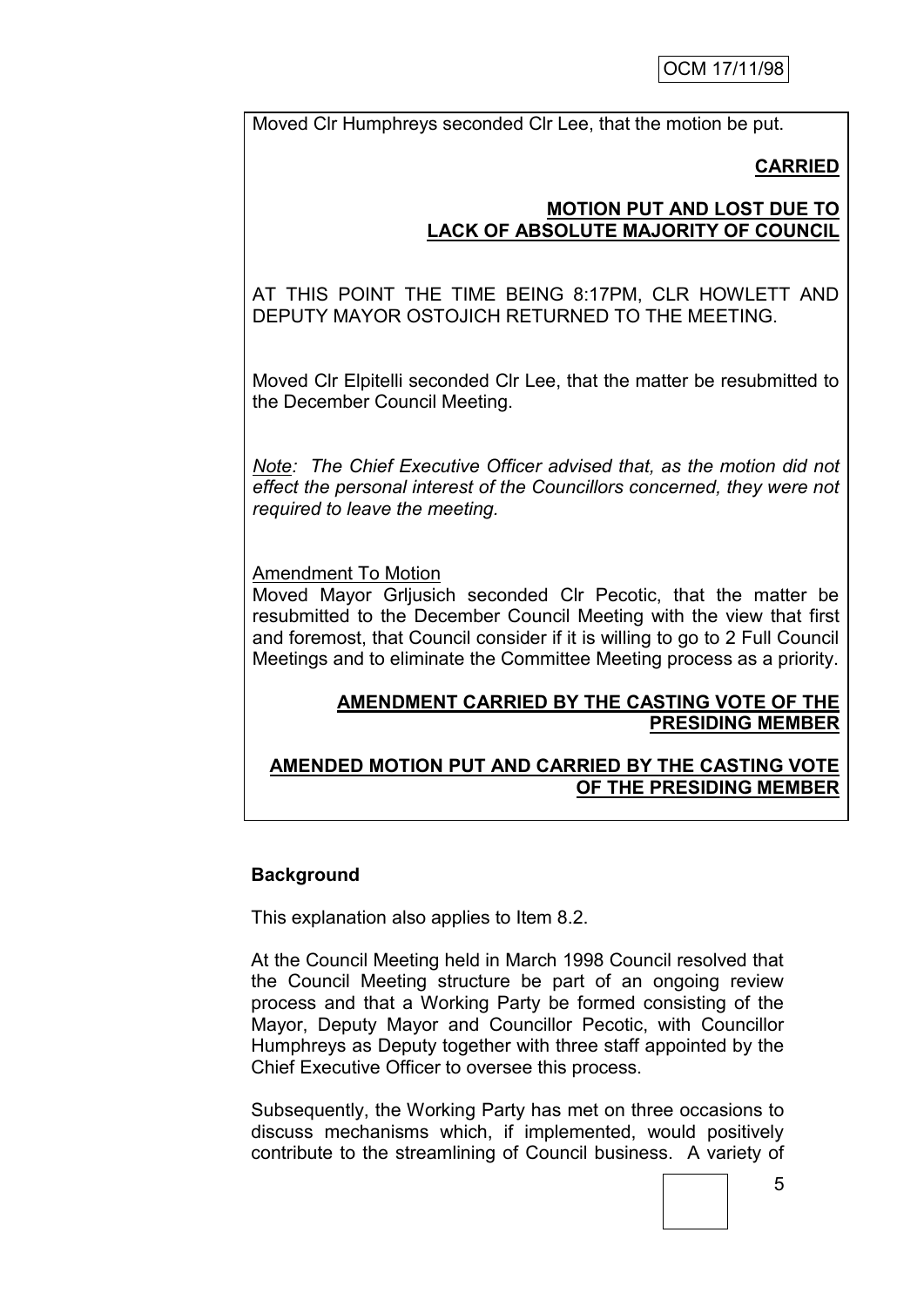issues were raised and discussed by the Working Party and are contained in the notes taken from the Meetings, a copy of which was previously circulated.

This item was previously listed for discussion at the lapsed Special Meeting of Council held on 22 October 1998.

### **Submission**

N/A

# **Report**

The primary emphasis of the Working Party was to investigate the following matters:

- 1. Mechanisms by which procedural matters could be dealt with at administrative level, thus alleviating the need to burden the Council and Committee Agendas with such items; and
- 2. Meeting procedures to identify ways in which the business of Council be streamlined, thus eliminating the need for lengthy and unruly meetings.

Accordingly, the Working Party has concentrated on these matters and developed the following documents:

- (i) Updated Delegated Authority Register containing the delegation of Council Policy statements to officers. In addition, the latest document contains additional information relative to guidelines, conditions, extent of authority and legislative and/or Council Policy controls which must be considered by Officers when using delegated authority;
- (ii) Updated Policy Manual containing a cross-reference to the Delegated Authority Register, where applicable, thereby acting as a ready reference source to assist staff in the decision-making process;
- (iii) Amend Draft Standing Orders containing a number of new mechanisms which are aimed to guiding the Presiding Member and Councillors towards conducting the business of Council in a more orderly and streamlined manner in the future;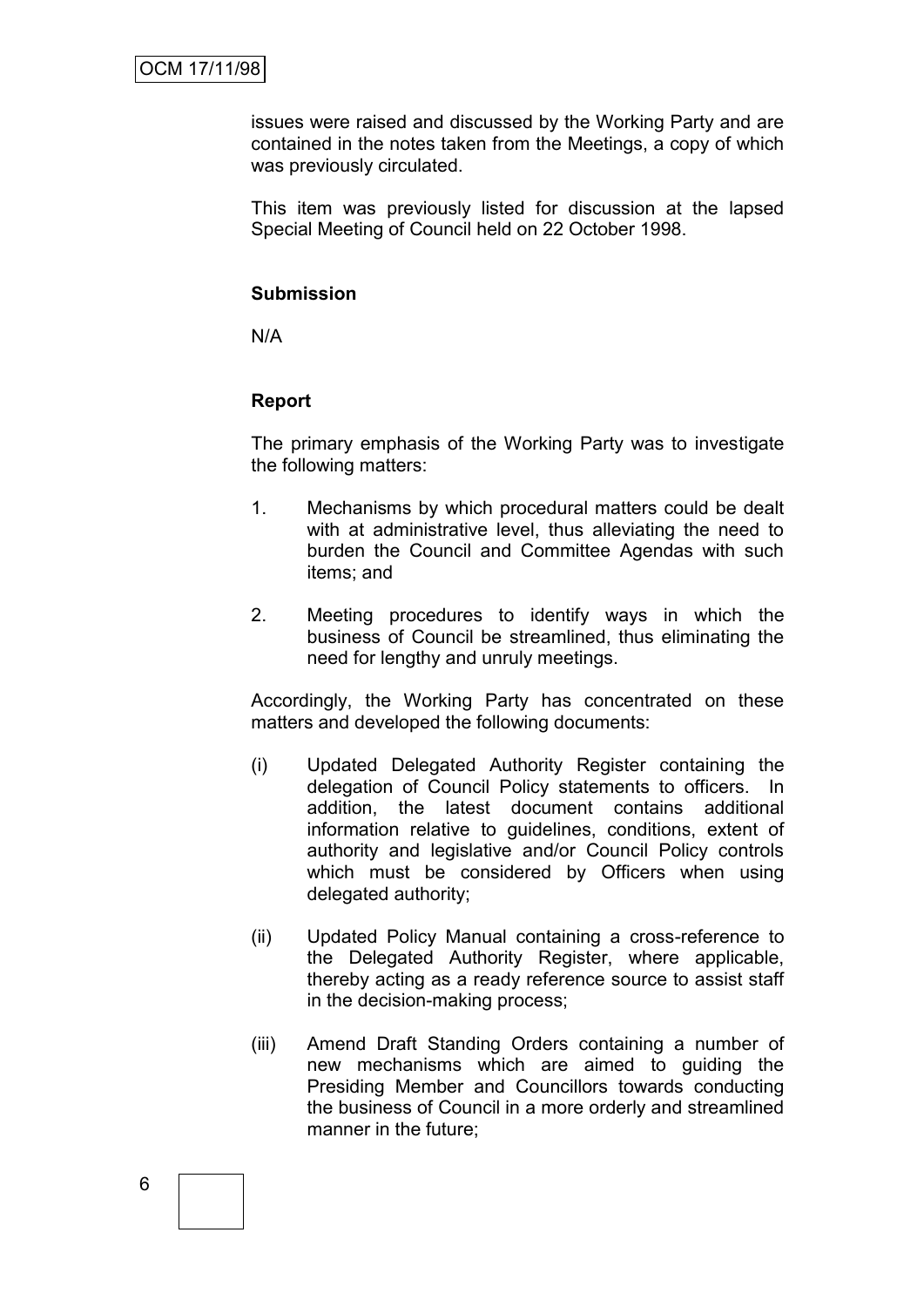(iv) Minor amendments to the Codes of Conduct (for Councillors and Staff).

It is anticipated that the following issues, specific to the Draft Standing Orders, will wish to be considered by Council:

- 1. Part 21 Declaration of Conflict of Interest (Non-Financial)
- 2. Clause 4.13 Closure of Meeting<br>3. Clause 4.10 Urgent Business
- 3. Clause 4.10 Urgent Business
- 4. Clause 4.12 Matters to be investigated
- 5. Parts 9, 10 and 15 Debating Procedures

For the purpose of (5) above, a Draft *prompt* sheet will be prepared and presented to the meeting.

While there are no other matters the administration wishes to specifically raise, it will obviously be competent for Councillors to bring any matter to the attention of the meeting for discussion in relation to these items.

# **Strategic Plan/Policy Implications**

N/A

# **Budget/Financial Implications**

N/A

# **8.2 (OCM11/98) - PROPOSED NEW CODES OF CONDUCT AND STANDING ORDERS LOCAL LAW (1054) (DMG)**

# **RECOMMENDATION**

That Council:

- (1) adopt the Codes of Conduct for Councillors and Staff as contained in the attachments previously circulated;
- (2) submit for public comment the proposed Draft Local Law Relating to the Conduct of Proceedings and the Business of Council, known as *Standing Orders*, as contained in the attachments previously circulated; and
- (3) reconsider the issue of the Council Meeting format in February 1999, following final consideration of the Draft Standing Orders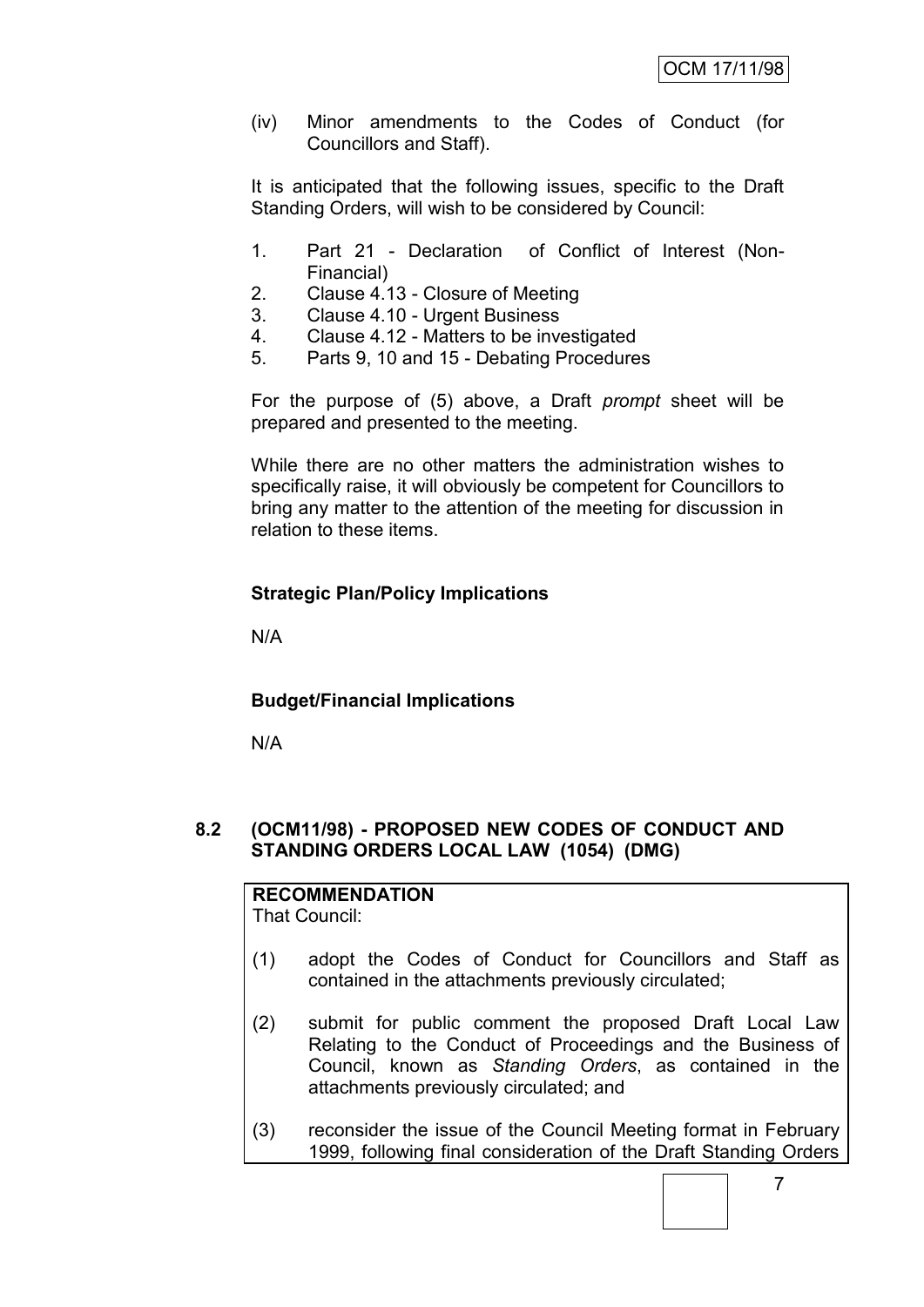Local Law in January 1999, as the result of any public submissions received.

# **COUNCIL DECISION**

Moved Clr Elpitelli seconded Clr Lee, that this matter be resubmitted to the December Council Meeting.

### **CARRIED BY THE CASTING VOTE OF THE PRESIDING MEMBER**

### **Background**

Refer to information provided at Item 8.1.

### **Submission**

N/A

### **Report**

Refer to information provided at Item 8.1.

### **Strategic Plan/Policy Implications**

N/A

### **Budget/Financial Implications**

N/A

### **8.3 (OCM11/98) - STRATEGIC & POLICY COMMITTEE REPORT - 3/11/98**

Moved Clr Lee seconded Clr Humphreys, that the report of the Strategic and Policy Committee Meeting held on the 3<sup>rd</sup> November 1998 be received and the following recommendations adopted.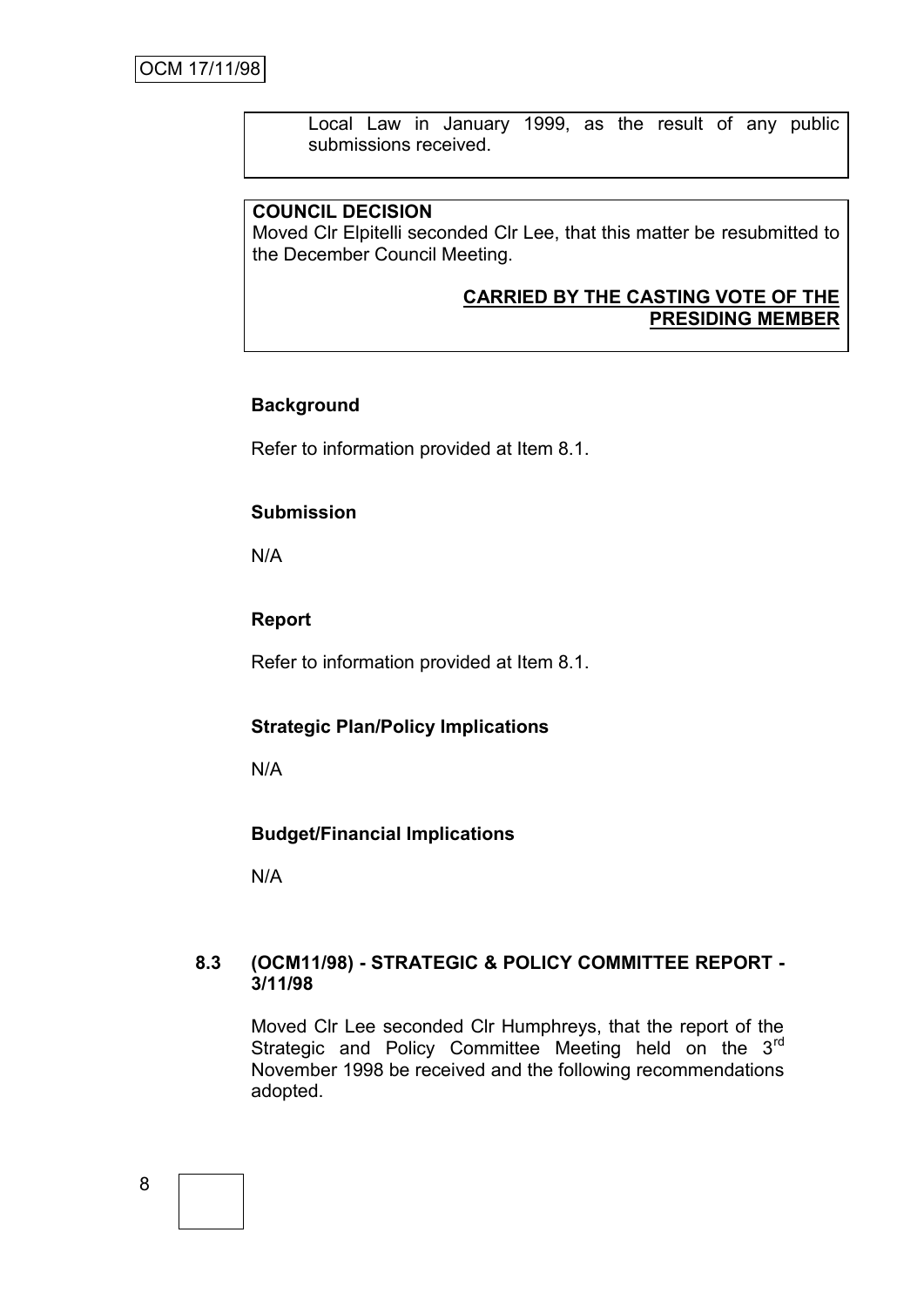# **Item 10.1 (SPC11/98) - TRAVELSMART PROPOSAL FOR PERTH (9635) (AKG) (ALL)**

**COUNCIL DECISION**

That Council:

- (1) endorse the value of the TravelSmart program by the Department of Transport in its endeavours to encourage more people to use public transport;
- (2) approach the Department of Transport requesting the extension of the TravelSmart Program to cover the City of Cockburn to coincide with the implementation of the Rockingham to Fremantle Transitway and the railway to Thomsons Lake.

# **Item 10.2 (SPC11/98) - FREMANTLE-ROCKINGHAM ACCESS HIGHWAY - COCKBURN ROAD RE-ALIGNMENT - APPLICANT: MAINS ROADS WESTERN AUSTRALIA (9710) (AJB) (COASTAL) (MAPS 4, 5, 9, 10 &11)**

# **COUNCIL DECISION**

That Council:

- (1) receive the alternative road network configuration plan prepared by Main Roads Western Australia;
- (2) advise Main Roads Western Australia that:-
	- 1. The alternative Cockburn Road network configuration plan forwarded to Council by letter dated 9 October 1998 is supported in principle;
	- 2. Detailed consideration needs to be given to the staging and timing of works associated with the closure of Cockburn Road south of Russell Road including the following:-
		- (a) The realignment of Russell Road and construction of a light controlled intersection with Rockingham Road should be undertaken as a priority in the Works Program to ensure adequate parking is maintained at the school, access is retained and the impact of noise from increased traffic volumes minimised;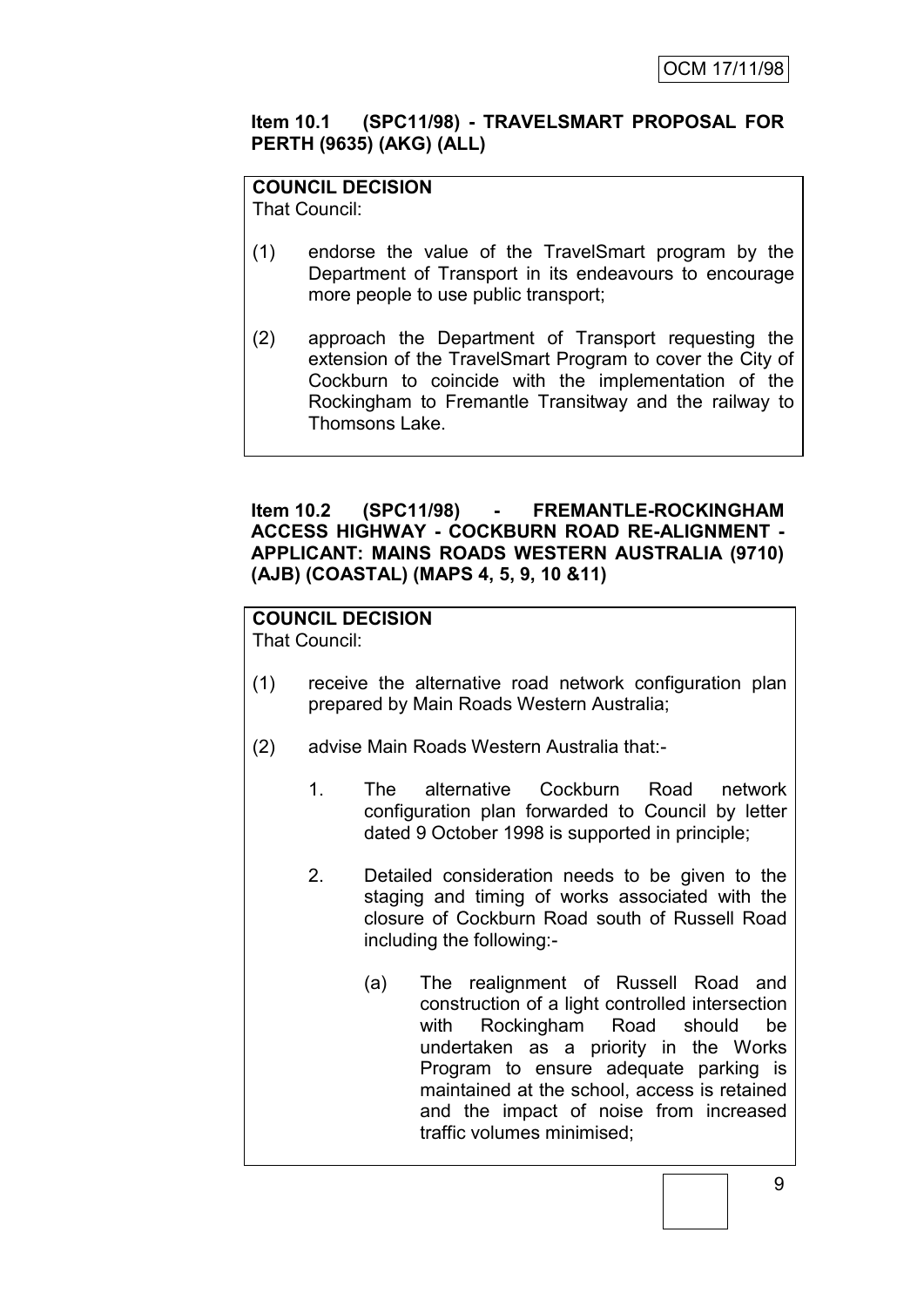|    | (b) | Construction of the new carriageways within<br>Rockingham Road being undertaken as an<br>integral part of the project;                                                                                                                                                                 |
|----|-----|----------------------------------------------------------------------------------------------------------------------------------------------------------------------------------------------------------------------------------------------------------------------------------------|
|    | (c) | The diversion of Cockburn Road south of<br>Mayor Road and along the west of Lake<br>deferred<br>Coogee<br>being<br>and<br>funds<br>reallocated to<br>construct<br>Highway<br>Roe<br>between the Fremantle Eastern Bypass and<br>Stock Road as shown on Concept Plan 2;                 |
| 3. |     | The Controlled Access Highway Reserve south of<br>Russell Road be deleted from the Metropolitan<br>Region Scheme and that land not required for the<br>southern link road being reserved for Parks and<br>incorporated in<br>Recreation and<br>the<br><b>Beeliar</b><br>Regional Park. |
| 4. |     | Council is unable to support Stock/Rockingham<br>Roads realignment/reconfiguration<br>until further<br>details are available in respect to:                                                                                                                                            |
|    | (a) | the vegetation within the affected<br>road<br>reserves.                                                                                                                                                                                                                                |
|    | (b) | access and egress on to Stock/Rockingham<br>and in particular the Wattleup<br>Roads<br>Townsite.                                                                                                                                                                                       |
|    | (c) | the intersection of Stock and Rockingham<br>Roads.                                                                                                                                                                                                                                     |
|    | (d) | necessity<br>of the realignment<br>the<br>Οf<br>Stock/Rockingham Road north of Russell<br>Road.                                                                                                                                                                                        |
|    | (e) | the details of Stock/Rockingham Roads and<br>Rowley Road intersection.                                                                                                                                                                                                                 |

# **Item 10.3 (SPC11/98) - STRATEGIC PLAN FOR FUTURE EXTENSIONS TO THE METROPOLITAN FIRE DISTRICT (MFD) (1554) (JJ)**

# **COUNCIL DECISION** That Council adopt the Strategic Plan for the future extensions to the Metropolitan Fire District (MFD).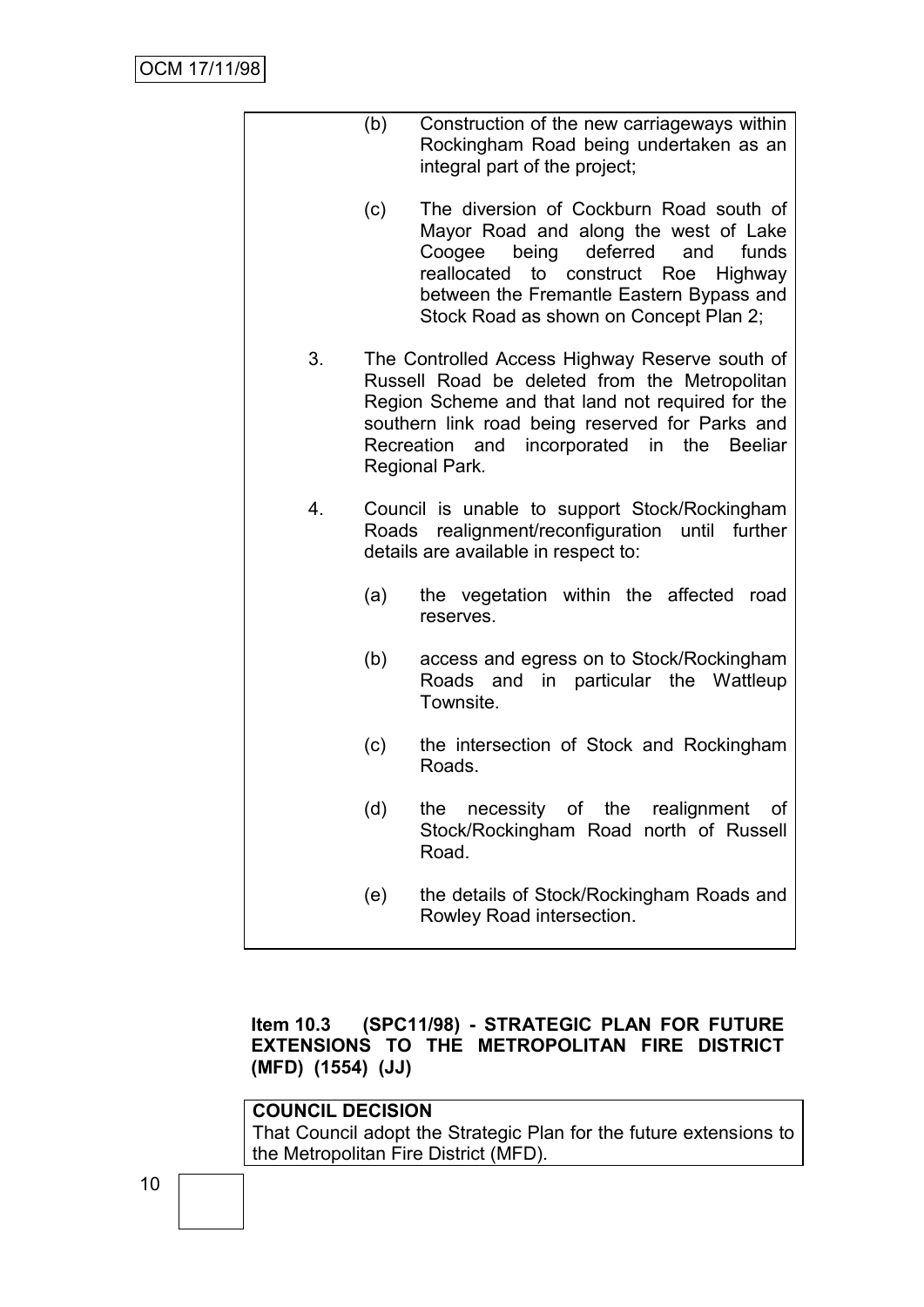# **Item 11.1 (SPC11/98) - COOGEE MASTER PLAN REVIEW (9501) (SMH)**

# **COUNCIL DECISION**

That Council:

- (1) receive the report;
- (2) agree to contribute \$10,000 to the review of the Coogee Master Plan.

### **Item 11.2 (SPC11/98) - APPOINTMENT OF AUTHORISED PERSONS FOR THE PURPOSE OF CARRYING INTO EFFECT THE PROVISIONS OF CLAUSE 8.3 OF THE CITY OF COCKBURN (LOCAL GOVERNMENT ACT) BY-LAWS (1050) (1054) (WJH) (ALL)**

# **COUNCIL DECISION**

That Council:

(1) appoint the following persons as Authorised Persons for the purpose of carrying into effect the provisions of clause 8.3 of the City of Cockburn (Local Government Act) Bylaws:-

Chief Executive Officer Principal Environmental Health Officer Environmental Health Officers

# **Item 14.1 (SPC11/98) - OBJECTION TO APPLICATION FOR PROSPECTING LICENCE - RESERVE 39584, HENDERSON (3412304) (3412167) (DW) (COASTAL)**

# **COUNCIL DECISION**

That Council:

- (1) confirm the actions of officers in objecting to prospecting licence application 70/1320 by Danehill Nominees;
- (2) authorise the Manager Environmental Services to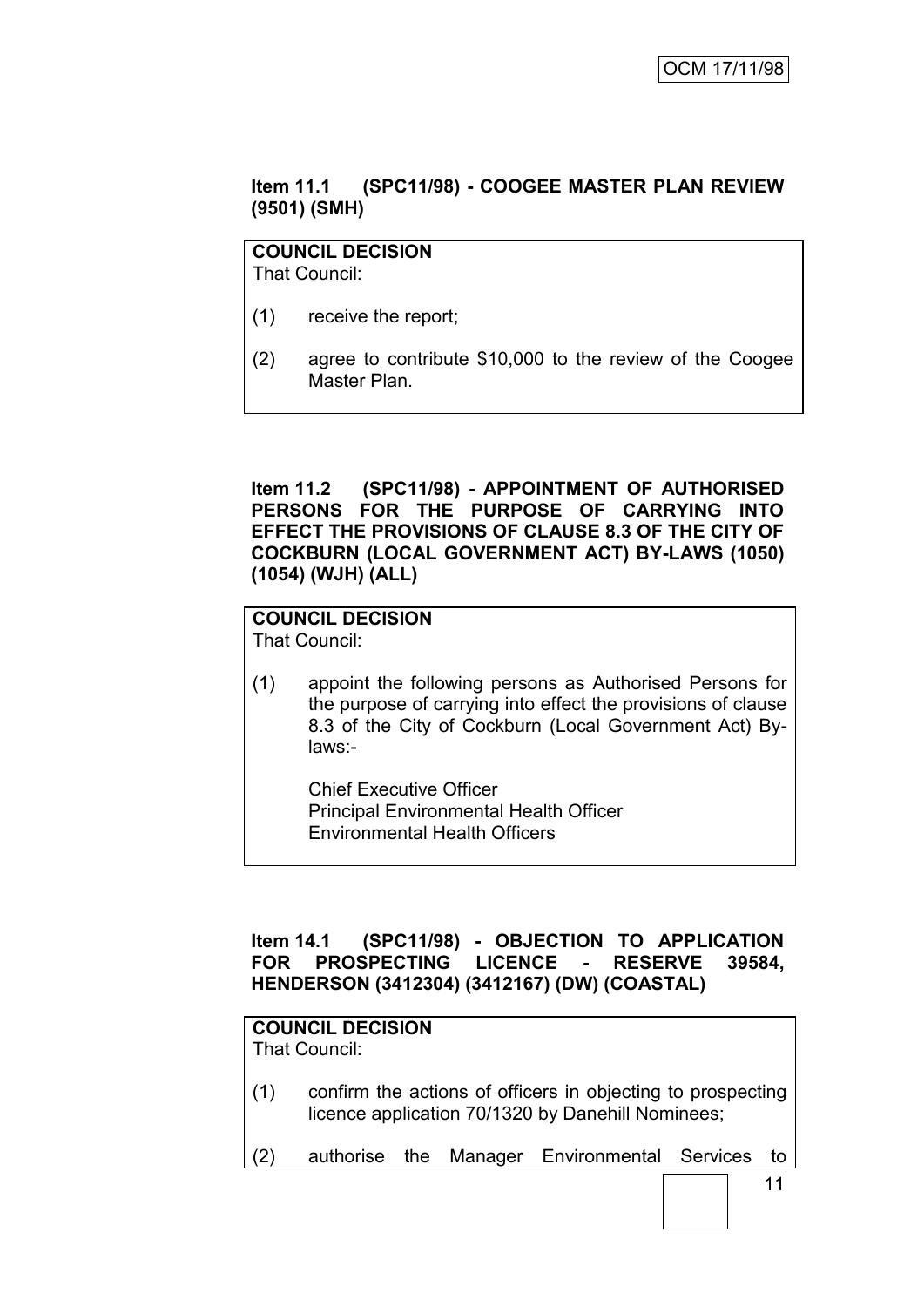continue with the carriage of the matter on behalf of Council.

# **Item 14.2 (SPC11/98) - RURAL BUSHFIRE RISK MANAGEMENT STRATEGY (4504) (1550) (DW)**

# **COUNCIL DECISION**

That Council:

- (1) adopt the Rural Bushfire Risk Management Strategy prepared by Ecoscape as the basis for the preparation of a Bushfire Management Plan to implement the recommendations contained in the report;
- (2) place priority on the management of fuel loads on verges identified in the report as having high potential risk, and community awareness strategies in the Bushfire Management Plan.

# **Item 15.1 (SPC11/98) - WASTE MINIMISATION PROGRAMME (6109) (BKG)**

# **COUNCIL DECISION**

That Council:

- (1) meet the objective of diverting a minimum of 50% of its waste going to landfill by 2002;
- (2) reaffirm its decision to support the Southern Metropolitan Regional Council's Waste Management Strategy including the Regional Resource Recovery Centre;
- (3) receive the Business Plan prepared for the five participating Councils to establish the Regional Resource Recovery Centre at Canning Vale, but ensure that there is no additional cost to ratepayers in disposing their domestic rubbish;
- (4) make the decision on whether or not to participate in the project at the Full Council Meeting to be held on 15 December 1998;
- (5) contribute to the cost for the preparation of a due diligence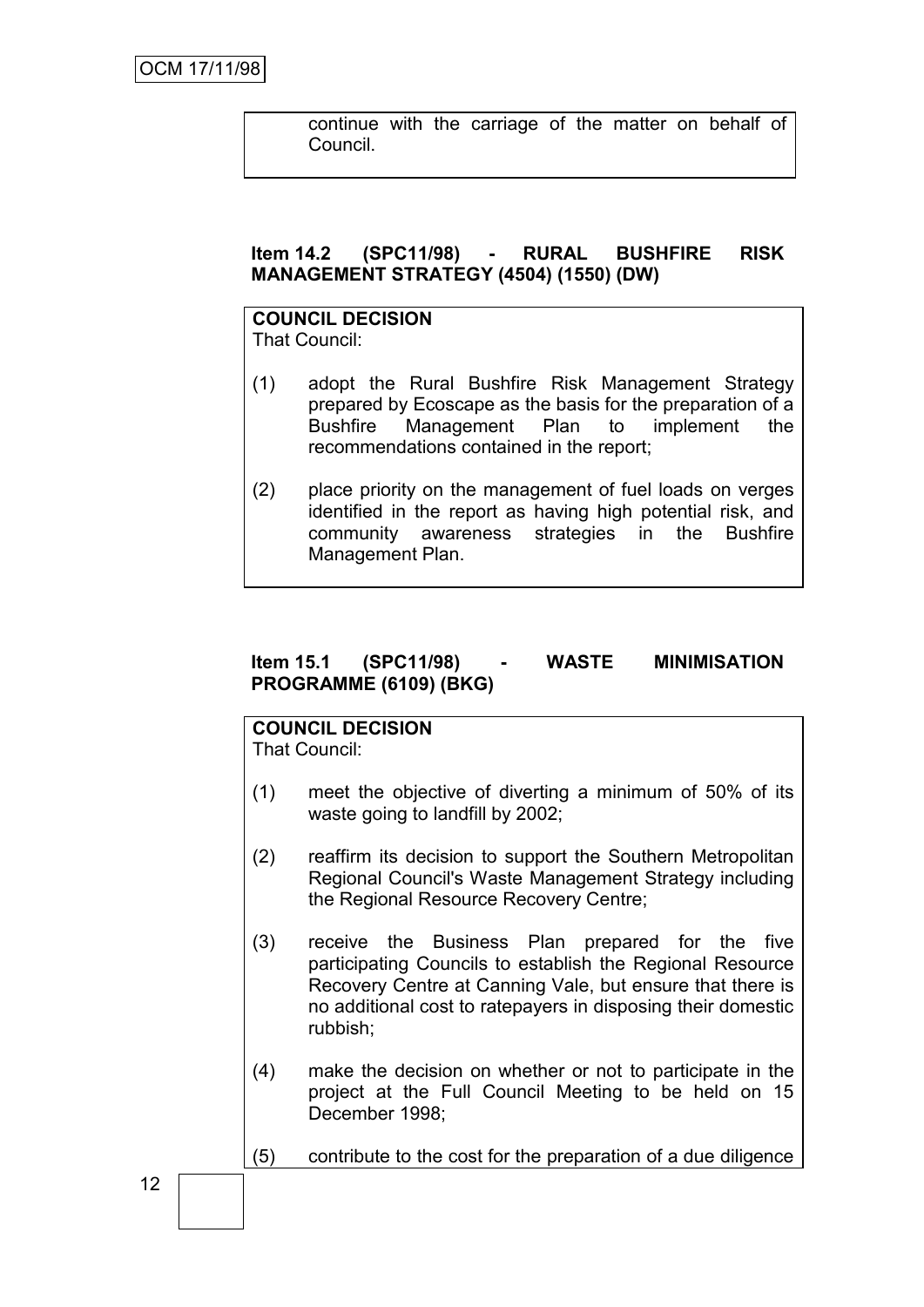report on the business plan, up to a maximum of \$5,000; and

(6) prepare a report on the ways and means of minimising or off-setting any additional costs for the City of Cockburn ratepayers, in disposing of their domestic waste.

## **Item 15.2 (SPC11/98) - ISSUE OF TIP PASSES FOR HENDERSON LANDFILL SITE (4900) (RJ) (COASTAL)**

# **COUNCIL DECISION**

That:

- (1) Council resolve to retain the existing Policy E4.1 Access to Landfill Site - Residents/Ratepayers in Council's Policy Manual; and
- (2) A report be prepared to investigate the green waste pickup and the recycling system to industrial/commercial areas.

# **Item 16.1 (SPC11/98) - WARD BOUNDARIES AND COUNCILLOR REPRESENTATION (1035) (DMG) (ALL)**

# **COUNCIL DECISION**

That Council:

- (1) take no action in respect of changing Ward boundaries at this stage, due to the insignificant effect any change would have on the current status;
- (2) consider the matter further in early 1999 following the preparation of a Report covering a variety of options open to Council, in accordance with Schedule 2.2 of the Local Government Act, 1995, for possible implementation in time for either the 2001 or 2003 elections.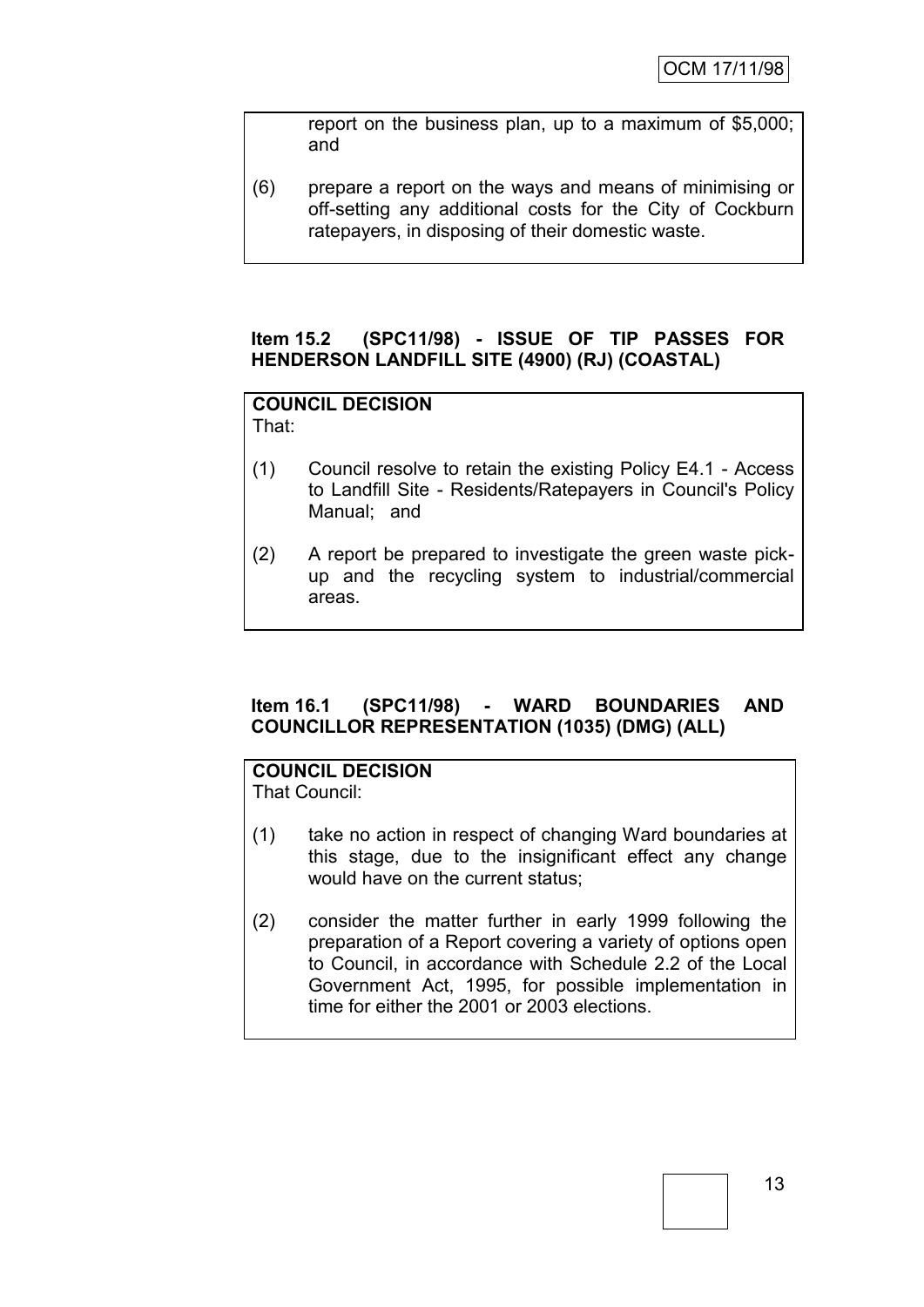# **Item 16.2 (SPC11/98) - FACSIMILE EDITION - "COCKBURN - THE MAKING OF A COMMUNITY" (760500) (DKF)**

### **COUNCIL DECISION**

That Council recommit this matter to the next Strategic and Policy Committee Meeting, awaiting the outcome of further information.

### **Item 17.1 (SPC11/98) - RURAL SUBDIVISION POLICY PD12 (9002) (SMH)**

# **COUNCIL DECISION**

That Council:

- (1) receive the report;
- (2) adopt the revised Rural Subdivision Policy PD12 subject to amending the wording of Precinct 1 under the heading *Status* to read:

*To maintain the viability of rural production lot sizes should be maintained at 4,000 sq.m. minimum size.*

(3) advise the Ministry of Planning accordingly.

# **Item 17.2 (SPC11/98) - HENDERSON INDUSTRIAL AREA - DEVELOPMENT CONTROL POLICY (9500) (SMH)**

# **COUNCIL DECISION**

That Council:

- (1) receive the report;
- (2) adopt the "PD40 Henderson Industrial Area Development Control Policy" and incorporate it in the Council's Policy Manual;
- (3) prepare an improvement strategy for the existing public areas of the Henderson Industrial Area for the Council's consideration and for funding to be proposed for inclusion in the 1999/2000 financial year.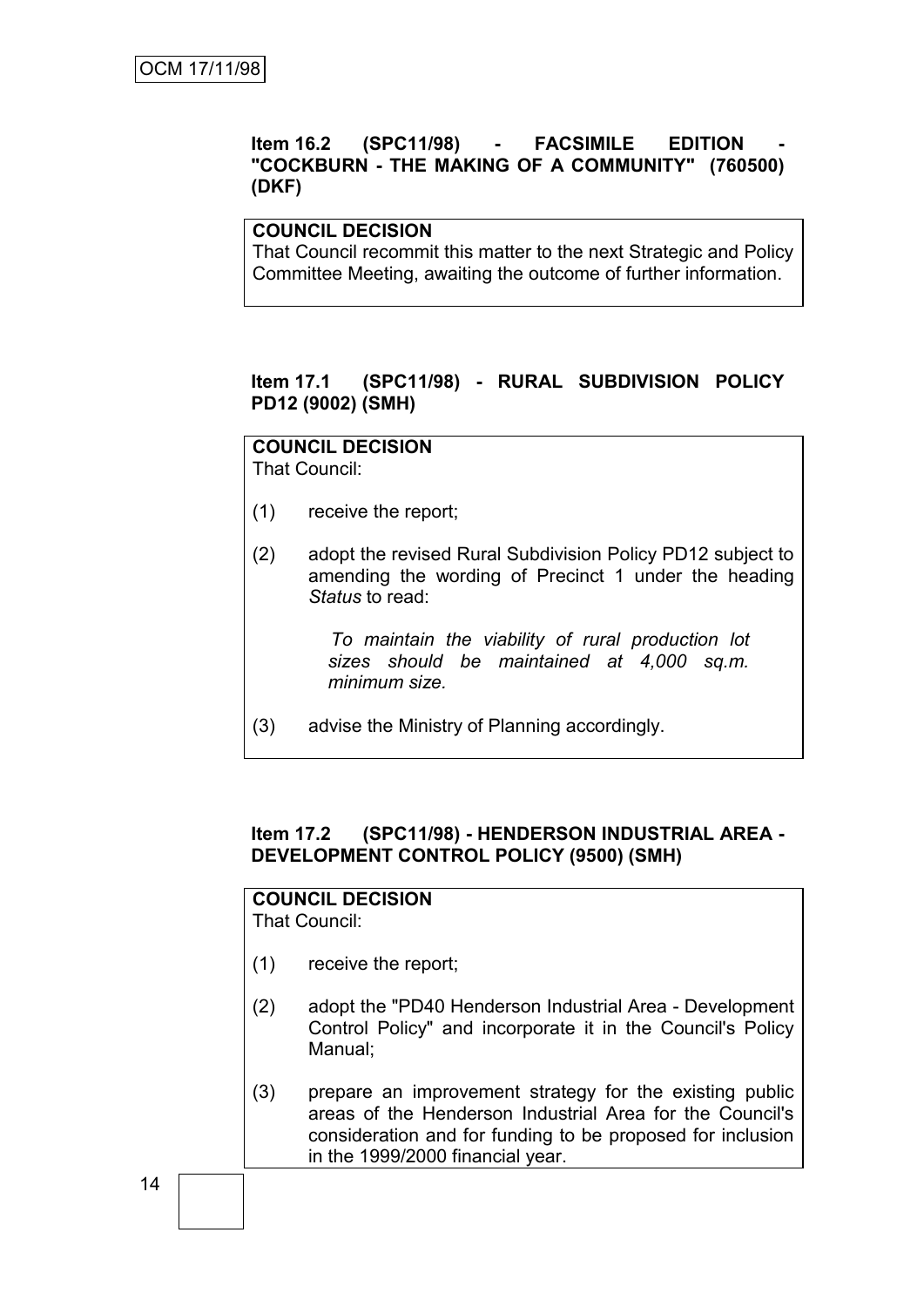# **Item 18.1 (SPC11/98) - SUPREME COURT ACTION - APPEALS PROCESS - CITY OF FREMANTLE VS. HON MINISTER FOR PLANNING (1172) (SMH)**

### **COUNCIL DECISION** That Council:

- (1) receive the report;
- (2) support the decision of the City of Fremantle to challenge the Hon. Minister's decision in respect to an appeal relating to the ICI site in North Fremantle;
- (3) advise the City of Fremantle that the Council is prepared to contribute a maximum of \$1,000 towards the cost of the Supreme Court action, to be paid on request by the City of Fremantle by the Director of Planning and Development.

# **CARRIED**

# **8.4 (OCM11/98) - COMMUNITY DEVELOPMENT COMMITTEE REPORT - 10/11/98**

Moved Clr Lees seconded Clr McNair, that the report of the Community Development Committee Meeting held on the 10<sup>th</sup> November 1998 be received and the following recommendations adopted.

**Item 7.1 (CDC11/98) - FINAL ADOPTION - AMENDMENT NO. 182 - LOT PT 1 AND LOT 781 CNR NORTH LAKE ROAD AND BERRIGAN DRIVE, SOUTH LAKE - OWNER: B & R INVESTMENTS PTY LTD - APPLICANT: BSD CONSULTANTS (92182) (SMH) (EAST) (ATTACH)**

### **COUNCIL DECISION** That:

- (1) the matter be deferred until Amendment No.155 has been determined by the appropriate authorities;
- (2) the Minister be requested for an extension of time, in considering the submissions that have been made in relation to this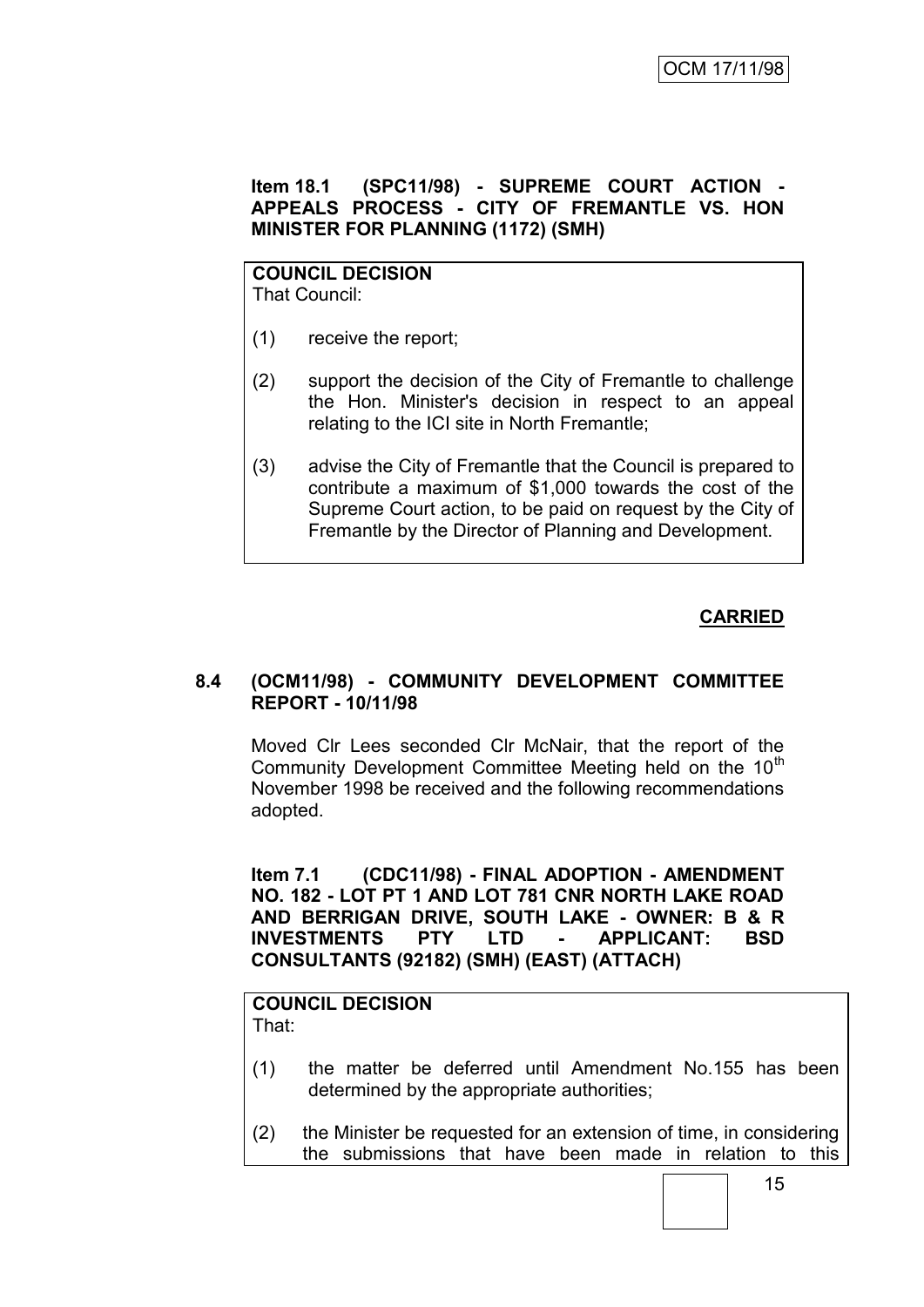development, until Amendment No.155 has been determined and finalised in the City's Town planning Scheme;

(3) following the adoption of Amendment No.155, that Amendment No.182 be presented to Council for reconsideration.

### **Item 7.2 (CDC11/98) - INDUSTRIAL LAND USE STUDY - McNEICE RULING (92185) (4412617) (SMH)**

### **COUNCIL DECISION** That Council:

- (1) receive the report;
- (2) not proceed with the Study.

### **Item 7.3 (CDC11/98) - ATWELL NEIGHBOURHOOD CENTRE - CNR LYDON BOULEVARD AND WATERS AVENUE, ATWELL - OWNER: LANDCORP - APPLICANT: HAMES SHARLEY AUSTRALIA (92158) (SR) (EAST)**

#### **COUNCIL DECISION** That Council:

- (1) request the Western Australian Planning Commission to seek final approval of Amendment No. 158, subject to the following modifications:
	- (a) Adding the following to the 'Second Schedule Additional Uses':-

| Street               | <b>Particulars</b>    |
|----------------------|-----------------------|
| <b>Waters Avenue</b> | Portion of Pt Lot 161 |

Additional Use Permitted:-

Aged or dependent persons dwelling (P) Civic building (P) Grouped dwelling (P) Home occupation (P) Multiple dwelling (P) Consulting rooms (P) Child Care Centre (P)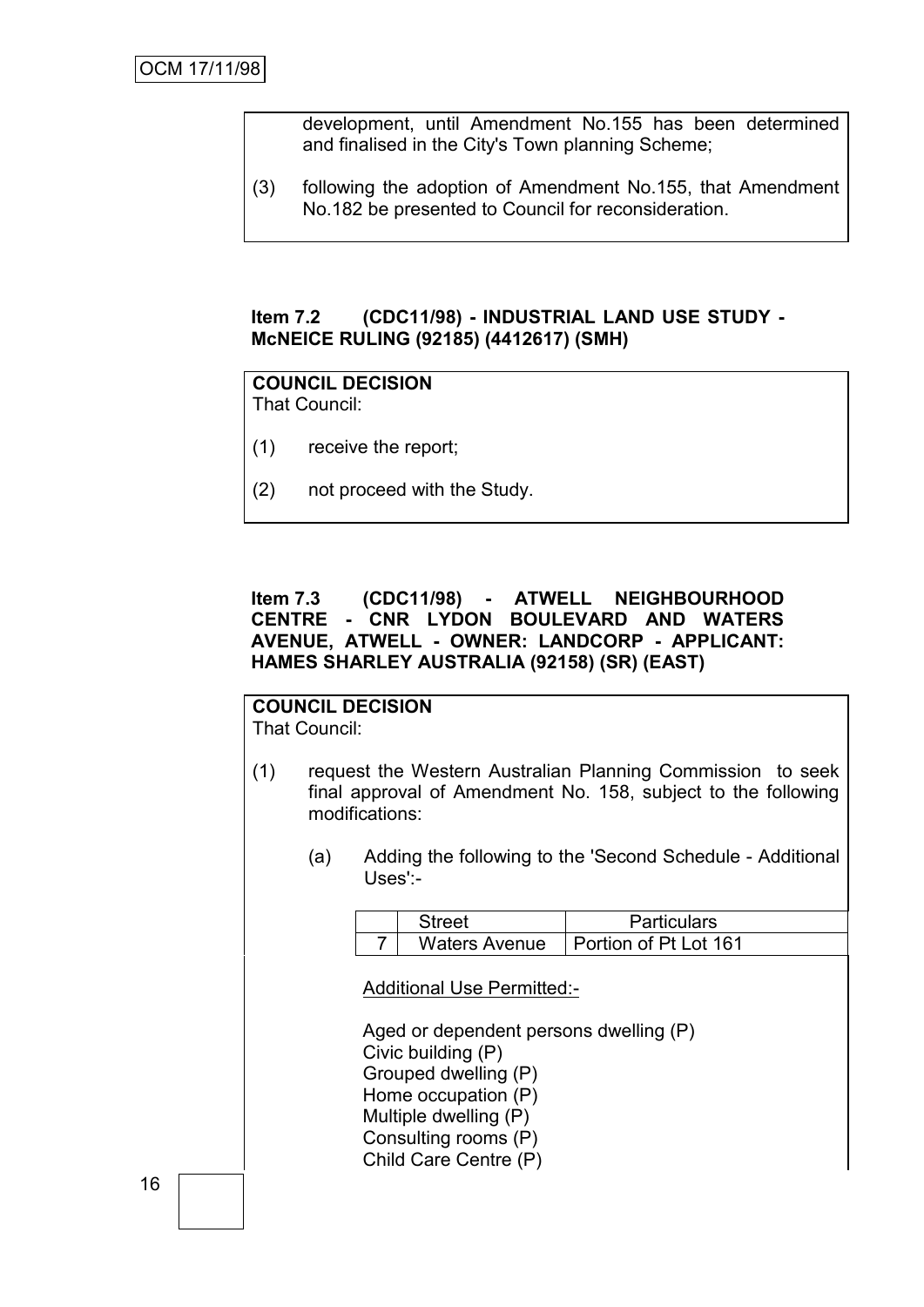Health studio (P) Medical centre (P) Museum (P) Office (P) Restaurant (P) Educational establishment (AA) Place of public worship (AA)

**Building Location:** The buildings shall have a maximum front setback to "main street" of 3.0 metres. Nil side setbacks are permitted.

**Building Frontage:** Buildings shall have active frontages to the "main street", with windows/doors comprising not less than 50% of the façade.

**Building Form:** Buildings shall have pitched roofs of not less than 26 degrees.

**Carparking:** No parking will be allowed in front of the building. Council will consider reciprocal parking arrangements with other "main street" developments.

**Service Areas:** All service areas are to be concealed from public view and accessed from the rear lane.

**Vehicle Access:** Vehicle access shall be from the rear lane, only crossovers indicated on the Plan will be permitted on "main street".

**Pedestrian Amenity:** Buildings shall provide weather protection with verandahs, awnings or colonnades at entries.

(b) Adding the following to the 'Third Schedule - Restricted Uses' :-

| Street          | <b>Particulars</b>           |
|-----------------|------------------------------|
| Lydon Boulevard | <b>Portion of Pt Lot 161</b> |

Restricted Use

Those uses which may be permitted within the Commercial Zone as set out in the First Schedule (Zoning Table), to be developed in accordance with the following:-

**Building Location:** The building shall be located on the eastern portion of the site with maximum setbacks to the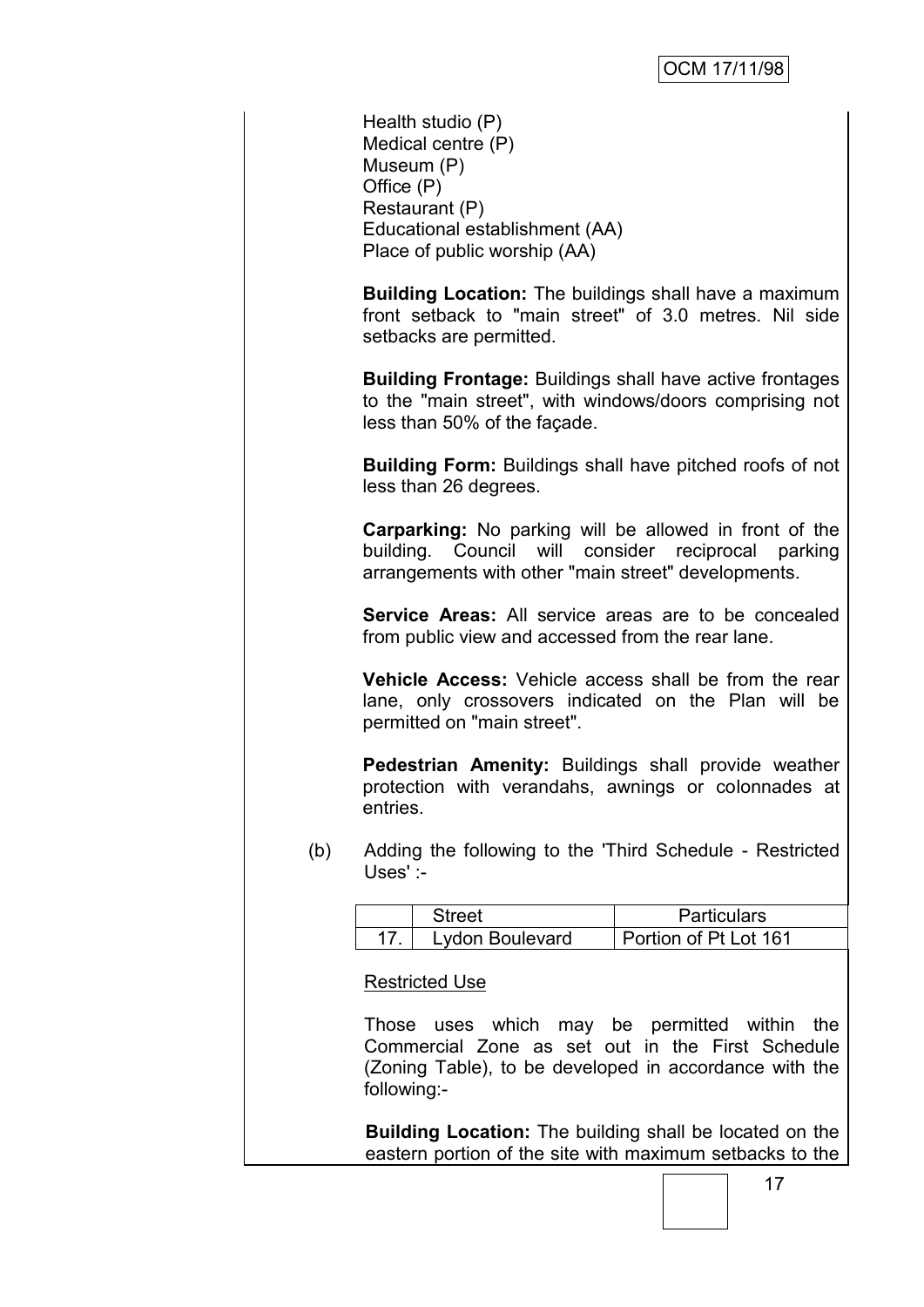south and east boundaries of between nil and two metres, where indicated on the Plan.

**Building Frontage:** Frontage to the "main street" shall be active with windows/doors comprising not less than 50% of the area of the façade. Major retail entry points shall front "main street".

**Building Form:** Roof pitch shall not be less than 26 degrees unless adequately treated by parapets.

**Carparking:** Reciprocal parking rights shall be applied to the retail carpark to allow use by the community centre and patrons of the child care centre and other small establishments along "main street".

Carbays provided within the public road reserve will be credited to the retail development.

Carparking shall be provided predominantly in the western part of the site.

**Service Areas:** The main service area shall be screened from the public view, located away from the "main street" pedestrian environment and accessed from Lydon Boulevard.

**Vehicle Access:** Vehicle accesses shall be restricted to those indicated on the Plan.

**Pedestrian Amenity:** Weatherproof verandahs, awnings or colonnades shall be provided to the south and east facades of the building. Pedestrian paths around the development shall be a minimum of 2.5 metres wide.

- (c) Inserting the Plan depicting the 'Commercial Restricted Use' Zone and the 'Residential - Additional Use' Zone between the 'Second Schedule' and the 'Third Schedule' of the Scheme Text.
- (d) Substituting the words 'Commercial Restricted Use' for 'Commercial' in the Amendment Text.
- (e) Inserting the words 'Residential R40 Additional Use' after the words, 'Residential R40' on the third line of the Amendment Text.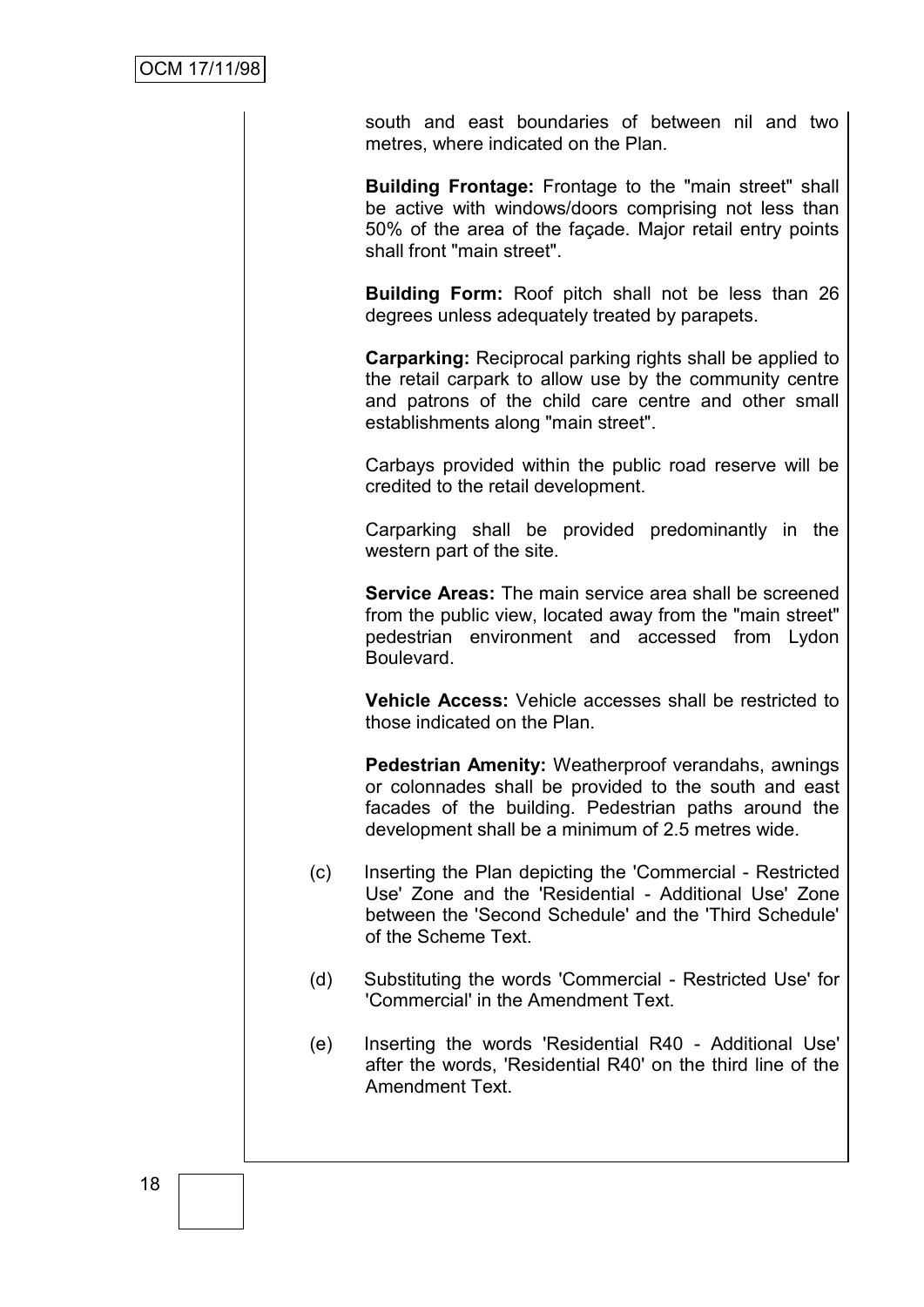- (f) Modifying the Scheme Amendment Map in accordance with the Hames Sharley plan dated 2.4.98 (Option 4 Rev. 1H).
- (2) adopt the Schedule of Submissions attached to the Agenda;
- (3) advise the applicant and the Atwell Community Association of Council's decision.

**Item 9.2 (CDC11/98) - SAND EXCAVATION - LOT 130 JANDAKOT ROAD, BANJUP - OWNER: VINCENT NOMINEES PTY LTD - APPLICANT: NLG SAND SUPPLIES EARTHMOVING CONTRACTORS (5513178) (CC) (EAST) (MAP 19)**

### **COUNCIL DECISION** That Council:

- (1) Approve the application subject to the following conditions:
	- 1. Nothing in this approval shall exclude compliance with all relevant laws in the commencement and carrying out of development.
	- 2. Development being carried out in accordance with the commitments and plans contained within report "Extension to Extractive Industries Licence and Excavation Management Plan Lot 130 Jandakot Road, Banjup NLG Sand Supplies dated 6 April 1998' as amended by "Additional Notes to Extension to Extractive Industries Licence Lot 130, Jandakot Road Banjup", unless superseded by conditions of this approval or subsequent plan required by this approval.
	- 3. Excavation works being restricted to between the hours of 7AM to 6PM Monday to Saturday and not at all on Sunday of Public Holidays.
	- 4. All stormwater to be contained on site.
	- 5. An annual report being prepared and submitted to Council by 30 September each year detailing excavation and rehabilitation activity undertaken over the past 12 months period and proposed excavation and rehabilitation for the following 12 month period.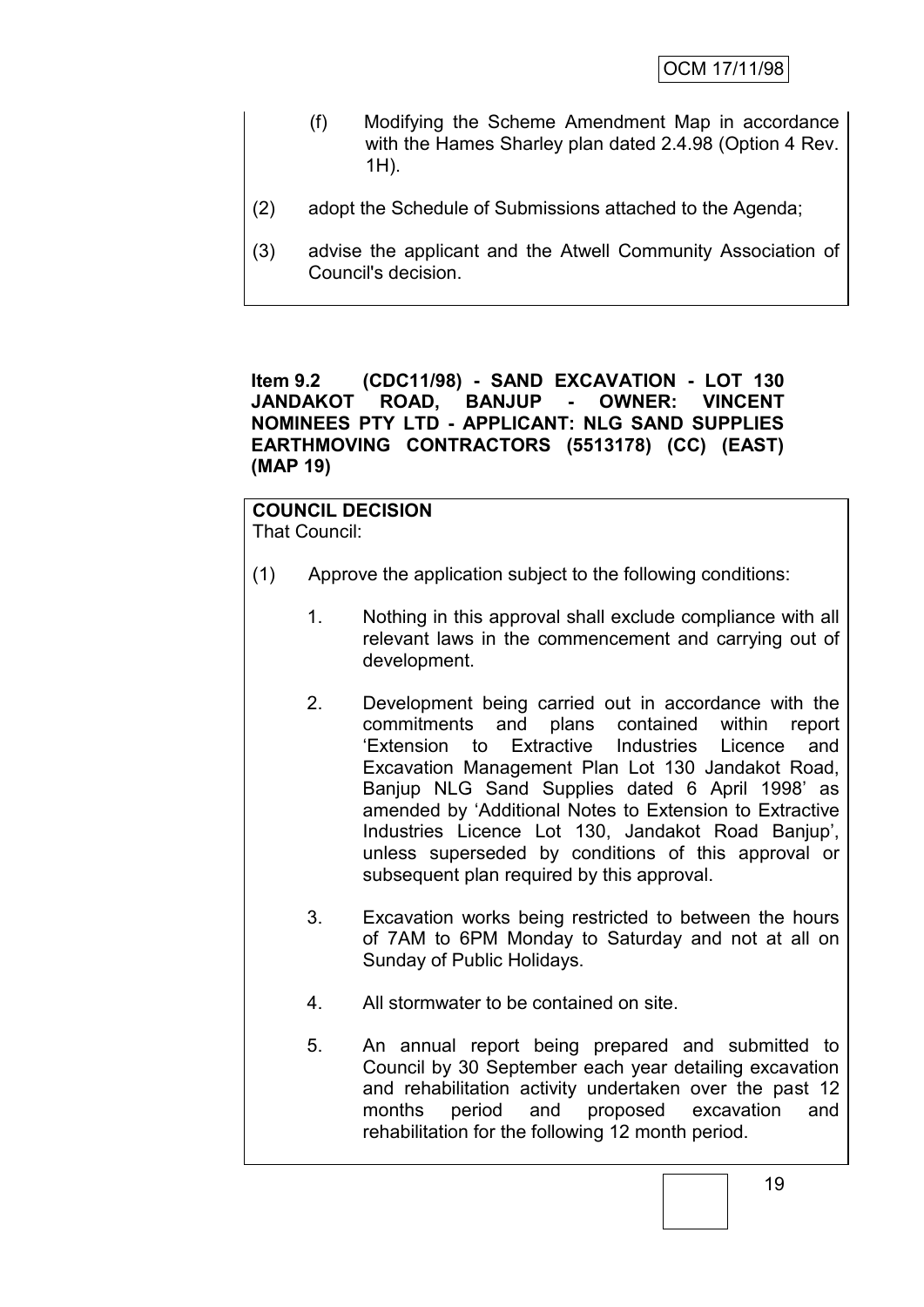- 6. Adequate safety fencing and warning signs being placed around the perimeter of the site.
- 7. No burning of stockpiled vegetation or any other material to occur on site.
- 8. No disturbance of the native vegetation to remain uncleared to occur.
- 9. This approval remains valid for a period of five (5) years only. If development is not completed within this time the approval shall lapse. Where an approval has lapsed, no development shall be carried out without the further approval of Council having been first sought and obtained.
- 10. The minimum excavation level being not less than 30 metres ADH.
- 11. No stockpiling of materials other than materials associated with sand excavation occurring on site or rehabilitation of the site. Existing dumped rubble and fill material to be removed from the site.
- 12. The rehabilitation bond for the site to continue to be held by the City of Cockburn until rehabilitation of the site has been completed in accordance with this approval or any subsequent approval that the City may grant.

# **CONDITIONS TO BE COMPLIED WITH PRIOR TO THE ISSUE OF AN EXCAVATION LICENCE**

- 13. The owner(s) of the land entering into an agreement with the City covenanting to excavate and rehabilitate the land in accordance with this approval and conditions. Such Deed shall create a caveatable interest in the land in favour of the City and allow the City powers to effect rehabilitation of the land in the event of default by the operator, using the existing bonds and bond/guarantee held in trust by the City, by seven (7) days notice in writing and the deed shall contain such matters as are relevant to the conditions herein mentioned. The Deed is to be prepared by the City"s solicitors at the cost of the applicant.
- 14. A bank guarantee or bond for the rehabilitation of the site in a form acceptable to and from a bank approved by the City, in the sum of \$74,000 to be lodged with the City. If demand is made under the guarantee and the money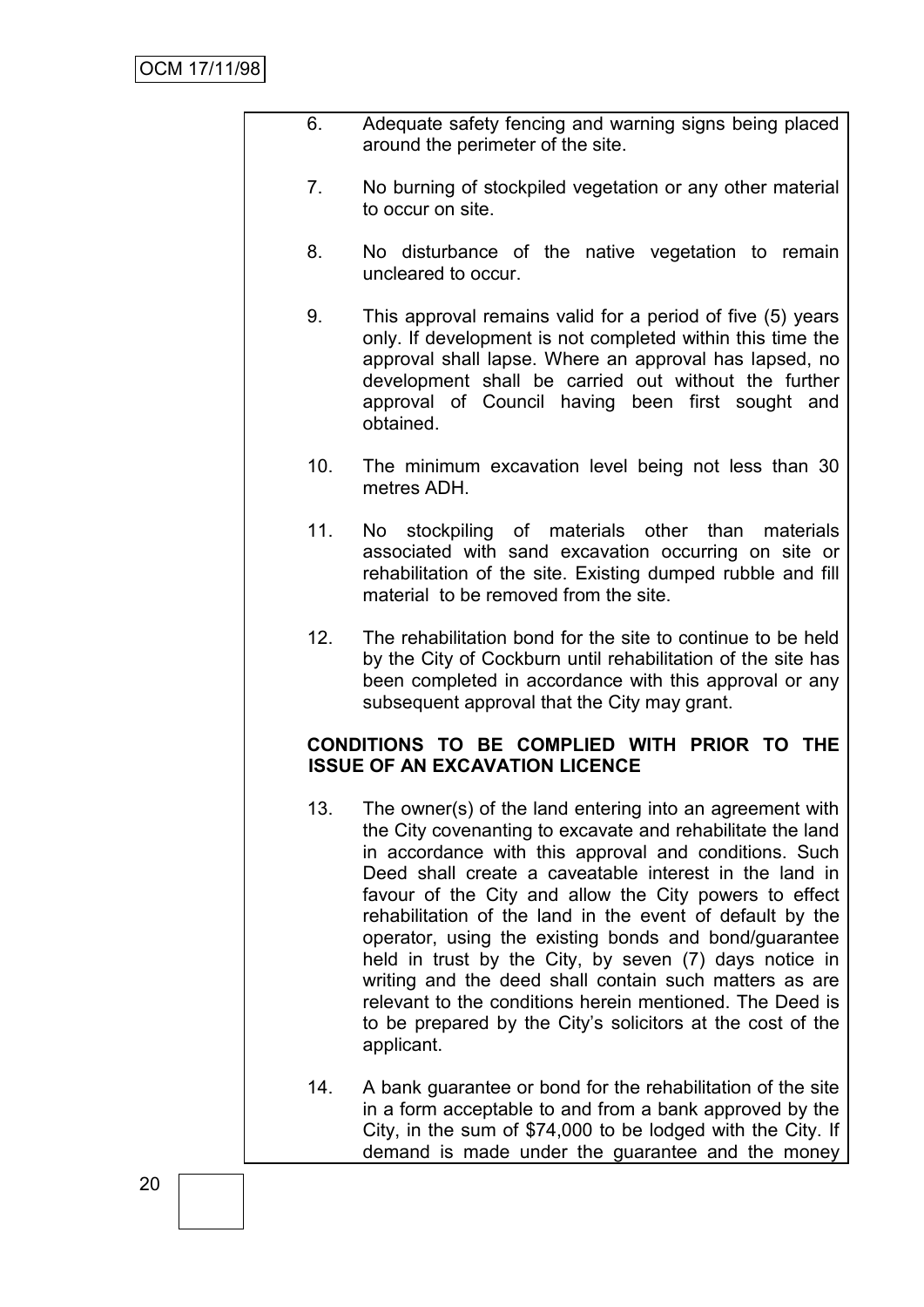paid by the guarantor to the City, the applicant shall, within 7 working days of such payment by the guarantor restore the amount of the guarantee to \$74,000.

- 15. Maintenance of a 40 metre buffer (including bunds where necessary) to Jandakot and Fraser Roads and a 20 metre buffer to the land reserved for Parks and Recreation. All existing vegetation within the buffers to be retained and additional tree and shrub planting to be completed in the buffers to Jandakot and Fraser Roads. A plan illustrating additional planting to be submitted to the satisfaction of the Council"s Planning Department prior to the issuing of an Extractive Industries Licence.
- 16. A species list for the annual planting program of existing pasture areas to be rehabilitated, being prepared and submitted to the satisfaction of the Council's Environmental Services.
- 17. The staging plan for topsoil transfer being prepared and submitted to the satisfaction of the Council's Environmental Services.

Footnotes

- 1. The operator shall comply with all environmental standards as specified in any works approval, licences or conditions of approval applied under the Environmental Protection Act.
- 2. In respect to Condition 15 you are requested to liase with Colin Connor of the Council"s Planning Department regarding the preparation and implementation of the plan for screen planting within buffers.
- 3. The operator is requested to make arrangements with the owner of Lot 146 Jandakot Road, Banjup for the simultaneous excavation of the land within the 20 metres either side of the common boundary and the preparation and submission of plans to Council prior to excavation.
- (2) advise the applicant, Western Australian Planning Commission, other referral authorities, and local residents that made submissions of the Council's decision;
- (3) advise the applicant that the approval of the Western Australian Planning Commission is also required.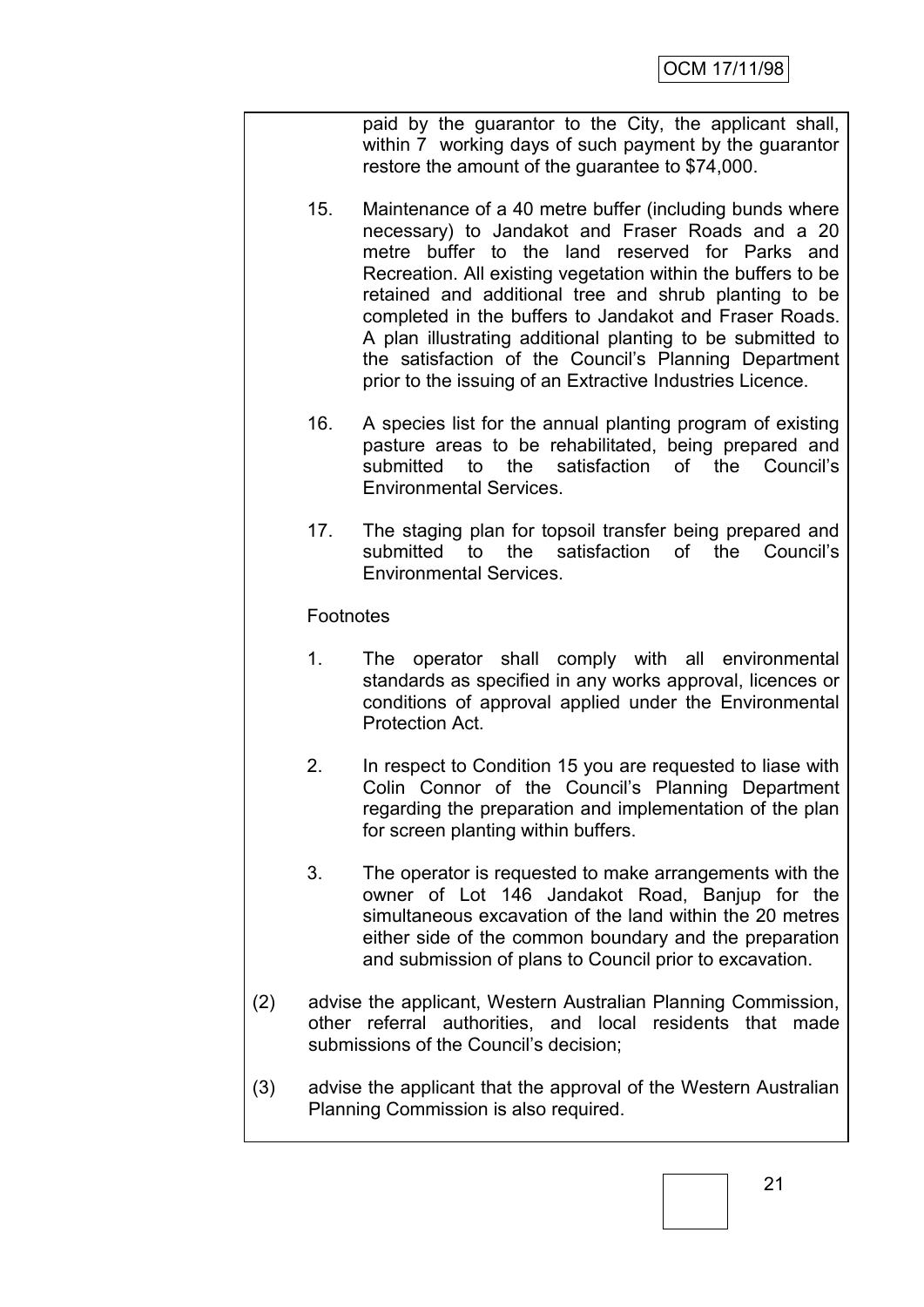**Item 9.3 (CDC11/98) - SAND EXCAVATION - LOT 77 JANDAKOT ROAD, JANDAKOT - OWNER: SCHAFFER CORPORATION - APPLICANT: DEVELOPMENT PLANNING STRATEGIES (5513079) (CC) (EAST) (MAP 19)**

### **COUNCIL DECISION** That:

- (1) Council defer the matter to the next CDC Meeting with a detailed report incorporating specified measurements of the buffer zone areas;
- (2) an on-site meeting be arranged with East Ward Councillors and Council officers.

**Item 9.4 (CDC11/98) - PROPOSED RECYCLING OF GREEN WASTE, LIMESTONE RUBBLE AND ROUGH FILL - JAA 236, LOT 1 ROCKINGHAM ROAD, HENDERSON - OWNER: COMSE NOMINEES PTY LTD - APPLICANT: EVERY READY RESOURCES (3411117) (SA) (COASTAL)**

# **COUNCIL DECISION**

That Council:

- (1) refuse the proposed recycling of green waste, limestone rubble and rough fill on Lot 1 Rockingham Road, Henderson for the following reason/s:
	- 1. the proposed use is classified as "Industry General" which is listed as an "X" use (not permitted) in a Rural zone, therefore Council has no jurisdiction to approve such a use;
- (2) issue an MRS Form 2 Notice of Refusal;
- (3) advise those people who made submissions of Council's decision accordingly.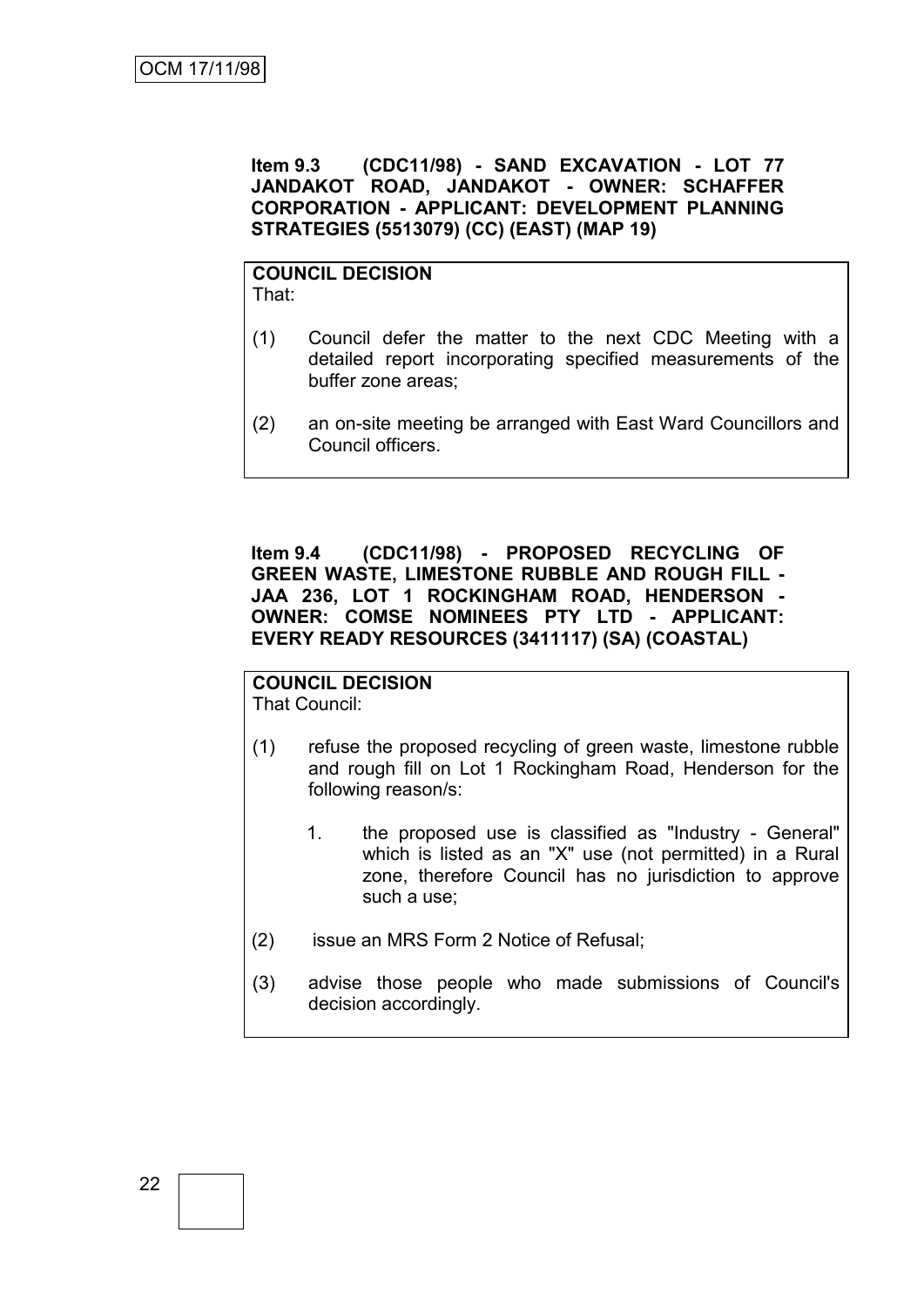# **Item 10.1 (CDC11/98) - LEGAL INVESTIGATION INTO THE SUBDIVISION OF LOTS 14 AND 15 THOMAS STREET, SOUTH LAKE - GAMEHILL (SMH) (993745) (9002)**

#### **COUNCIL DECISION** That Council:

- (1) receive the report;
- (2) engage the services of Watt and Woodhouse, Solicitors to investigate the potential to take legal action against the engineers and others associated with the subdivision of Lots 14 and 15 Thomas Street, South Lake; and
- (3) adopt the attached "Policy PD41 Subdivision Requirements for the Thomas Street Residential Area South Lake" and include it in the Council's Policy Manual and Delegated Authority Register.

# **Item 10.2 (CDC11/98) - EXTENSION OF TIME FOR RELOCATION OF NON-APPROVED TRANSPORT DEPOT - JAA 158; LOT 10 FALCON PLACE, JANDAKOT - OWNER: G & D GOODCHILD (5514587) (SA) (EAST) (MAP 19)**

### **COUNCIL DECISION** That Council:

- (1) advise the landowners of Lot 10 Falcon Place that they have until 31 January 1999 to cease the not permitted "transport" depot use on the subject lot;
- (2) instruct its solicitors to initiate legal action against the owners of Lot 10 Falcon Place, Jandakot for;
	- (a) contravening Council"s District Zoning Scheme No. 2 provisions for Special Rural Zones;

if the owners do not comply with Council"s DZS No.2 requirement for Special Rural Zone - 3.0 Solomon Road by 31 January 1999;

- (3) inform the landowners and Water and Rivers Commission of Council"s decision accordingly; and
- (4) advise the owners that there will be no further extension after the expiration of 31 January 1999, and that following this date, if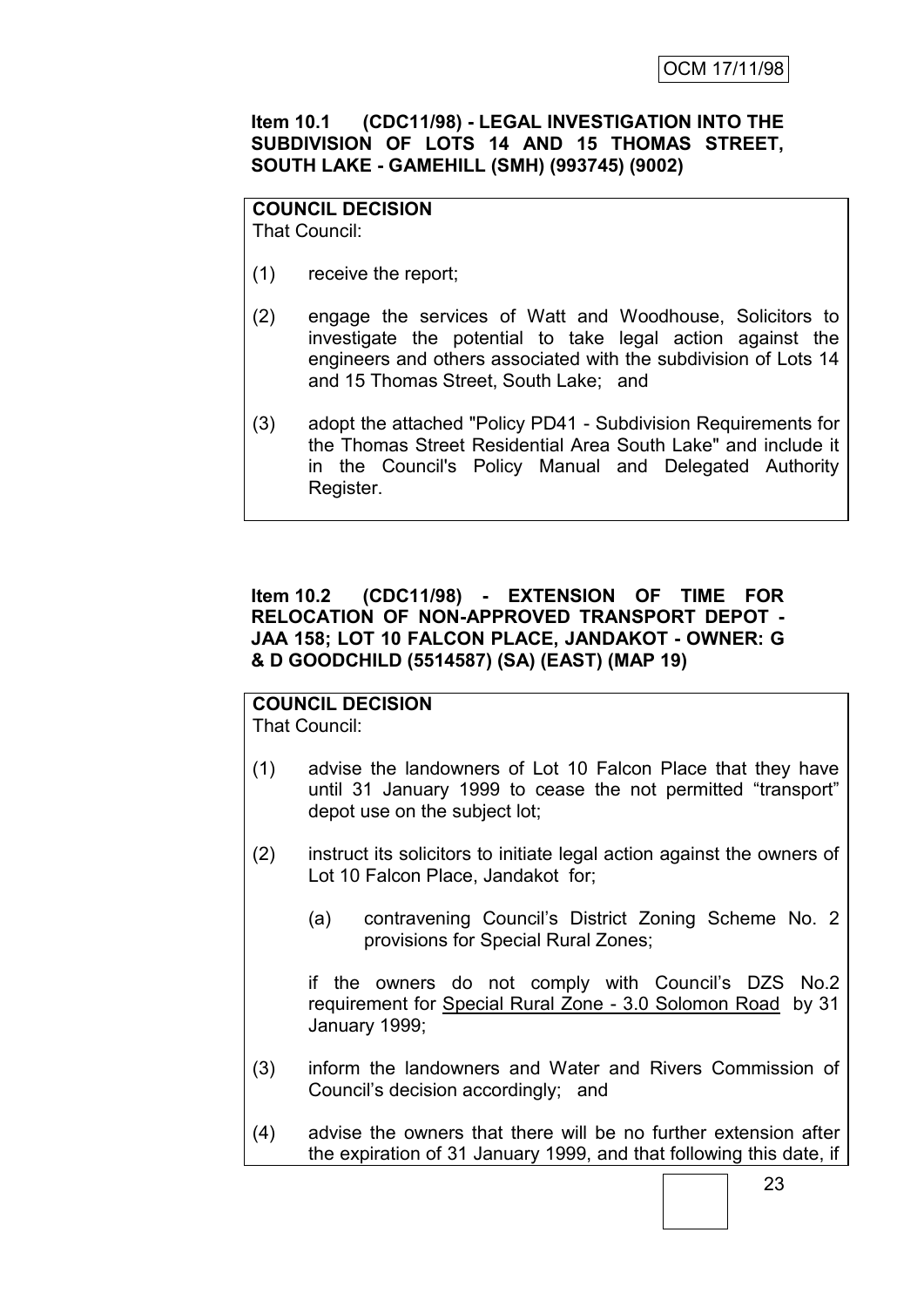the activity continues the Chief Executive Officer has the authority to proceed with legal action in accordance with Council's resolution.

### **Item 11.3 (CDC11/98) - AMENDMENT OF RESERVES 24309, 15741, 39455 AND 39584 JERVOISE BAY DEVELOPMENTS (9500; 450002) (KS)**

# **COUNCIL DECISION**

That Council:

- (1) prepare an advice to the Department of Land Administration, that the City of Cockburn supports the amendments to Reserves 15741, 39455 and 39584;
- (2) seek from Jervoise Bay Projects, fully costed undertakings to reinstate fencing and other infrastructure associated with the affected reserves;
- (3) seek from Jervoise Bay Projects, undertakings that they will promote to the State Planning Commission of Western Australia, the re-vesting of the Metropolitan Region Scheme Road Reserve, being the Cockburn Road Deviation south of the northern prolongation of Reserve 39455 and that the land be included in the Beeliar Regional Park;
- (4) when 2 and 3 above have been complied with, send advice contained within 1 above to the Department of Land Administration; and
- (5) defer consideration of the request from Jervoise Bay Projects to amend Reserve 24309 until the Council has received a full report from the Planning Services Department on the EPA Report and recommendations on the "Industrial Infrastructure and Harbour Development, Jervoise Bay - October 1998".

# **Item 14.2 (CDC11/98) - CARRINGTON STREET BEND BETWEEN HEALY AND CLONTARF ROADS (450001) (JR) (WEST)**

**COUNCIL DECISION** That Council: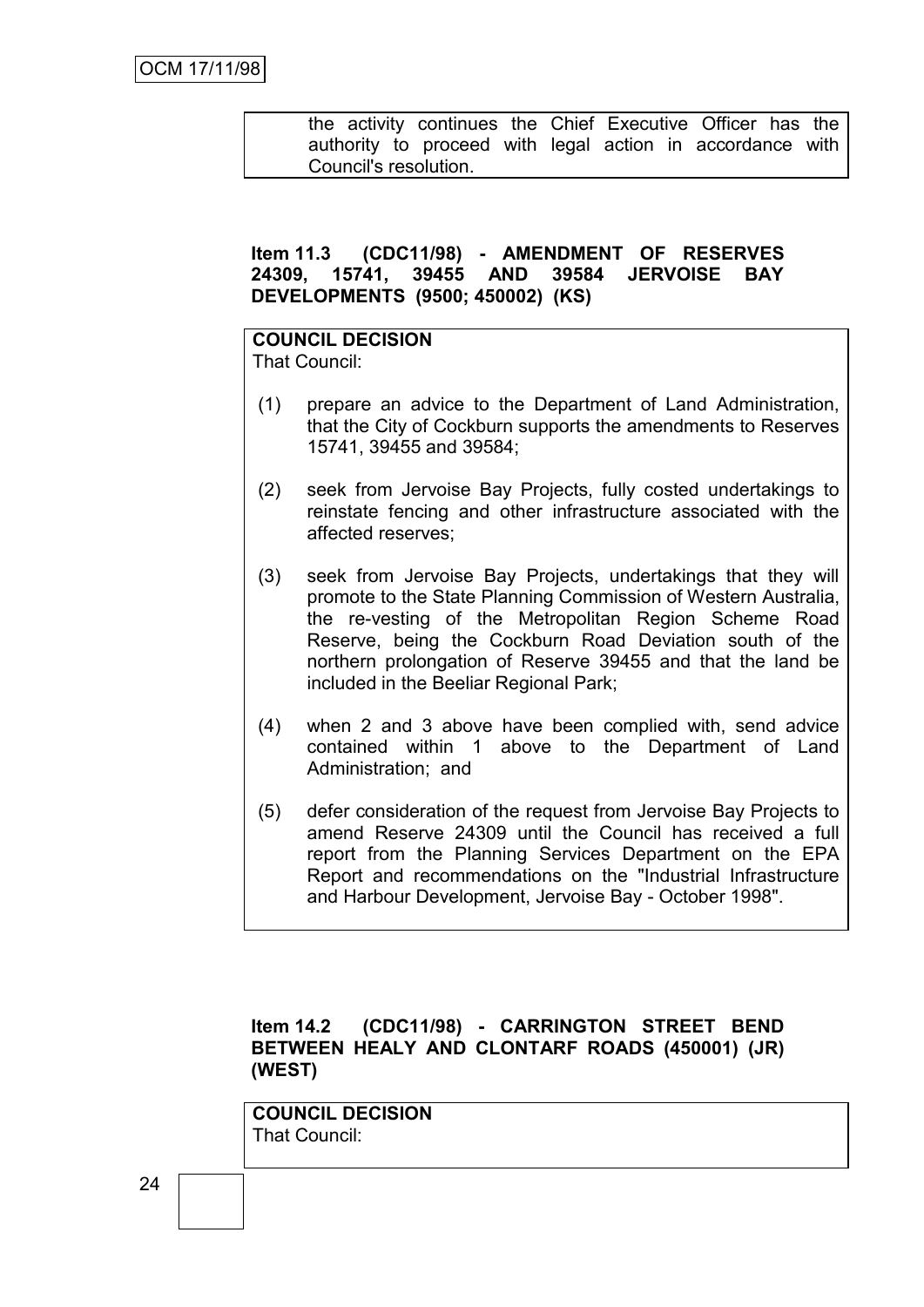- (1) not consider the widening of Carrington Street between Dodd Street and Rockingham Road until a decision on the construction of the Fremantle Eastern Bypass and the Roe Highway between Cockburn Road and Stock Road is made by the Minister for Transport;
- (2) include the necessary horizontal kerb and profile adjustments on the bend in undertaking the current Budget project to resurface Carrington Street between Dodd Street and Forrest Road; and
- (3) advise Main Roads WA of Council's decision.

**Item 14.4 (CDC11/98) - PROPOSED COCOS DRIVE CONNECTION TO NORTH LAKE ROAD - COCOS PARK INDUSTRIAL ESTATE - OWNER: CROWN/ WHITE RIVER PTY LTD - APPLICANT: LOMBARDO & CO/G BLACK AND OTHERS (SMH) (450010)**

# **COUNCIL DECISION**

That Council:

- (1) receive the report;
- (2) not provide for a regional east-west link road connecting North Lake Road to Spearwood Avenue, between Phoenix Road and Beeliar Drive at this time;
- (3) advise Main Roads WA of the Council's decision;
- (4) not proceed with a road connection between the Cocos Park Industrial Area and North Lake Road;
- (5) advise Main Roads WA and the petitioners of the Council's decision accordingly.

**Item 19.1 (CDC11/98) - TENDER NO. 21/98 - SUPPLY AND INSTALLATION OF LANDFILL GAS EXTRACTION AND UTILISATION SYSTEM - HENDERSON LANDFILL (4900) (RNJ) (COASTAL)**

**COUNCIL DECISION** That Council: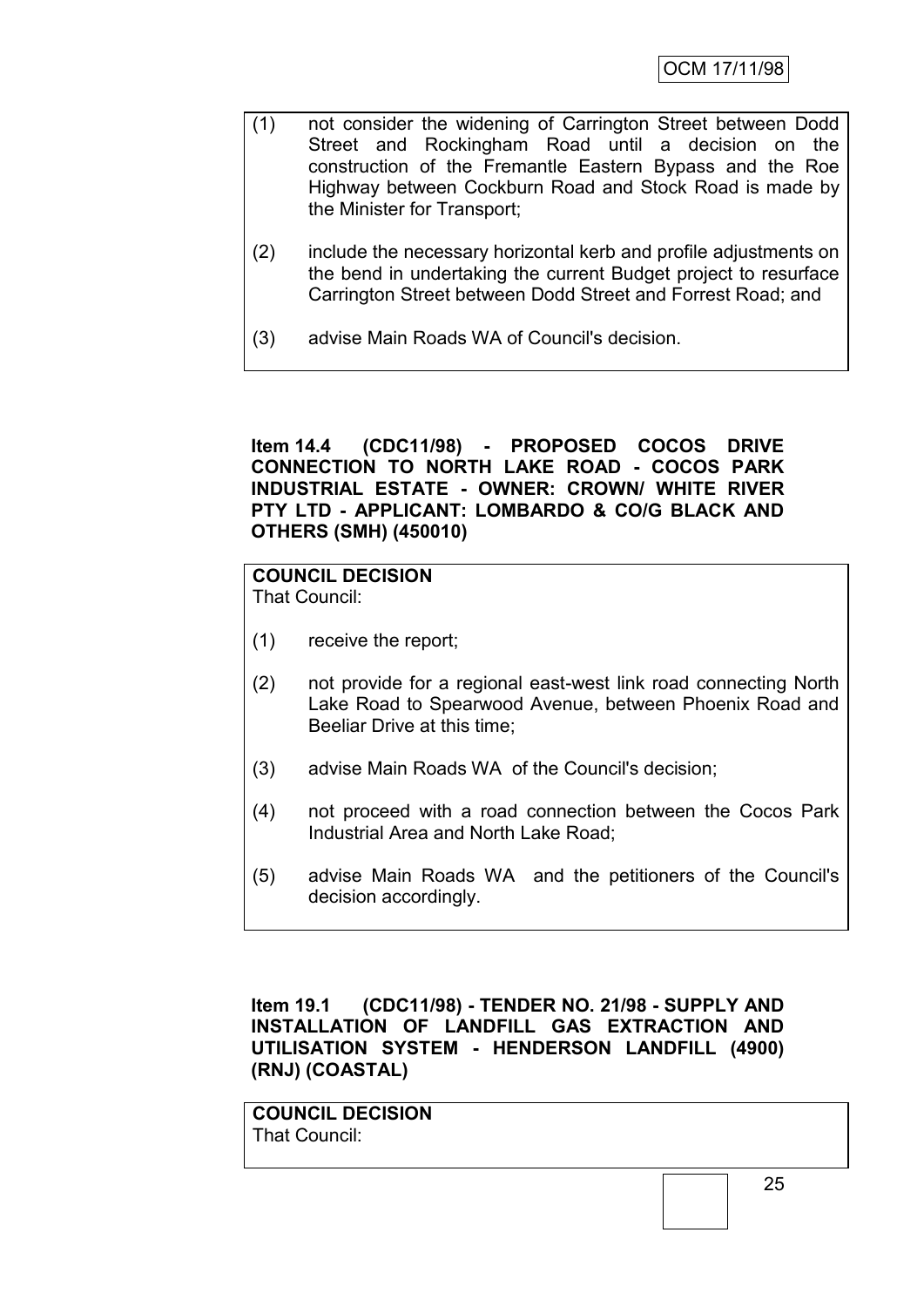- (1) accept Waste Gas Resources' submission for Tender No. 21/98 - Supply and Installation of Landfill Gas Extraction and Utilisation System at Henderson Landfill for a gas management extraction system and manage the recovered gas for a period of 2 years at no cost to Council;
- (2) take over the gas management infrastructure for the lump sum payment of \$55,000 if, following this two year evaluation and development phase, Waste Gas Resources consider the commercial sale of gas from this site not to be a viable option;
- (3) accept Waste Gas Resources' royalty payments as follows, should the commercial sale of gas from the site become viable:<br>Second the state of Creas Cas Sales of Gross Gas Sales

| rear i          | 570 ULUUSS URS SAIES    |
|-----------------|-------------------------|
| Year 2-10       | 15% of Gross Gas Sales  |
| Year 11 onwards | 17% of Gross Gas Sales. |

## **Item 19.2 (CDC11/98) - TENDER NO. 30/98 - EARTHWORKS FOR PROPOSED BEELIAR DRIVE BETWEEN WATSON ROAD AND RAILWAY UNDERPASS (450953) (JR) (COASTAL)**

# **COUNCIL DECISION**

That Council accept the tender from Italia Limestone Company for Tender No.30/98 - Earthworks for Proposed Beeliar Drive between Watson Road and Railway Underpass in the sum of \$168,045.

## **Item 19.3 (CDC11/98) - TENDER NO. 45/98 - CONSTRUCTION OF CLUBROOMS AND COMMUNITY CENTRE UPGRADE AT NICHOLSON RESERVE (6939) (4309463) (JR) (SOUTH)**

### **COUNCIL DECISION**

That Council accept the tender from Aspect Constructions for Tender No. 45/98 - Construction of Clubrooms and Community Centre Upgrade at Nicholson Reserve in the sum of \$228,394.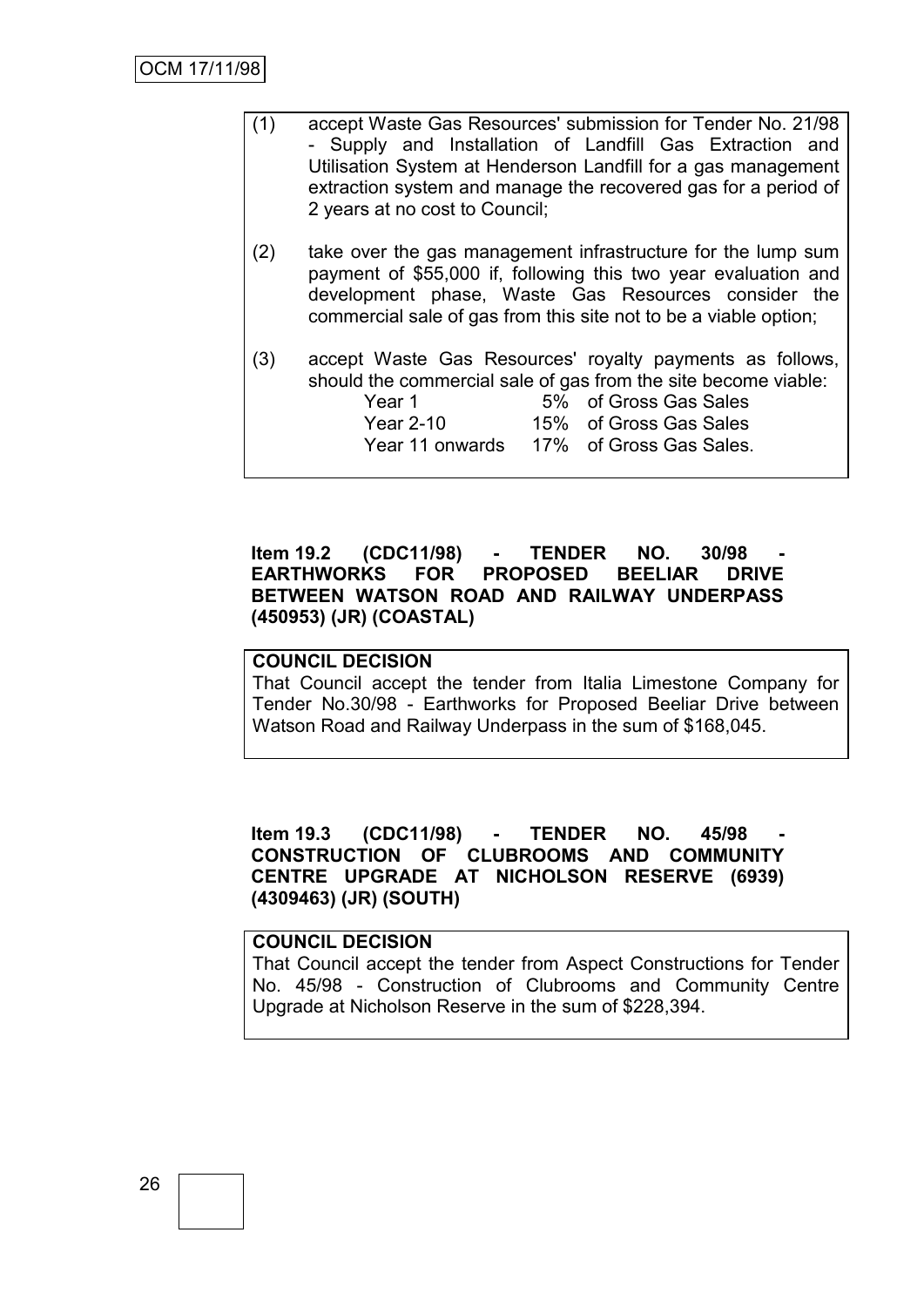### **Item 20.1 (CDC11/98) - REPORT ON FINANCIAL STATEMENTS (5005) (NM)**

### **COUNCIL DECISION**

That Council receive the Report on the Financial Statements for the month of September 1998.

### **Item 20.2 (CDC11/98) - LIST OF CREDITORS PAID (5605) (NM)**

# **COUNCIL DECISION**

That Council receive the List of Creditors Paid for October 1998 for information.

## **Item 21.1 (CDC11/98) - VELALUKA PARK - PROGRESS REPORT (2200661) (WJH) (WEST)**

# **COUNCIL DECISION**

That Council:

- (1) reaffirm that Council is not prepared to provide a contribution to fund the implementation of remedial work at Velaluka Park;
- (2) advise the Minister for the Environment and other relevant Members of Parliament of the status of Velaluka Park and respectfully request that they pursue the urgent granting of funds for the clean up of the park, from the State government; and
- (3) advise the Minister for the Environment and the EPA, that there is strong community pressure for Velaluka Park to be remedied as soon as possible for use by the local community, as they feel it has been outstanding for far too long.

**Item 21.2 (CDC11/98) - RESERVE 1820, LOT 140 WARTON ROAD, BANJUP - FUNDING FOR REMOVAL OF CONTAMINATED SOIL - OWNER - RESERVE: CITY OF COCKBURN (5513035) (WJH) (EAST)**

**COUNCIL DECISION** That Council: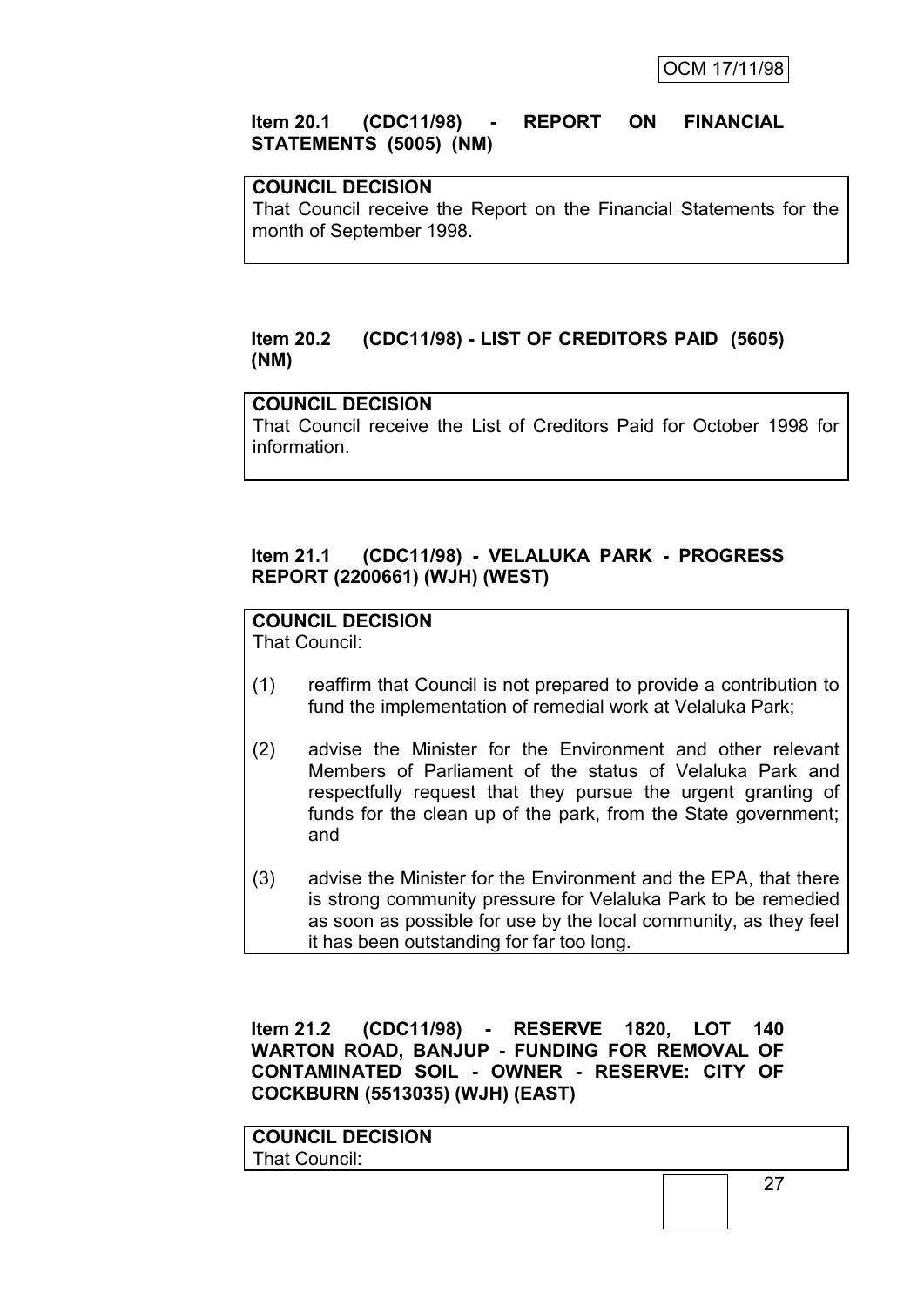- (1) refer the matter of the removal and disposal of contaminated soil from Lot 140 Warton Road, Banjup to Council's Solicitors for an opinion of Council's liability; and
- (2) advise the Water and Rivers Commission of Council"s resolution (1) above.

**Item 21.3 (CDC11/98) - JANDAKOT AIRPORT: FLIGHT PATHS AND CIRCUIT TRAINING REVIEW - FINANCIAL CONTRIBUTION AND NOMINATION OF COUNCIL STEERING COMMITTEE REPRESENTATIVE (1211) (WJH) (ALL)**

#### **COUNCIL DECISION** That Council:

- (1) contribute \$5,000 from Account Number 200462 to the Jandakot Airport Flight Paths and Circuit Training Review, as proposed by the Department of Transport;
- (2) nominate Councillor Elpitelli and the Principal Environmental Health Officer as Council"s representatives on the Jandakot Airport Flight Paths and Circuit Training Review Steering Committee;
- (3) advise the Department of Transport of 1 and 2 above; and
- (4) advise the North Lake Residents Group that Council is willing to donate \$2,000 to assist in the employment of a consultant to research aircraft noise, flight path and circuit issues, providing the group is an incorporated body.

### **Item 22.1 (CDC11/98) - AMALGAMATION OF LOCAL GOVERNMENT AND COUNTRY ASSOCIATIONS (1332) (RS)**

## **COUNCIL DECISION**

That Council advise the Local Government Association of WA and the Western Australian Municipal Association, that it supports the recommendation to amalgamate the Country Shire Councils Association (CSCA), Country Urban Councils Association (CUCA) and Local Government Association (LGA) into a single body – namely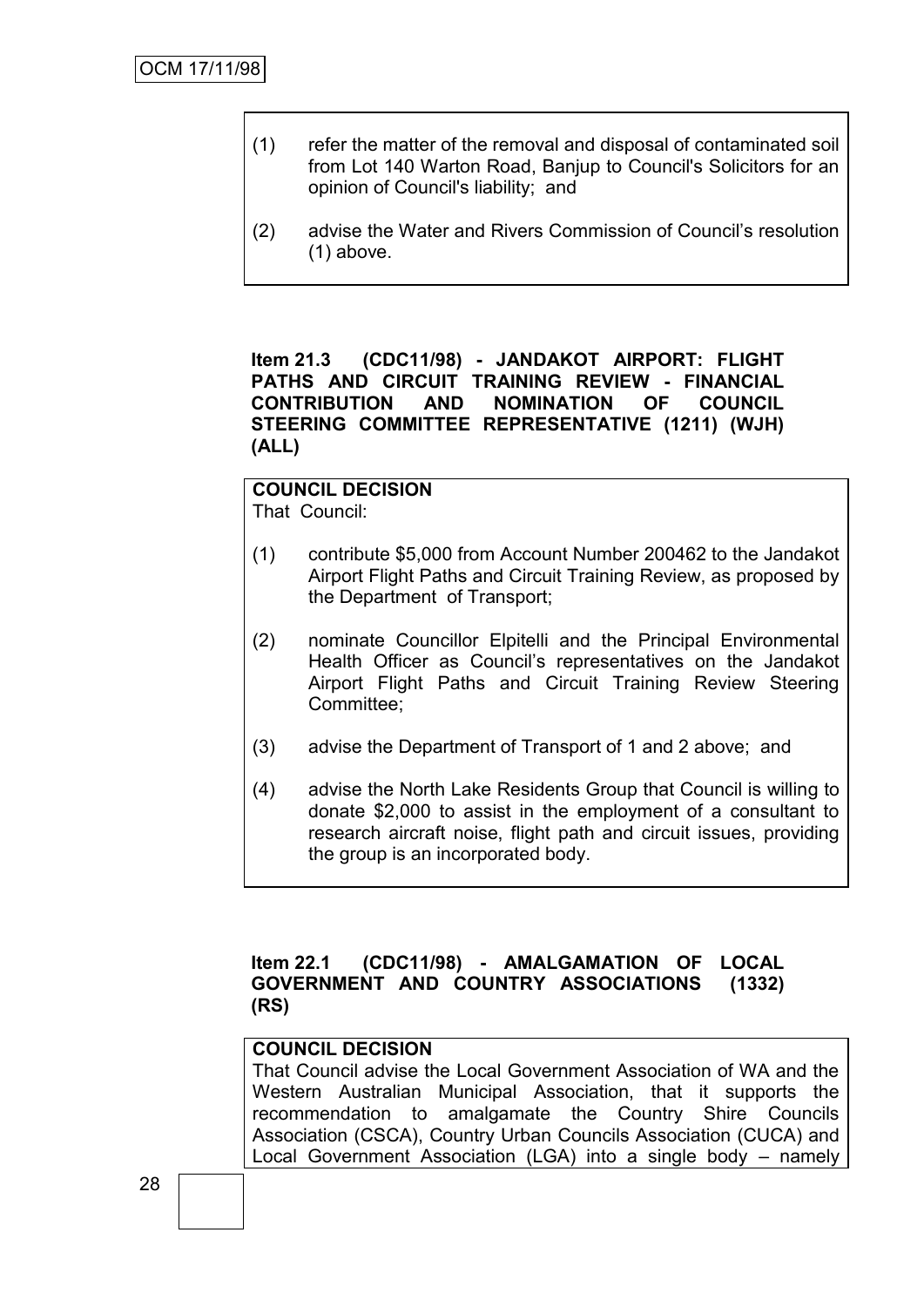WAMA.

# **CARRIED**

# **Item 6.1 (CDC11/98) - DEPUTATION - COM-NET - PROPOSED JERVOISE BAY DEVELOPMENTS (9500) (450002) (DLW) (COASTAL)**

### **COUNCIL DECISION**

Moved Clr Lee seconded Clr Elpitelli, that Council:-

- (1) receive the deputation from Com-net;
- (2) advise the Department of Commerce and Trade, Landcorp, Western Australian Planning Commission and the Environmental Protection Authority, that based on the recently released Report and Recommendations by the EPA on the "Industrial Infrastructure and Harbour Development, Jervoise Bay" dated October 1998, which concluded that the project could not meet the EPA's objectives on the key environmental issues and will have a detrimental impact on Cockburn Sound, the Council is strongly opposed to the Southern Harbour Development.

### Amendment To Motion

Moved Clr Humphreys seconded Mayor Grljusich, that the motion be amended by the addition of the following sub-clause (3):-

(3) write to the Minister for the Environment and the Minister for Planning and advise that, as a result of the EPA's report, this Council strongly recommends that the current damage that has been done to the Sound, be remedied as a matter of urgency, prior to consideration of any further development by the Government.

# **AMENDMENT PUT AND LOST**

Moved Clr Lee seconded Clr Lees, that the original motion be put.

# **CARRIED**

# **ORIGINAL MOTION PUT AND CARRIED UNANIMOUSLY**

Moved Clr Humphreys seconded Clr Elpitelli, that Council write to the Minister for the Environment and the Minister for Planning and advise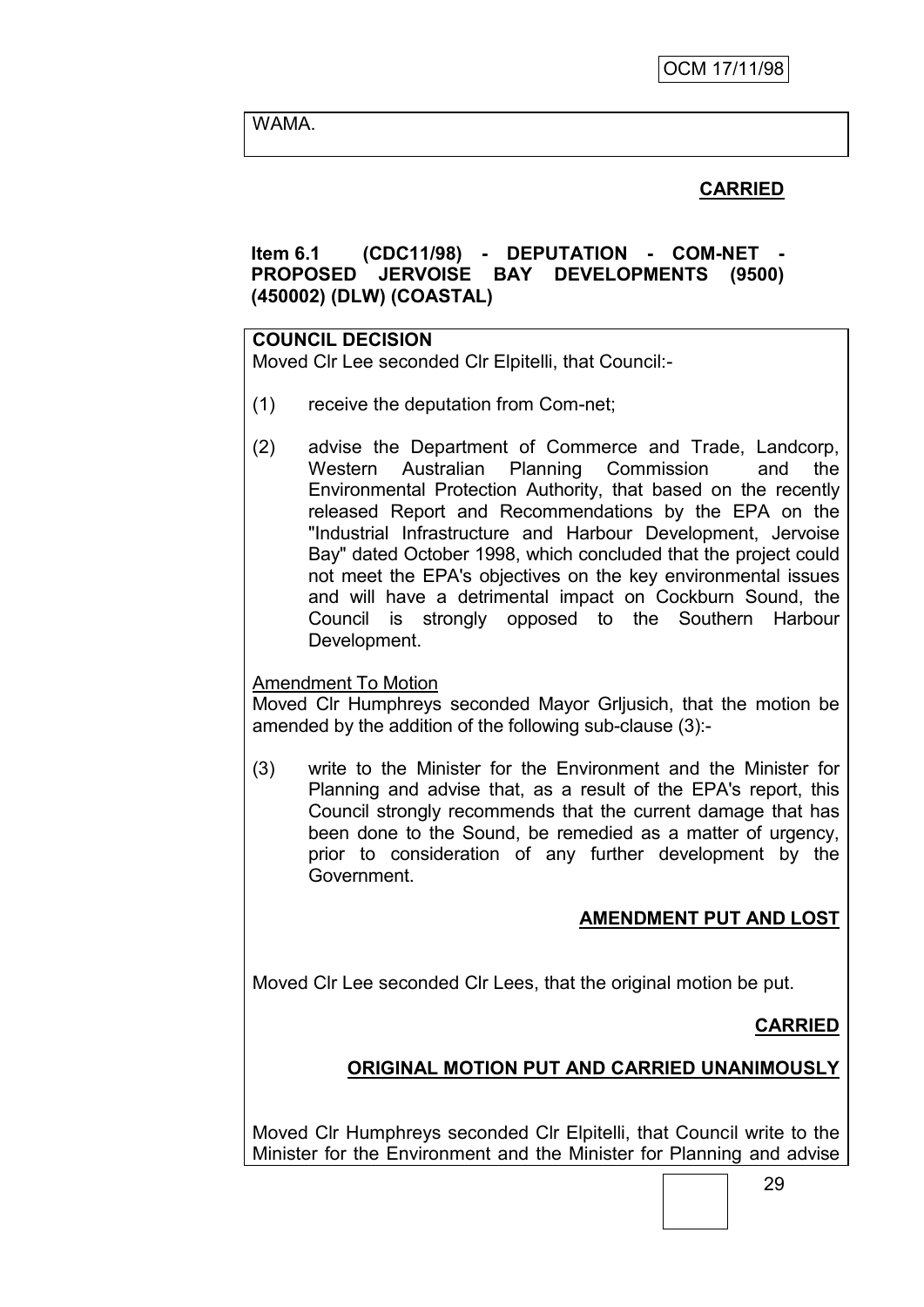that, as a result of the EPA's report, this Council strongly recommends that the current damage that has been done to the Sound, be remedied as a matter of urgency, prior to consideration of any further development by the Government.

*Note: The Chief Executive Officer advised that the motion could not be dealt with because it had been negated unless an Absolute Majority of Council resolved to do so, in accordance with Clause 99 of Council's Standing Orders.*

Moved Clr Pecotic seconded Clr Elpitelli, that in accordance with Clause 99 of Council's Standing Orders, the consent of an Absolute Majority of Council be obtained to now entertain the previously negated amended motion.

Moved Clr McNair seconded Clr Gianoli, that the motion be put.

# **CARRIED**

# **MOTION PUT AND LOST**

Moved Clr Elpitelli seconded Clr Pecotic, that:

- (1) the request that Council write to the Minister for the Environment and the Minister for Planning to advise that, as a result of the EPA's report, this Council strongly recommends that the current damage that has been done to the Sound, be remedied as a matter of urgency, prior to consideration of any further development by the Government, be resubmitted to the December meeting; and
- (2) the Environmental Manager prepare a report which provides the basis for a detailed response by the Council to the Minister for the Environment, on the EPA's Report and Recommendations for the December SPC meeting.

### **CARRIED UNANIMOUSLY**

*Note: Owing to the fact that this matter was Carried Unanimously, in the presence of 12 Councillors, it was considered sufficient that the Absolute Majority provisions, as required under Clause 99 of Council's Standing Orders, have been complied with.*

AT THIS POINT THE TIME BEING 9:18PM, CLR HOWLETT LEFT THE MEETING AND RETURNED AT 9:19PM DURING DISCUSSION OF THE FOLLOWING ITEM.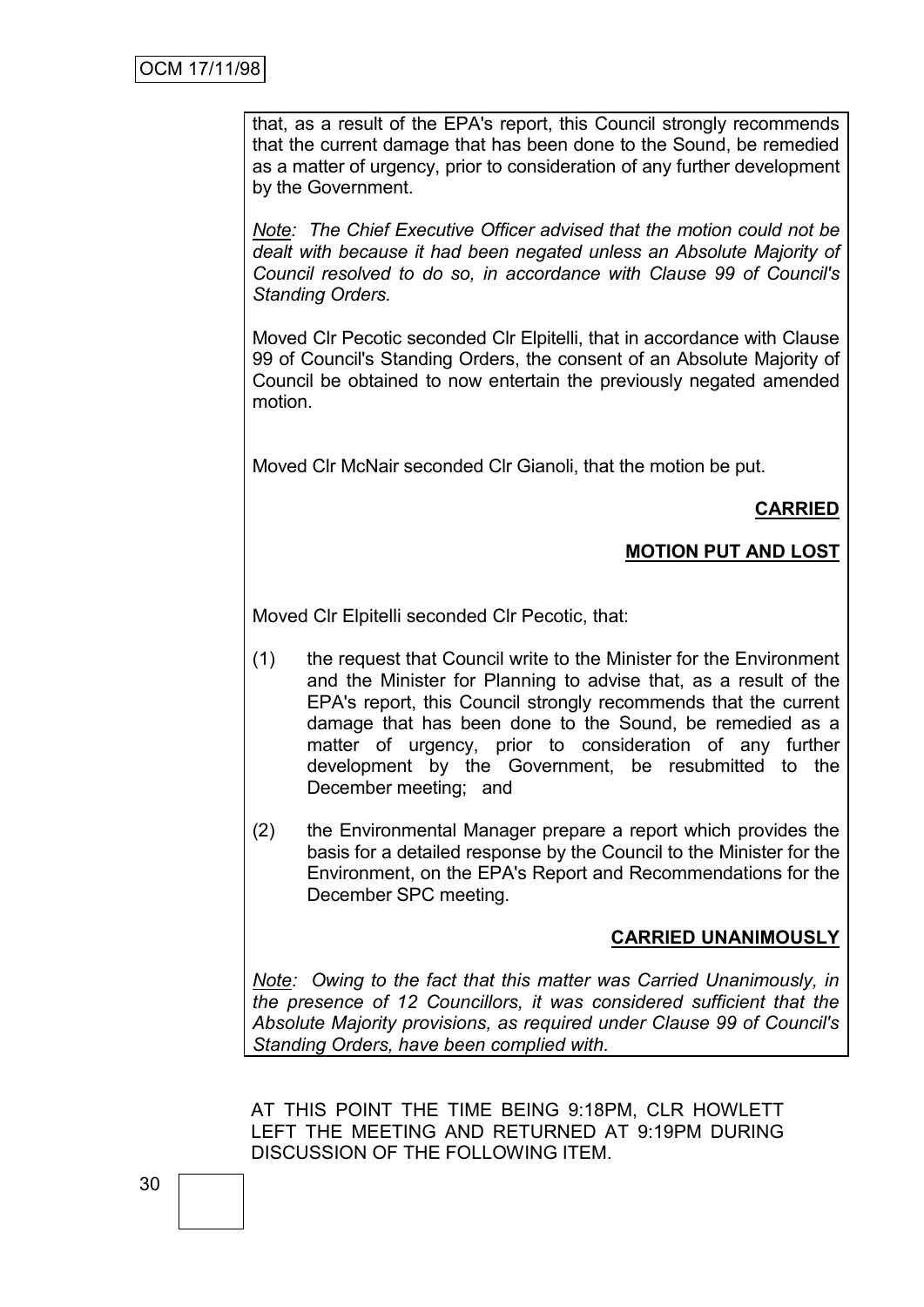DEPUTY MAYOR OSTOJICH LEFT THE MEETING AT 9:19PM AND RETURNED AT 9:21PM DURING DISCUSSION OF THE FOLLOWING ITEM.

**Item 9.1 (CDC11/98) - PROPOSED 2 ADDITIONAL STORAGE SHEDS, HARD STAND AND 2 IMPERMEABLE DRAINAGE BASINS - LOT 186 ACOURT ROAD, JANDAKOT - OWNER/APPLICANT: A RICHARDS PTY LTD (5513304) (CC) (EAST) (MAP 19)**

# **COUNCIL DECISION**

Moved Mayor Grljusich seconded Clr McNair, that Council:

(1) approve the application for the development of two additional storage sheds, additional hard stand and the development of two impermeable drainage detention basins as shown on the submitted plan, subject to the following conditions:

Standard Conditions

1. Standard conditions and footnotes contained in Council Policy PD 20-Standard Development Conditions and Footnotes as determined appropriate to this application by delegated officer under clause 7.6 of City of Cockburn Town Planning Scheme-District Zoning Scheme No. 2;

Special Conditions

- 1. The extended hard-stand area and drainage detention basins to be fenced to the satisfaction of Council.
- 2. No material to be worked or stored outside hard-stand areas.
- (2) issue a Metropolitan Region Scheme Form 2 Notice of Approval to the applicant valid for 2 years; and
- (3) advise the Water and Rivers Commission and the Western Australian Planning Commission of Council"s decision.

**CARRIED**

**CLR ELPITELLI WISHED THAT HIS VOTE AGAINST THE MOTION BE RECORDED.**

**CLR LEES REQUESTED THAT ALL VOTES BE RECORDED.**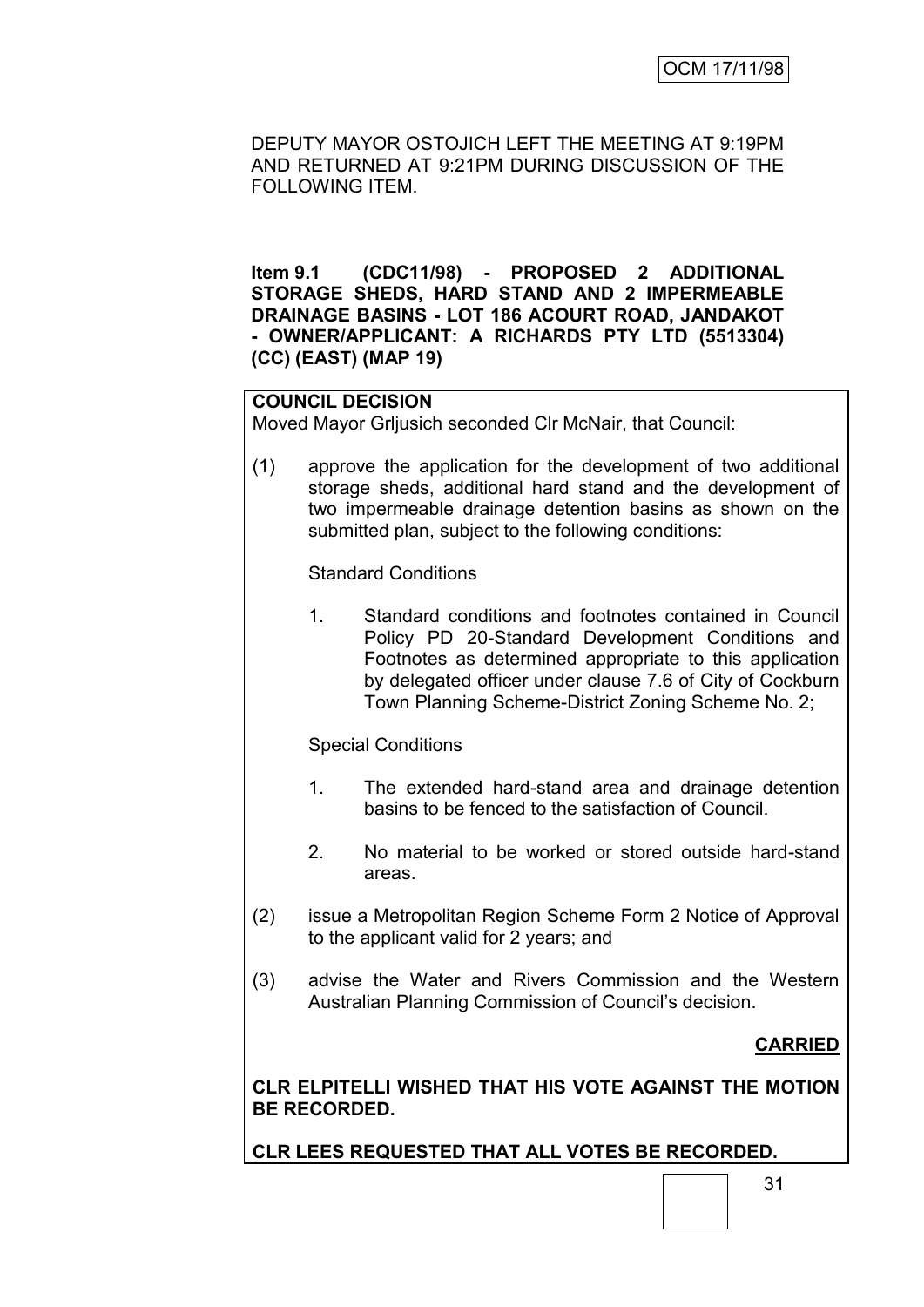**FOR: CLR MCNAIR, CLR GIANOLI, CLR HOWLETT, CLR HUMPHREYS, CLR HUNT, DEPUTY MAYOR OSTOJICH AND MAYOR GRLJUSICH.**

**AGAINST: CLR PECOTIC, CLR WATERS, CLR ELPITELLI, CLR LEE AND CLR LEES.**

**Item 9.5 (CDC11/98) - REQUEST TO MODIFY MUNICIPAL HERITAGE INVENTORY - DELETION OF ITEM NO. 62 (WOODY PEARS) - PT LOT 90 SUDLOW ROAD, BIBRA LAKE - OWNER: PEET & CO - APPLICANT: RICHARD PAWLUK & ASSOCIATES (92172) (1100250) (SA) (NORTH)**

### **COUNCIL DECISION**

Moved Clr Howlett seconded Clr Ostojich, that Council:

- (1) agree that the Woody Pears (Xylomelium occidentale) located on Lot 90 Sudlow Road, Bibra Lake should be preserved and protected;
- (2) advise the applicant of the following:
	- 1. it is not prepared to delete Item 62 (Woody Pears) from Council's Municipal Heritage Inventory and confirms the preservation of the Woody Pears in the Municipal Heritage Inventory; and
	- 2. Council's Planning and Development Department will assess each application for a proposed dwelling on lots in the subject subdivision (Ref No 100249) in accordance with Clause 5.8 of Council's DZS No. 2, subject to the final approval of the Hon. Minister for Amendment No. 172;
- (3) advise the purchasers of any lots affected by Item 62 (Woody Pears) in the Council's Municipal Heritage Inventory that an owner shall not carry out works associated with development without first applying for and receiving the approval of the Council, subject to the final approval of Amendment No. 172 by the Hon. Minister.

**CARRIED ON THE CASTING VOTE OF THE PRESIDING MEMBER**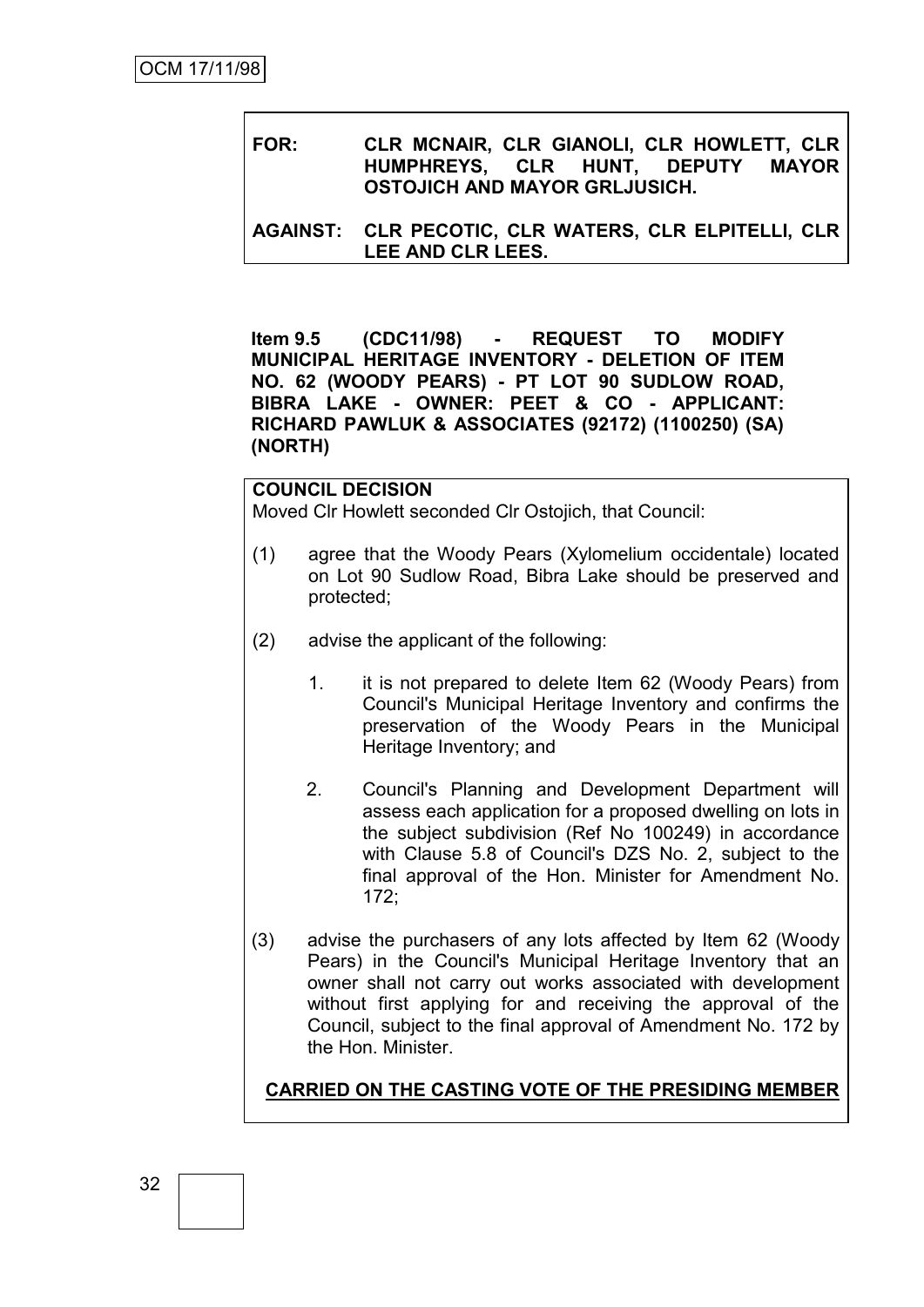AT THIS POINT THE TIME BEING 9:38PM, CLR PECOTIC LEFT THE MEETING AND RETURNED AT 9:42PM, DURING DISCUSSION OF THE FOLLOWING ITEM.

**Item 11.1 (CDC11/98) - PROPOSED MEDICAL CENTRE - LOT 359, 7 LA FAYETTE BOULEVARD, BIBRA LAKE - OWNER: TAN & TAN PTY LTD - APPLICANT: STRAITS REAL ESTATE (1116731) (MT) (NORTH) (MAP 7)**

### **COUNCIL DECISION**

Moved Clr Howlett seconded Clr Humphreys, that Council not approve the application of the Medical Centre on Lot 359, 7 La Fayette Boulevard Bibra Lake, because the people bought their land in this location on the expectation that it was a residential area.

### **CARRIED UNANIMOUSLY**

### **DECLARATION OF FINANCIAL INTEREST**

**Clr Gianoli** declared a financial interest in CDC Item 11.2, the nature being that he is a partner of Evans and Gianoli, who are acting on behalf of clients in the area.

AT THIS POINT THE TIME BEING 9:46PM, CLR GIANOLI LEFT THE MEETING.

### **Item 11.2 (CDC11/98) - CONSTRUCTION OF BEELIAR DRIVE SUBDIVISION - AREA CELLS 9 & 10 YANGEBUP AND BEELIAR (450953) (KJS)**

### **COUNCIL DECISION**

Moved Clr Lee seconded Clr McNair, that this matter be deferred to the December CDC meeting.

### Procedural Motion

Moved Clr Pecotic seconded Clr Elpitelli, that Council proceed behind closed doors.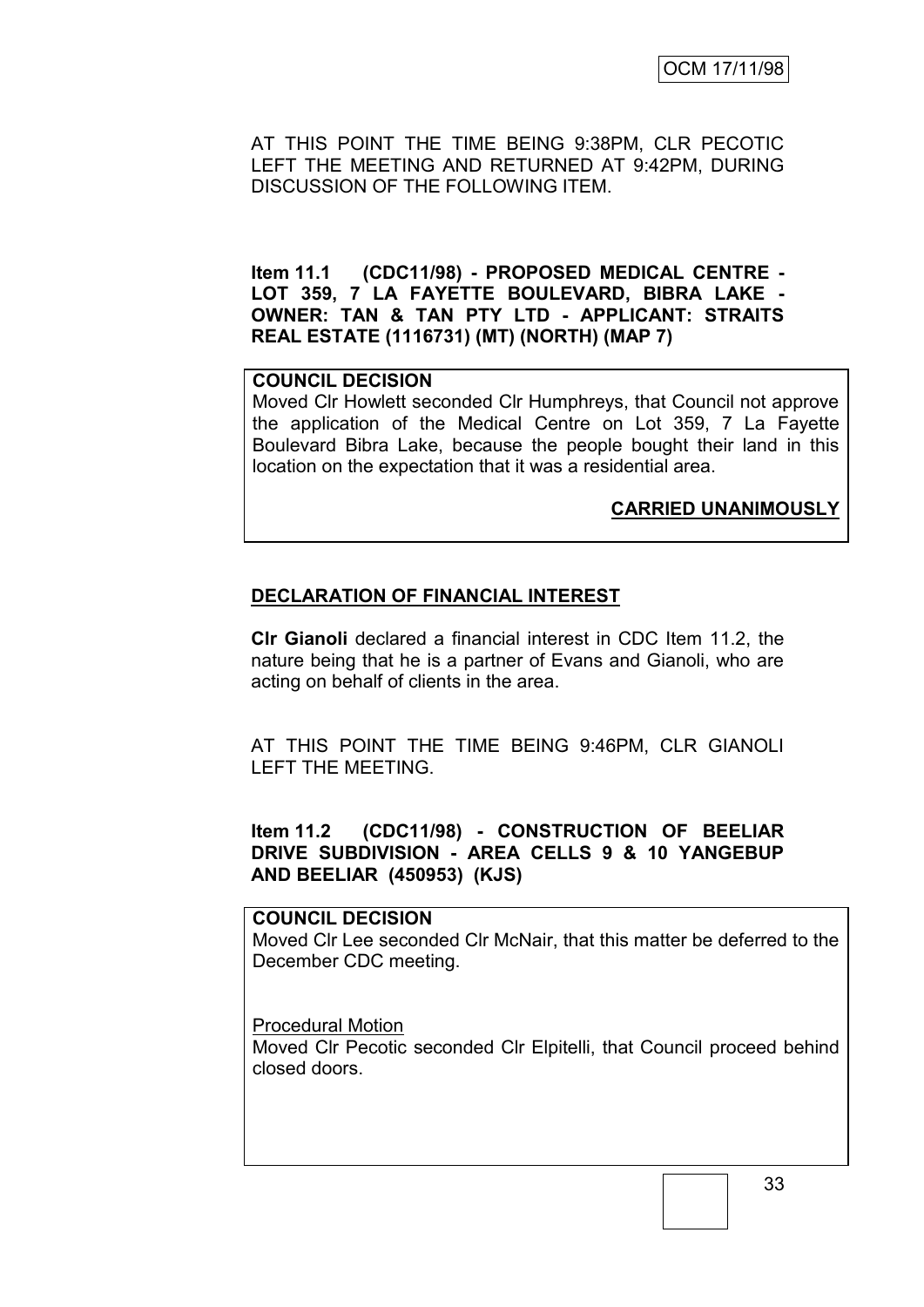Moved Clr Waters seconded Clr McNair, that the motion be put.

**CARRIED**

# **PROCEDURAL MOTION PUT AND LOST**

Moved Clr Lee seconded Clr McNair, that the original motion be put.

**CARRIED**

# **ORIGINAL MOTION PUT AND CARRIED**

AT THIS POINT THE TIME BEING 9:55PM, CLR GIANOLI RETURNED TO THE MEETING.

### **Item 14.1 (CDC11/98) - COUNCIL DRAINAGE EASEMENT - PT LOT 458 AND LOT 501 HAMMOND ROAD, SUCCESS (450012) (5500017) (JR) (EAST)**

### **COUNCIL DECISION**

Moved Mayor Grljusich seconded Clr Elpitelli, that this matter be deferred and that a report by the Planning Department be provided on the Agenda to the December CDC Meeting in relation to the future overall drainage of this particular area.

**CARRIED**

DURING DISCUSSION OF THE ABOVE ITEM, CLR LEE LEFT THE MEETING AT 9:59PM AND RETURNED AT 10:00PM.

# **DECLARATION OF FINANCIAL INTEREST**

The **Chief Executive Officer** declared a financial interest in CDC Item 14.3, the nature being that he lives and owns property in the area.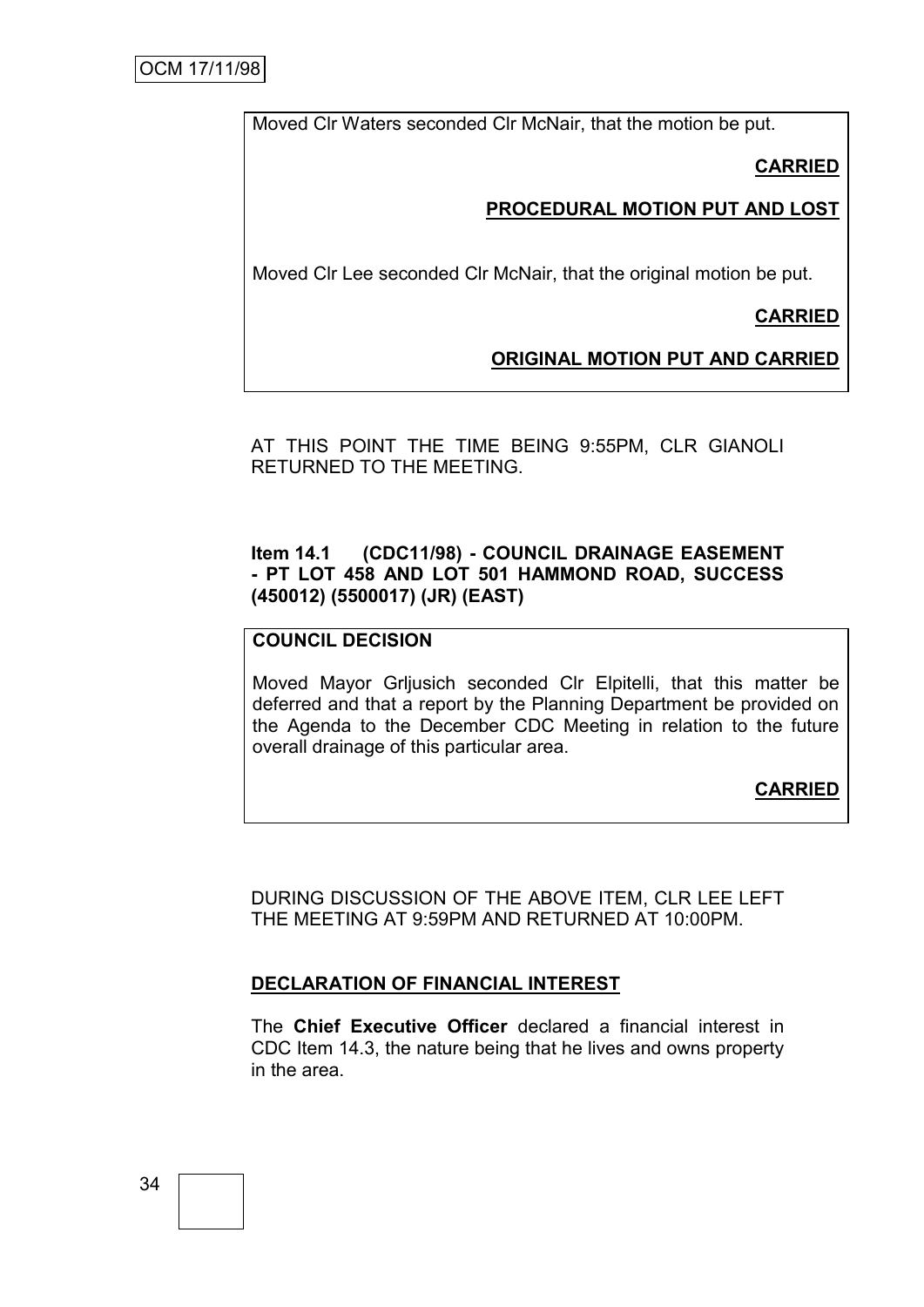### **Item 14.3 (CDC11/98) - SPEARWOOD TRAFFIC STUDY - GERALD STREET / FREETH ROAD / DOOLETTE STREET AREA (450037) (JR) (WEST)**

# **COUNCIL DECISION**

Moved Clr Lees, seconded Clr Lee, that Council:

- (1) engage Uloth & Associates Pty Ltd to undertake a traffic study of the Gerald Street / Freeth Road / Doolette Street area at a fee of \$7,950 plus survey costs;
- (2) draw funds for the traffic study from Account No. 580851 (Baker Square - Toilet Block) on the current Budget and adjust the Budget accordingly;
- (3) notify all residents in Gerald Street/Freeth Road/Doolette Street of progress to date, in relation to the traffic study.

# **CARRIED BY ABSOLUTE MAJORITY OF COUNCIL**

# **Item 16.1 (CDC11/98) - PROPOSAL TO MAKE A LOCAL LAW - SOUTH LAKE LEISURE CENTRE (1116) (8143) (DMG) (EAST)**

### **COUNCIL DECISION**

Moved Clr Lees seconded Clr Elpitelli, that Council make a Local Law Relating to the South Lake Leisure Centre, as contained in the attachment to the Agenda.

# **CARRIED BY SPECIAL MAJORITY OF COUNCIL**

# **Item 20.3 (CDC11/98) - DEBT WRITE OFF - COCKBURN SKILLSHARE LOAN (5651) (NM)**

## **COUNCIL DECISION**

Moved Clr McNair seconded Clr Gianoli, that Council write off the amount of \$8,368.12 owed by Cockburn Skillshare, this being the outstanding principal on the loan made by Council for the installation of airconditioning at the Council annexed to the Coolbellup Library.

# **CARRIED BY ABSOLUTE MAJORITY OF COUNCIL**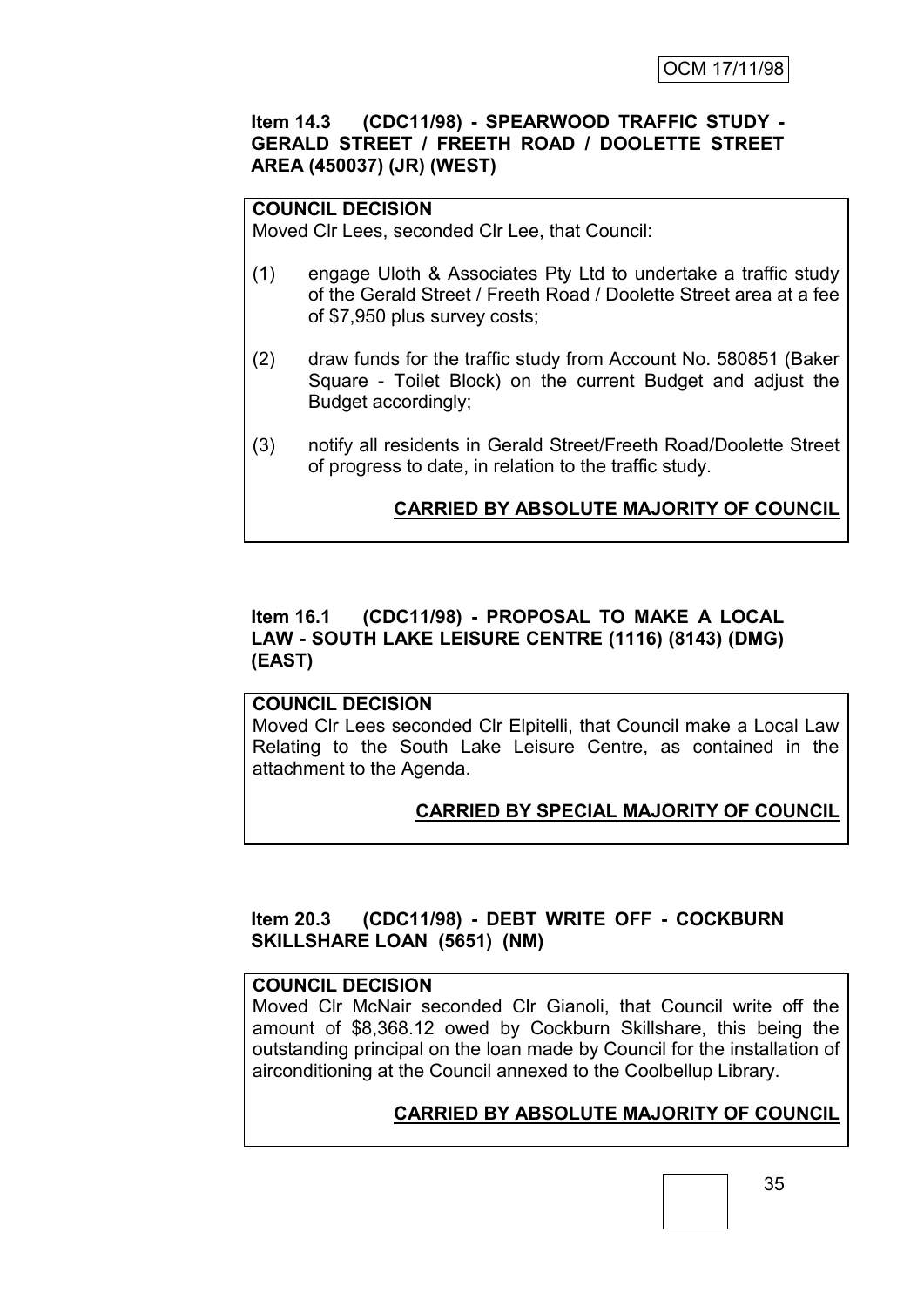### **8.5 (OCM11/98) - TENDER NO. 43/98 - HEAT PUMP FOR SOUTH LAKE LEISURE CENTRE (8143) (RA)**

### **RECOMMENDATION**

That Council resolve to accept the tender from T O'Connor for \$64,430 plus \$3,370 for the use of Australian Pacific Air Conditioning heat pump and the tender from NRP Electrical Services for \$4,250.

### **COUNCIL DECISION**

Moved Clr Lees seconded Clr Waters, that the recommendation be adopted.

# **CARRIED**

# **Background**

Council placed on its 1998/99 Budget as follows:-

| <b>Total Project</b>                      | 93,500.00   |
|-------------------------------------------|-------------|
| Project contingency                       | \$7,500.00  |
| <b>Professional Fees</b>                  | \$10,000.00 |
| Energy Management system software upgrade | \$6,000.00  |
| Heat Pump installation                    | \$70,000.00 |

### **Submission**

N/A

### **Report**

Available Energy Consultants under authority from Council, recently called for registrations of interest and tenders for the installation of a heat pump heating system and associated management software in accordance with Section 21 of the Local Government (Functions and General) Regulations 1996.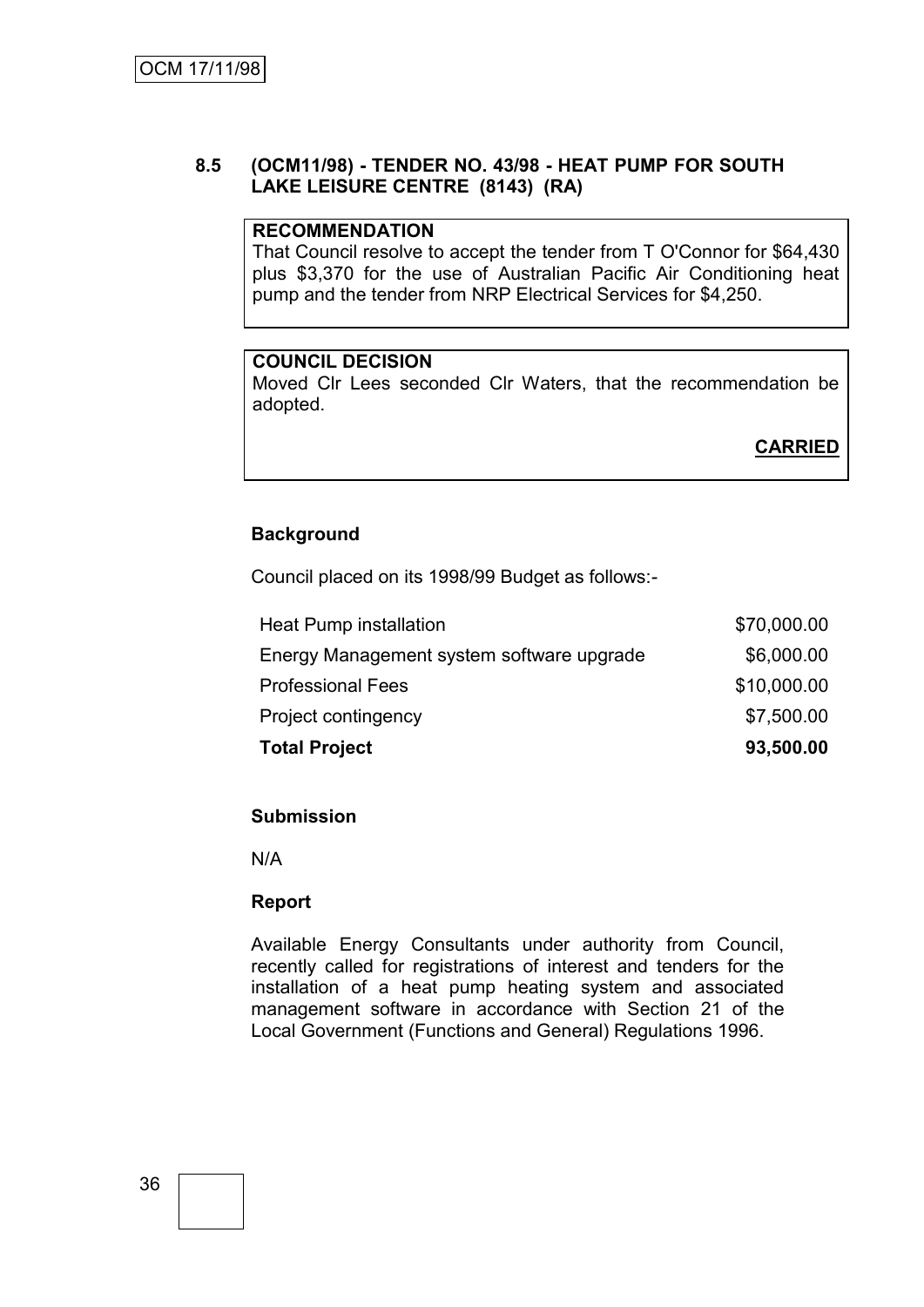The following tenders were received:

| <b>NAME OF TENDERER</b>                | <b>TENDER AMOUNT</b> |
|----------------------------------------|----------------------|
| <b>NRP Electrical Services</b>         | \$4,250.00           |
| (Control Systems for heat pump only)   |                      |
| T O'Connor                             | \$64,430.00          |
| John Shenton (Shenton Enterprises)     | \$80,385.50          |
| <b>Direct Engineering Services P/L</b> | \$77,738.00          |
| Jako Industries P/L                    | \$63,785.00          |

The four tenders received varied significantly both in terms of price and unit configuration and were impossible to effectively compare without further clarification and negotiation. Available Energy Consultants renegotiated with all tenders on behalf of Council with the final outcome being detailed below.

| <b>Heat Pump Tenderers</b>             | Cost        |
|----------------------------------------|-------------|
| T O'Connor                             | \$67,800.00 |
| Jako Industries Pty Ltd                | \$68,000.00 |
| <b>Direct Engineering Services P/L</b> | \$77,738.00 |
| <b>Shenton Pumps</b>                   | \$82,250.00 |
| <b>Engray Management Software</b>      | Cost        |

### **Energy Management Software Cost**

NRP Electrical Services \$4,250.00

The consultants Available Energy, Consultants have recommended T. O'Connor revised tender of \$67,800 be accepted and NRP Electrical Services as the only energy management software tender of \$4,250 also be accepted.

# **Strategic Plan/Policy Implications**

N/A

# **Budget/Financial Implications**

The works can be accommodated within the budget allocation.

# **9. ADMINISTRATION**

Nil

# **10. PETITIONS**

Nil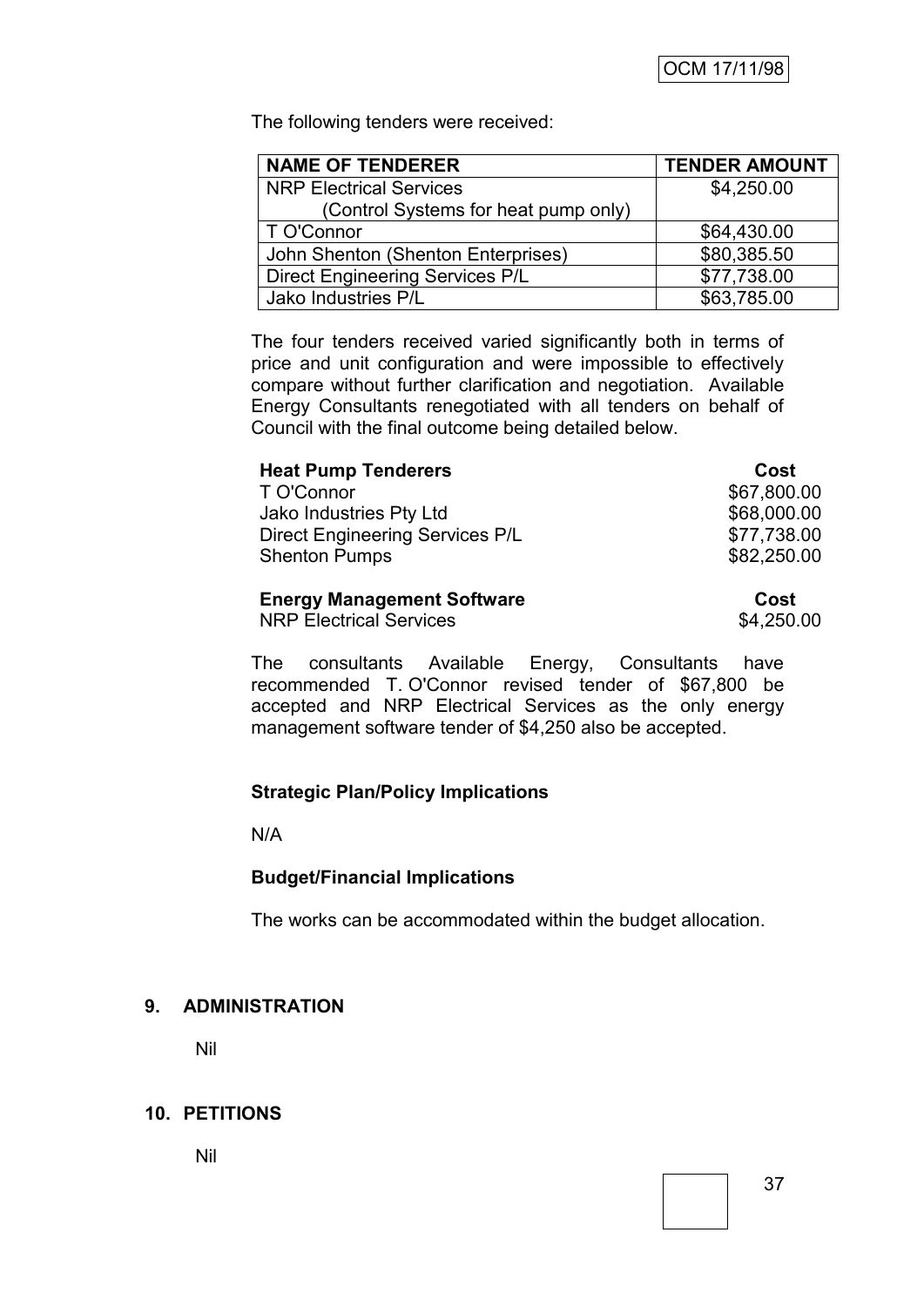# **11. MOTIONS OF WHICH PREVIOUS NOTICE HAS BEEN GIVEN**

### **11.1 (OCM11/98) - REVOCATION OF ITEM 14.2 - CDC9/98 - COMMUNITY GROUP NEWSLETTER SUBSIDY (8163) (RA)**

### **RECOMMENDATION**

That the matter be considered by Council.

# **TO BE CARRIED BY ABSOLUTE MAJORITY OF COUNCIL**

### **COUNCIL DECISION**

Moved Clr Humphreys seconded Clr McNair, that Council's previous decision relating to CDC Item 14.2 dated the  $15<sup>th</sup>$  September 1998, be revoked.

# **CARRIED BY ABSOLUTE MAJORITY OF COUNCIL**

Moved Clr Humphreys seconded Clr McNair, that:

- (1) Council advise Incorporated Progress and Community Associations of the availability of funds to assist in the publication of newsletters for their locality or suburb;
- (2) provided the applicants meet the following criteria, the Chief Executive Officer be delegated the authority to authorise payments to the Association:
	- 1. a draft copy of the publication with quotes for the cost of the production of the newsletter is provided with the funds requested from Council clearly identified;
	- 2. the newsletter must be widely available and free of charge to those who live in the area;
	- 3. the newsletter must not promote the individual interests or platform of a Councillor or an individual who is seeking election to Council;
	- 4. articles must be accurate and factual and provide a balanced view of the issue considered.

# **CARRIED**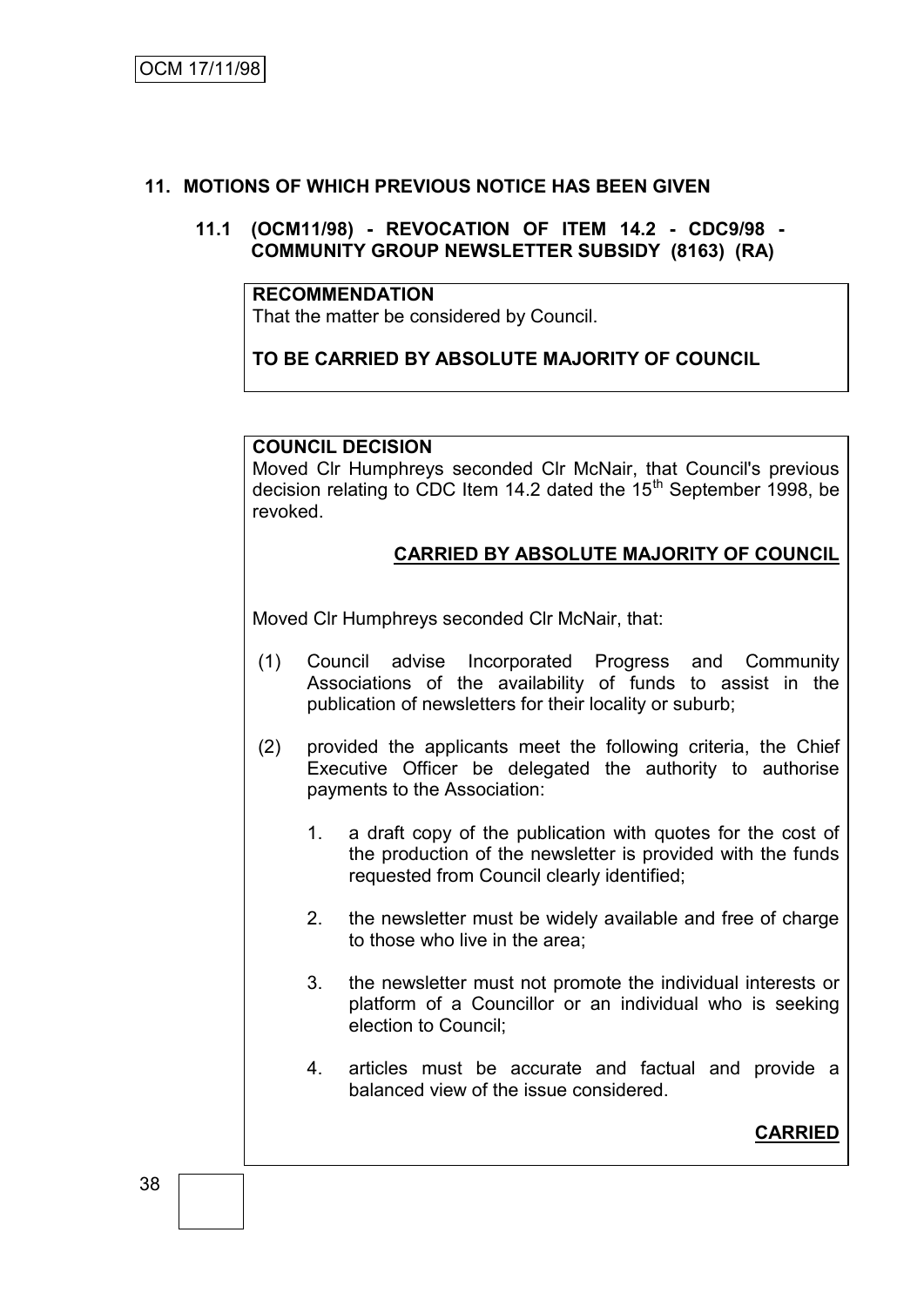### **Background**

At the Council Meeting of 15 September 1998, Council considered a recommendation from the Community Development Committee Meeting regarding the funding of Community and Progress Association Newsletters.

The Committee recommended:

*That Council resolve to adopt the following criteria as provided for the funding of Community and Progress Associations Newsletters:-*

- · *The funded organisation must be an incorporated Progress or Community Association which represents a locality or suburb within the City of Cockburn.*
- · *The newsletter must be widely available and free of charge to those who live in the area.*
- · *The newsletter must not promote the individual interests or platform of a councillor or an individual who is seeking election to Council.*
- · *Articles must be accurate and factual and provide a balanced view of the issue considered.*
- · *At least 25% of the newsletter space shall be available for community notices and Council information if required.*
- · *The newsletter must provide space such as a letter to the editor section to allow individuals or groups to respond to articles or matters of interest.*
- · *All contributions to the newsletter must be traceable to the author although this information does not have to be published.*
- · *The maximum donation available to an organisation is \$1,500 per edition of the newsletter for up to 4 newsletters per year with funds paid in advance.*
- · *A copy of each newsletter shall be forwarded to Council.*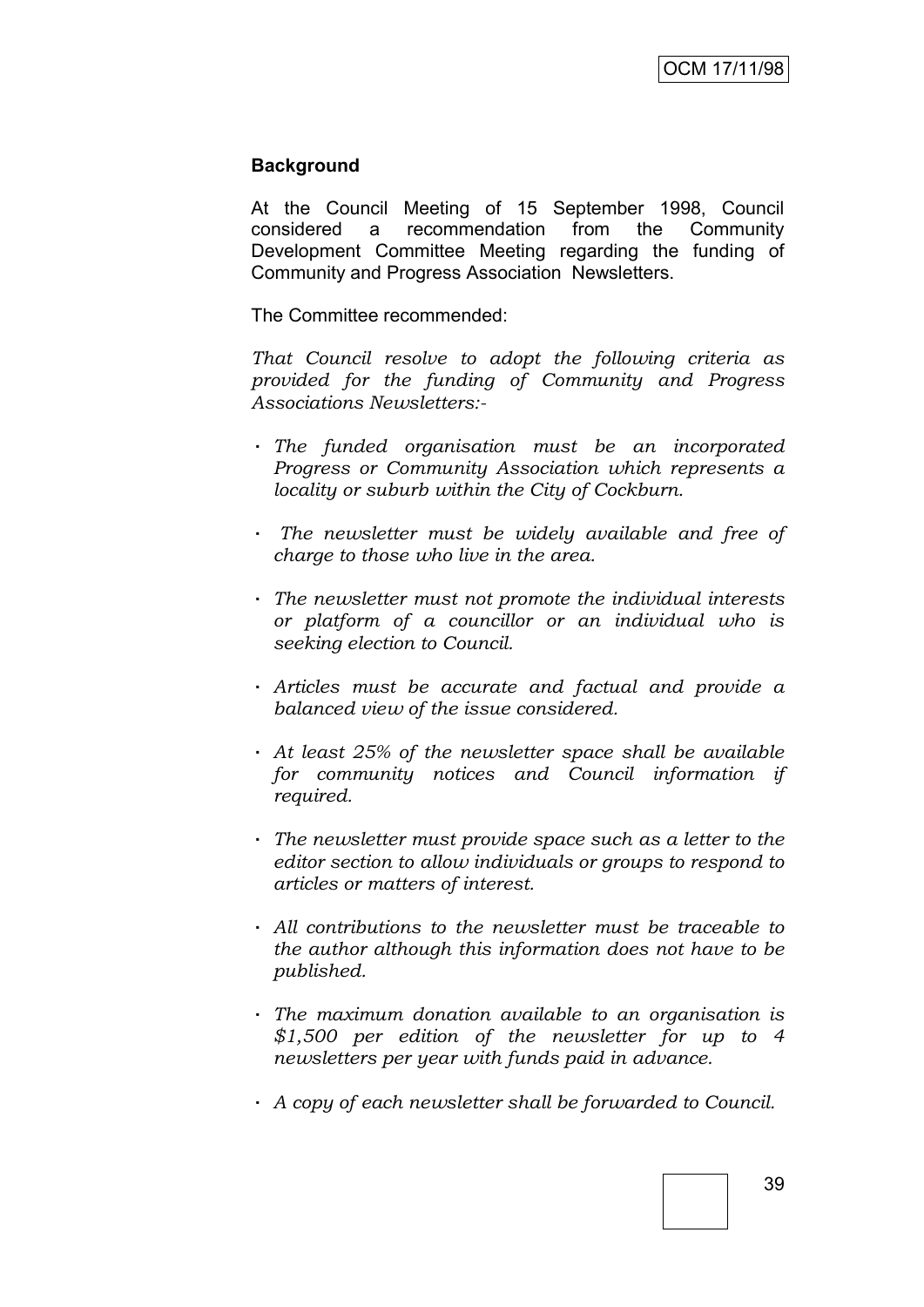· *The Director of Community Services will have the authority to withhold newsletter funding to an association if in his view the aforementioned requirements are not met.*

Council after some debate determined as follows:

### *"that Council:*

*(1) gauge the requirements of the community throughout the district and through that, work out a schedule of amounts required by the groups and the funds be available on that basis once the publication has been published and proof and demonstration that the expenses were actually incurred before Council makes payment.*

### **Submission**

By letter received on 30 October 1998, the Chief Executive Officer has been notified of the intention of Councillors Humphreys, Gianoli, Lee, Lees and Deputy Mayor Ostojich, to seek the revocation of the decision taken by Council at its 15 September 1998 Meeting.

The revocation notice further states that if successful, the following replacement motion will be sought:

*The Administration advise registered Community Groups that funds are available to publish newsletters in their locality or suburb and provided the publication has been vetted and quotes obtained, which meet the guidelines as laid down by Council, the Chief Executive Officer can authorise the publication and payment thereof.*

### **Report**

The proposed replacement resolution refers to guidelines as laid down by Council. No such guidelines exist.

If the revocation is successful and is considered, the following replacement motion is more appropriate:

*That Council resolve:*

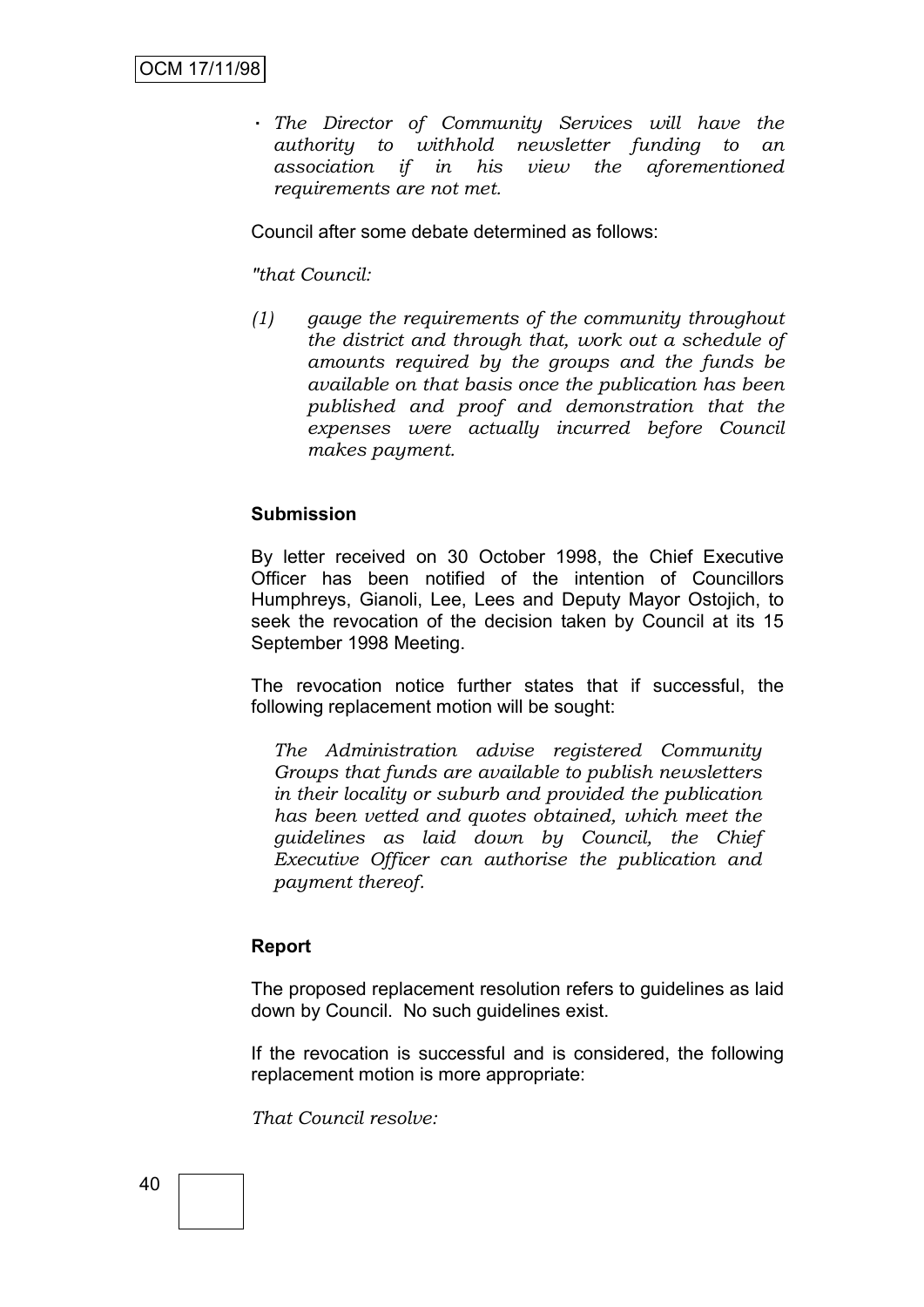- *(1) to advise Incorporated Progress and Community Associations of the availability of funds to assist in the publication of newsletters for their locality or suburb;*
- *(2) that provided the applicants meet the following criteria the Chief Executive Officer be delegated the authority to authorise payments to the Association:*
	- *1. a draft copy of the publication with quotes for the cost of the production of the newsletter is provided with the funds requested from Council clearly identified;*
	- *2. the newsletter must be widely available and free of charge to those who live in the area;*
	- *3. the newsletter must not promote the individual interests or platform of a Councillor or an individual who is seeking election to Council;*
	- *4. articles must be accurate and factual and provide a balanced view of the issue considered.*

# **Strategic Plan/Policy Implications**

N/A

# **Budget/Financial Implications**

\$20,000 provided in the 1998/99 Budget.

# **12. NOTICE OF MOTIONS FOR CONSIDERATION AT THE FOLLOWING MEETING IF GIVEN DURING THE MEETING**

Nil

# **13. CONFIDENTIAL MATTERS**

Nil